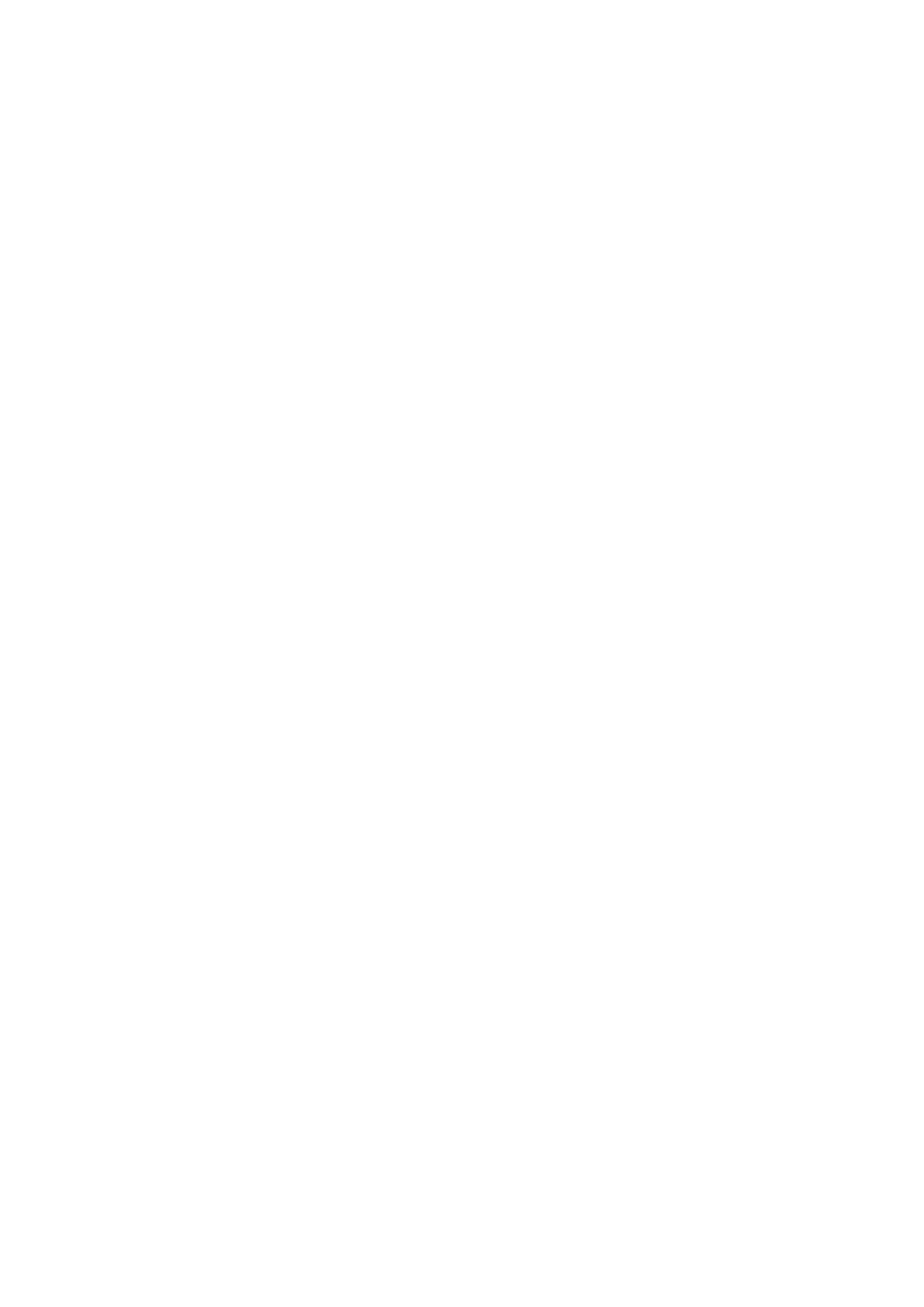# **Acknowledgement / Declaration**

I would first like to thank my thesis supervisor, Ing. Filip Křikava, Ph.D., for the introduction to this topic and thesis guidance. I would also like to thank the Czech Technical University in Prague and the University of Helsinki for providing me with a high-quality education. Finally, I would like to express my very profound gratitude to my parents, family, and friends for providing me with unfailing support and continuous encouragement throughout my years of study.

I hereby declare that the presented thesis is my own work and that I have cited all sources of information in accordance with the Guideline for adhering to ethical principles when elaborating an academic final thesis.

I acknowledge that my thesis is subject to the rights and obligations stipulated by the Act No. 121/2000 Coll., the Copyright Act, as amended. In accordance with Article 46 (6) of the Act, I hereby grant a nonexclusive authorization (license) to utilize this thesis, including any and all computer programs incorporated therein or attached thereto and all corresponding documentation (hereinafter collectively referred to as the "Work"), to any and all persons that wish to utilize the Work. Such persons are entitled to use the Work in any way (including for-profit purposes) that does not detract from its value. This authorization is not limited in terms of time, location and quantity. However, all persons that makes use of the above license shall be obliged to grant a license at least in the same scope as defined above with respect to each and every work that is created (wholly or in part) based on the Work, by modifying the Work, by combining the Work with another work, by including the Work in a collection of works or by adapting the Work (including translation), and at the same time make available the source code of such work at least in a way and scope that are comparable to the way and scope in which the source code of the Work is made available.

In Prague on 28th May 2020

...........................................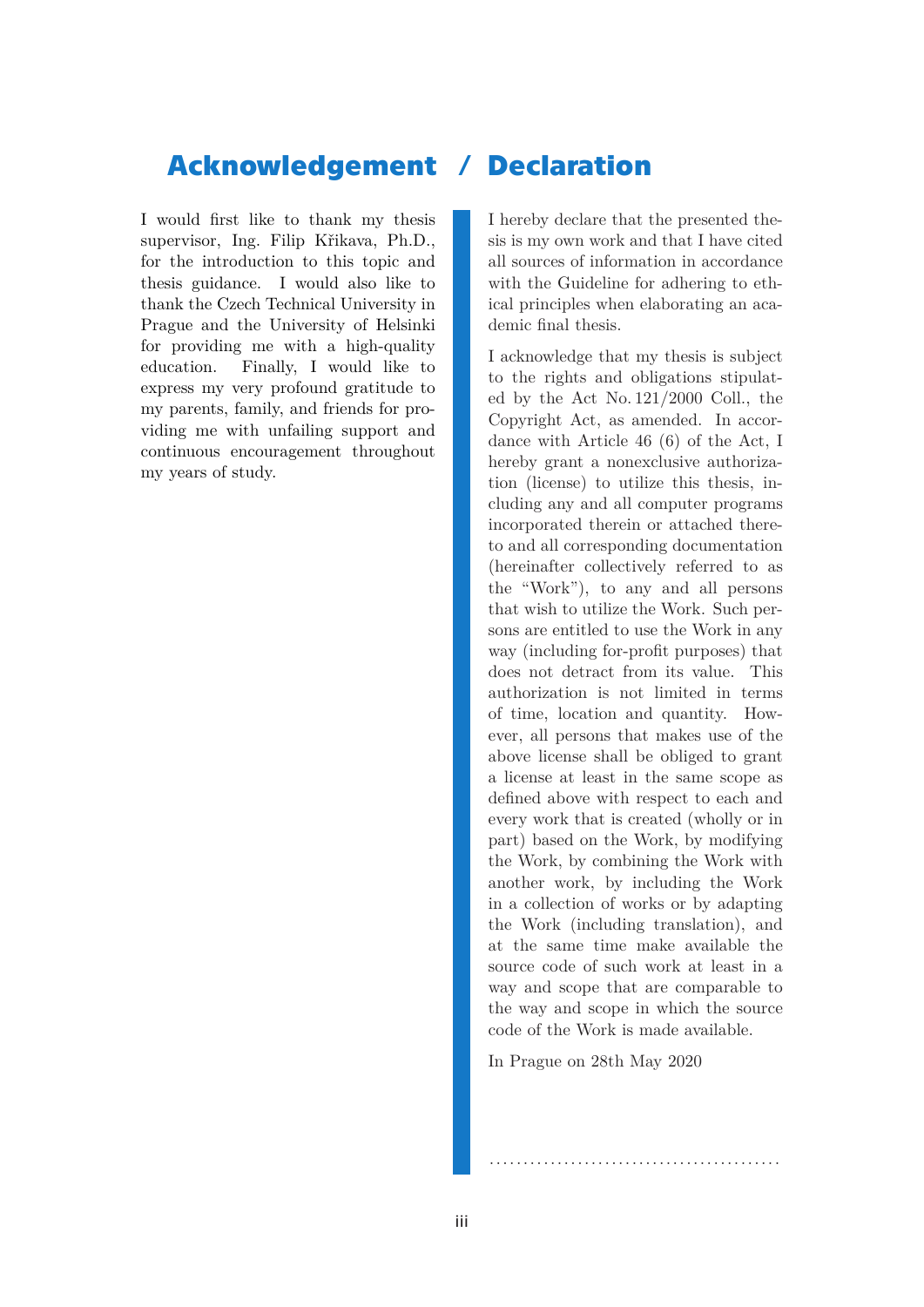# **Abstract / Abstrakt**

This thesis deals with the design and implementation of a stacking window manager for the X Window System. A window manager is the core component of any modern graphical desktop – it is responsible for the placement and appearance of application windows on the screen. While there is a plethora of window managers, especially on the X Window System, most of them are either heavyweight window managers that are part of a desktop environment or lightweight tiling managers. In this thesis, we try to fill the gap by developing a lightweight stackable window manager that complies with the freedesktop standards such as ICCCM and EWMH, and that follows the unix philosophy of doing one thing and doing it well. The focus has been on simplicity, code readability, testability, and making it easy to use and extend.

**Keywords:** window manager, stacking window manager, X Window System, X11, Xorg, ICCCM, EWMH, Go, golang, open source

Tato práce se zabývá návrhem a implementací klasického (nedlaždicového) správce oken pro X Window System. Správce oken se stará o rozmístění a vzhled oken jednotlivých aplikací na obrazovce a je tedy klíčovou součástí jakéhokoliv moderního počítače s grafickým rozhraním. Ačkoliv již existuje mnoho správců oken, zejména pro X Window System, chybí zde jednoduchý nedlaždicový. Tato práce se snaží jeden takový vytvořit. Cílem bylo, aby splňoval freedesktop standardy ICCCM a EWMH a držel se unixové filozofie dělat jednu věc a dělat ji dobře. Důraz byl také kladen na jednoduchost, čitelný a testovatelný kód, a na to, aby byl správce oken snadno použitelný a rozšiřitelný.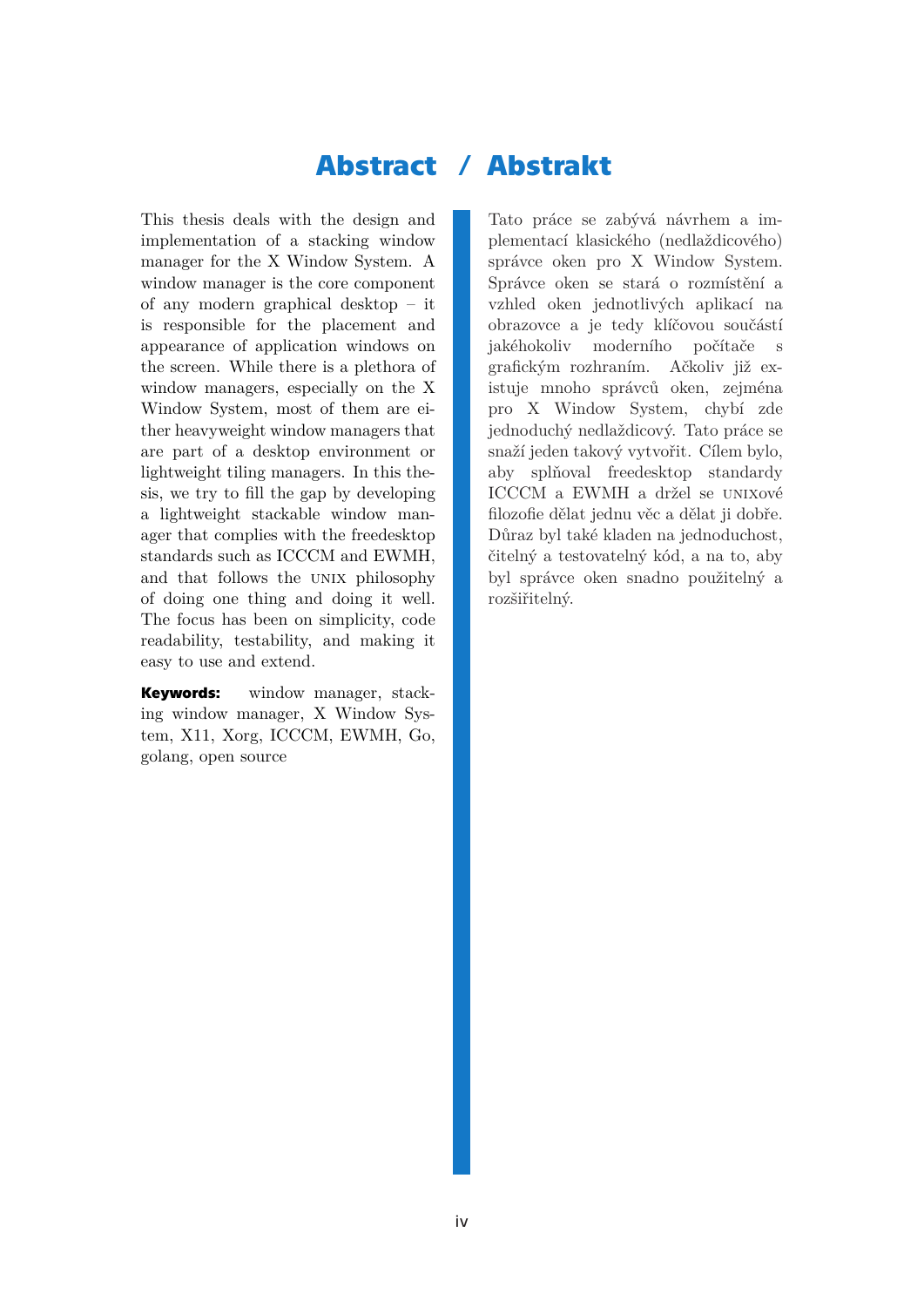# **Contents /**

|  | 1 Introduction 1                                             |
|--|--------------------------------------------------------------|
|  | Goals of the Thesis 2                                        |
|  | Structure of the Thesis 2                                    |
|  | 2 Background 3                                               |
|  | 2.1 Windowing System 3                                       |
|  | 2.2 Desktop Environment and                                  |
|  | Window Manager $\dots\dots\dots\dots\dots4$                  |
|  | 2.3 Types of Window Managers5                                |
|  | 2.3.1 Stacking Window                                        |
|  |                                                              |
|  | 2.3.2 Tiling Window Managers5                                |
|  |                                                              |
|  |                                                              |
|  |                                                              |
|  |                                                              |
|  |                                                              |
|  |                                                              |
|  | $2.4.6$ Summary<br>11                                        |
|  | 2.5 The X Window System<br>12                                |
|  | $2.5.1$ History<br>12                                        |
|  | $2.5.2$ Architecture<br>12                                   |
|  | 2.5.3 The X Protocol<br>12                                   |
|  | 2.5.4 Properties and Atoms $\dots$<br>13                     |
|  | $2.5.5$ Window Hierarchy<br>13                               |
|  | $2.5.6$ X Client Libraries<br>14                             |
|  | 2.6 ICCCM<br>15                                              |
|  | $2.6.1$ Selection<br>16                                      |
|  | $2.6.2$ Clients Actions<br>16                                |
|  | 2.6.3 Creating a Top-Level                                   |
|  | Window  16                                                   |
|  | 2.6.4 Client Properties<br>18                                |
|  | 2.6.5 Changing Window                                        |
|  |                                                              |
|  | 2.6.6 Configuring the Win-                                   |
|  | $\text{dow}\ldots\ldots\ldots\ldots\ldots\ldots\ldots$<br>20 |
|  |                                                              |
|  | 2.7.1 Pagers and Taskbars 21                                 |
|  | 2.7.2 Scope of EWMH 22                                       |
|  | $2.7.3$ Additional States  22                                |
|  | $2.7.4$ Large Desktops  22                                   |
|  | 2.7.5 Virtual Desktops<br>22                                 |
|  | 23<br>$2.7.6$ Sticky Windows                                 |
|  | $2.7.7$ Activation<br>23<br>2.7.8 Root Window Proper-        |
|  | 23                                                           |
|  | ties                                                         |

| 2.7.9 Other Root Window                                               |    |
|-----------------------------------------------------------------------|----|
|                                                                       |    |
| 2.7.10 Application Window                                             |    |
| Properties  24                                                        |    |
| 2.7.11 Stacking Order 27                                              |    |
| 3 Design                                                              | 28 |
|                                                                       | 28 |
| $3.1.1$ Xdotool                                                       | 28 |
|                                                                       |    |
|                                                                       |    |
| 3.2 Configuration and Control-                                        |    |
|                                                                       | 30 |
| 3.3 Swmctl and Swmrc  31                                              |    |
| $3.4$ Desktops – Groups                                               | 32 |
| 4 Implementation                                                      | 33 |
|                                                                       |    |
|                                                                       |    |
| 4.1.2 X Libraries for Go $\ldots$ 33                                  |    |
|                                                                       |    |
|                                                                       |    |
|                                                                       |    |
| Inter-Process Communica-<br>4.3                                       |    |
|                                                                       |    |
| $4.4$ Desktops – Groups  39                                           |    |
| Becoming a Window Man-<br>4.5                                         |    |
|                                                                       |    |
| Window Decorations and<br>4.6                                         |    |
|                                                                       |    |
| Moving and Resizing  43<br>4.7                                        |    |
| Stacking $\ldots \ldots \ldots \ldots \ldots \ldots \ldots$ 44<br>4.8 |    |
| 4.9 Window Cycling  45                                                |    |
| 4.10                                                                  |    |
| ICCCM and EWMH Com-<br>4.11                                           |    |
| pliance                                                               | 47 |
|                                                                       |    |
| 4.12.1 Testing Architecture  48                                       |    |
| $4.12.2$ Testing Process  49                                          |    |
|                                                                       |    |
| 4.13 Code Management and Con-                                         |    |
|                                                                       |    |
| 4.13.1 Code Style  51                                                 |    |
| 4.13.2 Continuous Integration  51                                     |    |
|                                                                       |    |
|                                                                       |    |
|                                                                       |    |
|                                                                       |    |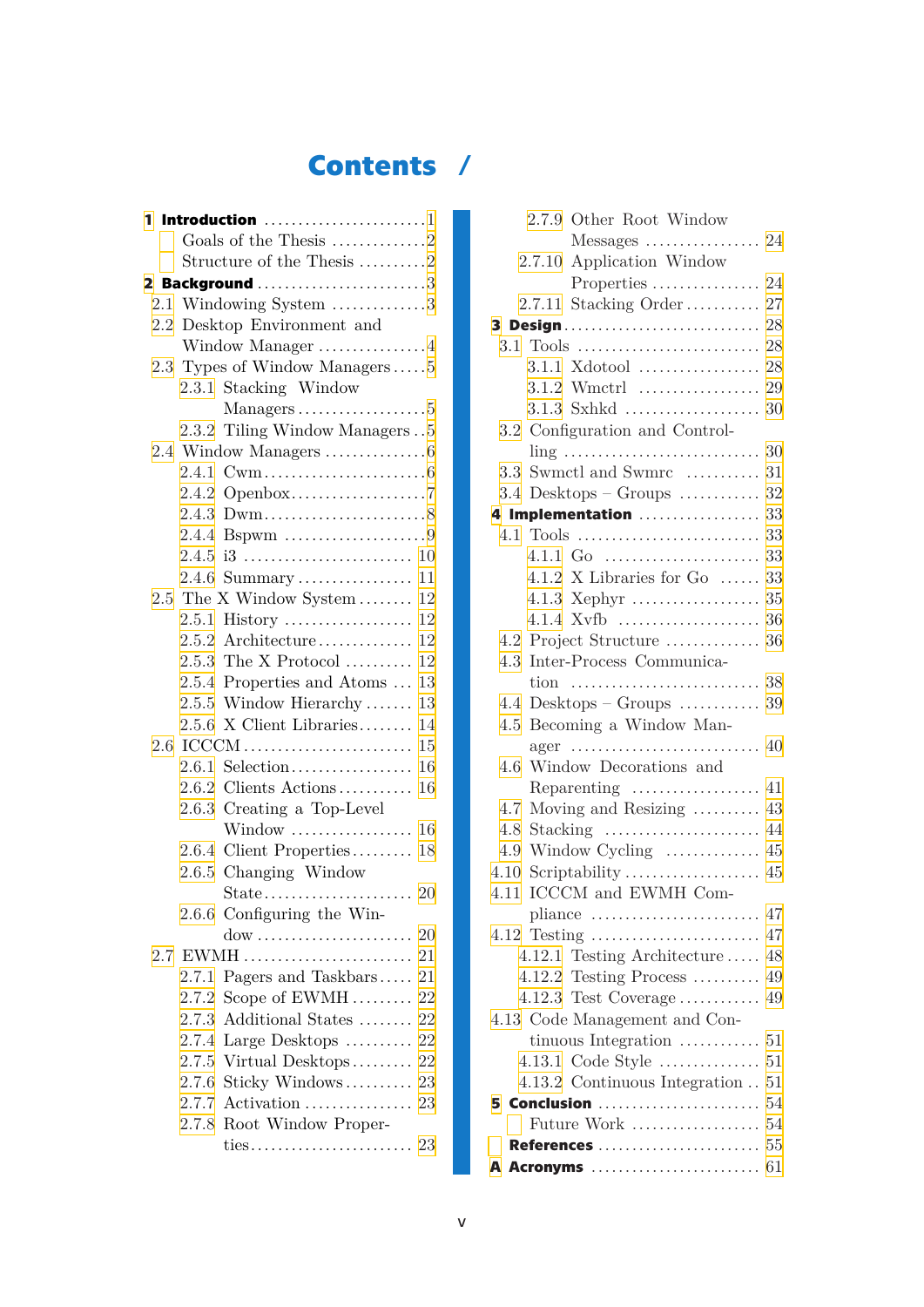**[B](#page-69-0) Contents of enclosed SD card** .... [62](#page-69-1)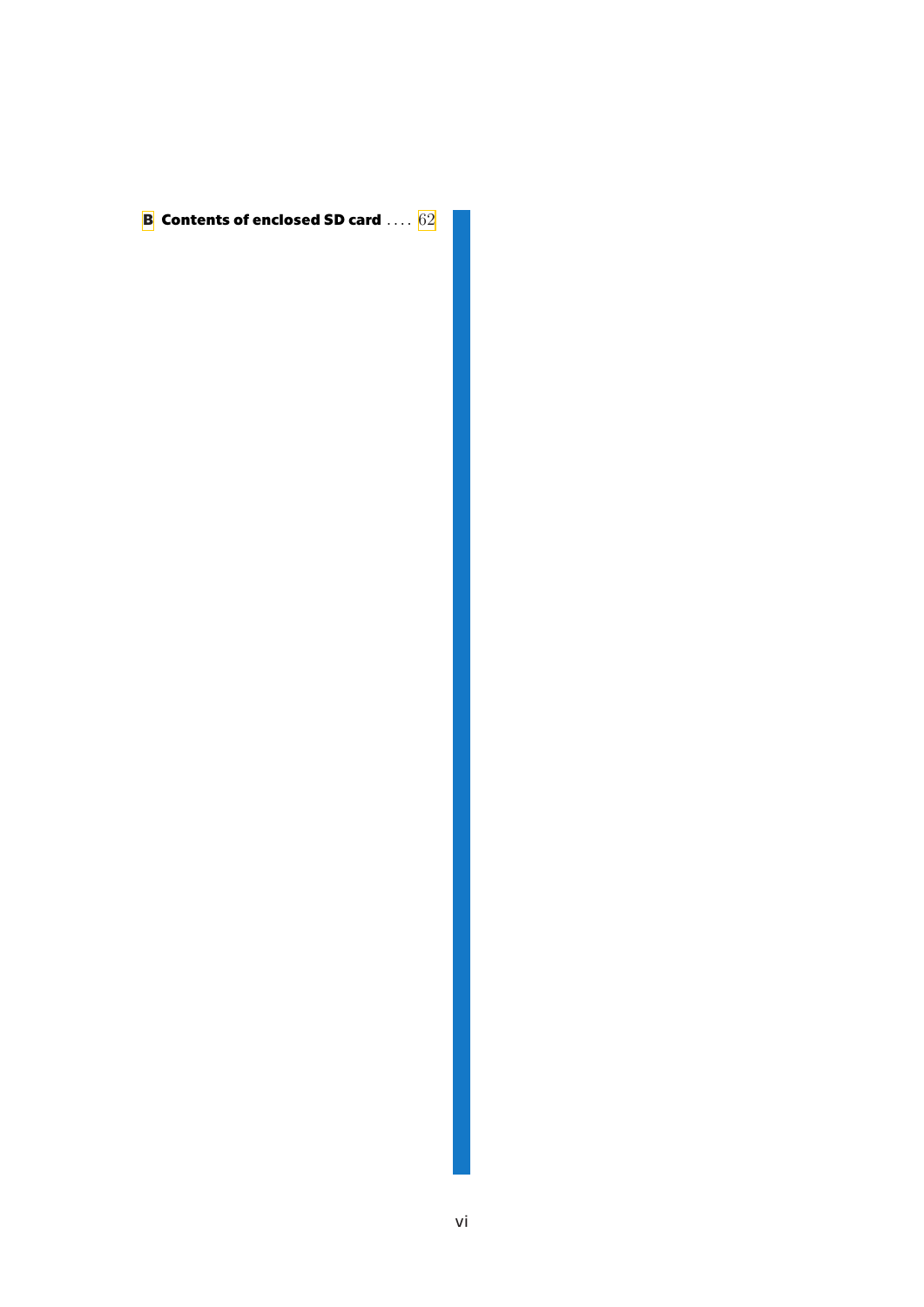# **Tables / Figures**

- **[2.1](#page-21-2).** Window properties ............. [14](#page-21-1)
- **[2.2](#page-25-2).** Summary of Window Manager Property Types ........... [18](#page-25-1)

| <b>2.1.</b> X architecture scheme $\dots\dots\dots4$ |
|------------------------------------------------------|
| <b>2.2.</b> Wayland architecture scheme $4$          |
| <b>2.3.</b> Stacking window manager                  |
|                                                      |
| <b>2.4.</b> Tiling window manager layout 6           |
|                                                      |
| <b>2.6.</b> Openbox windows and menu $\dots 8$       |
|                                                      |
|                                                      |
|                                                      |
|                                                      |
|                                                      |
| <b>4.1.</b> Xephyr running swm 36                    |
| <b>4.2.</b> Source code structure  38                |
| <b>4.3.</b> Info box showing group mem-              |
|                                                      |
| <b>4.4.</b> Window decorations  42                   |
| <b>4.5.</b> Window decorations of                    |
| Evince and Google Chrome 42                          |
| <b>4.6.</b> Window cycling UI 45                     |
| <b>4.7.</b> Windows in a grid layout  46             |
| <b>4.8.</b> Failing CI checks preventing             |
|                                                      |
| <b>4.9.</b> Passed CI checks  53                     |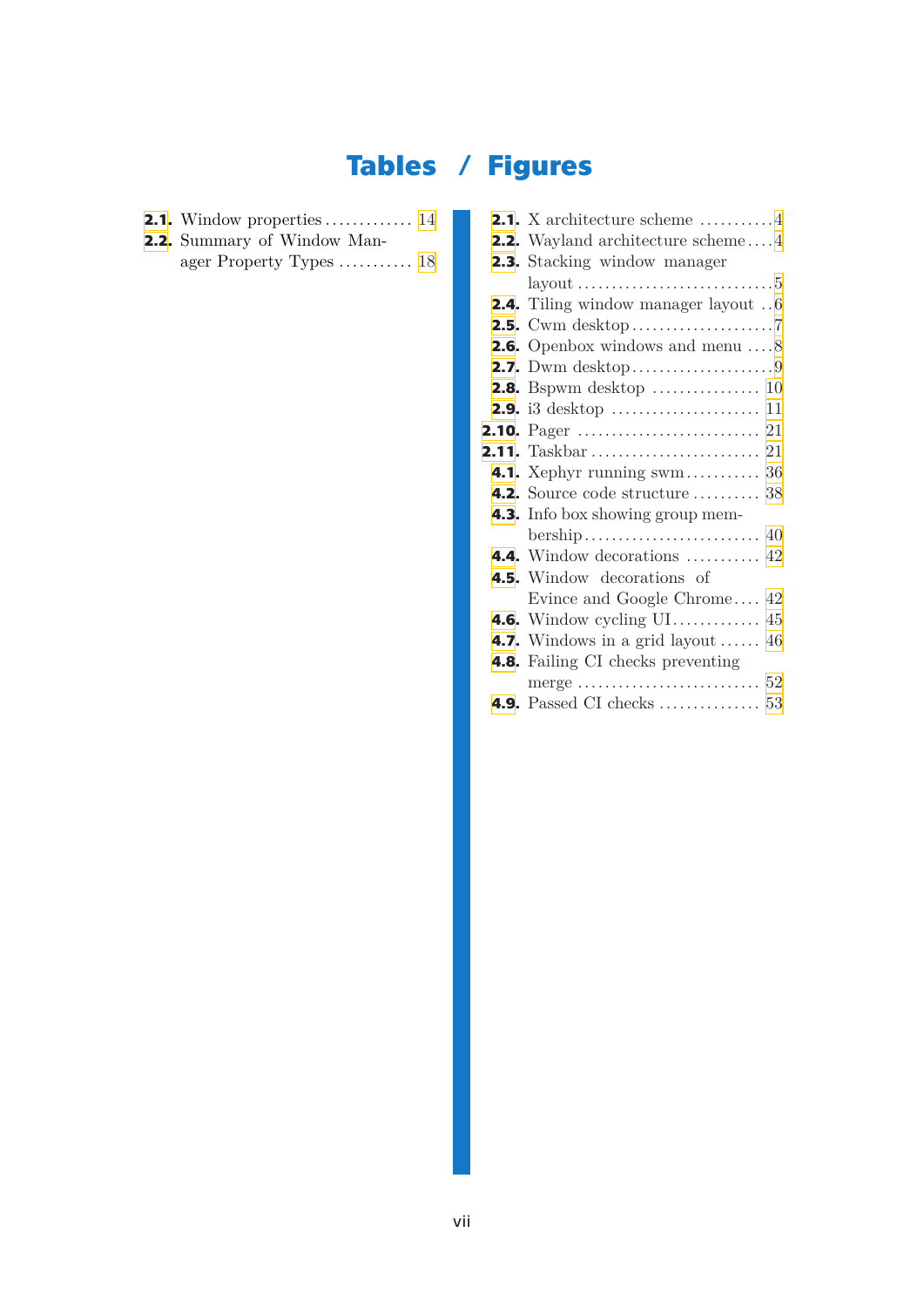# **Listings /**

| <b>2.1.</b> Window property lookup us-        |
|-----------------------------------------------|
|                                               |
| <b>2.2.</b> Window property lookup us-        |
|                                               |
| <b>2.3.</b> Selection acquiring mecha-        |
|                                               |
| <b>3.1.</b> Xdotool commands 29               |
| <b>3.2.</b> Wmctrl commands  30               |
| <b>3.3.</b> Example configuration file        |
|                                               |
| 4.1. Window property lookup us-               |
|                                               |
| <b>4.2.</b> Xgbutil API showcase 35           |
|                                               |
| <b>4.4.</b> Xgbutil event handling 36         |
| <b>4.5.</b> Go module configuration file  37  |
| <b>4.6.</b> Cycling commands usage $\dots$ 45 |
| 4.7. Script to organize windows               |
|                                               |
|                                               |
|                                               |
|                                               |
| 4.11. Example of a well-formed Go             |
|                                               |
|                                               |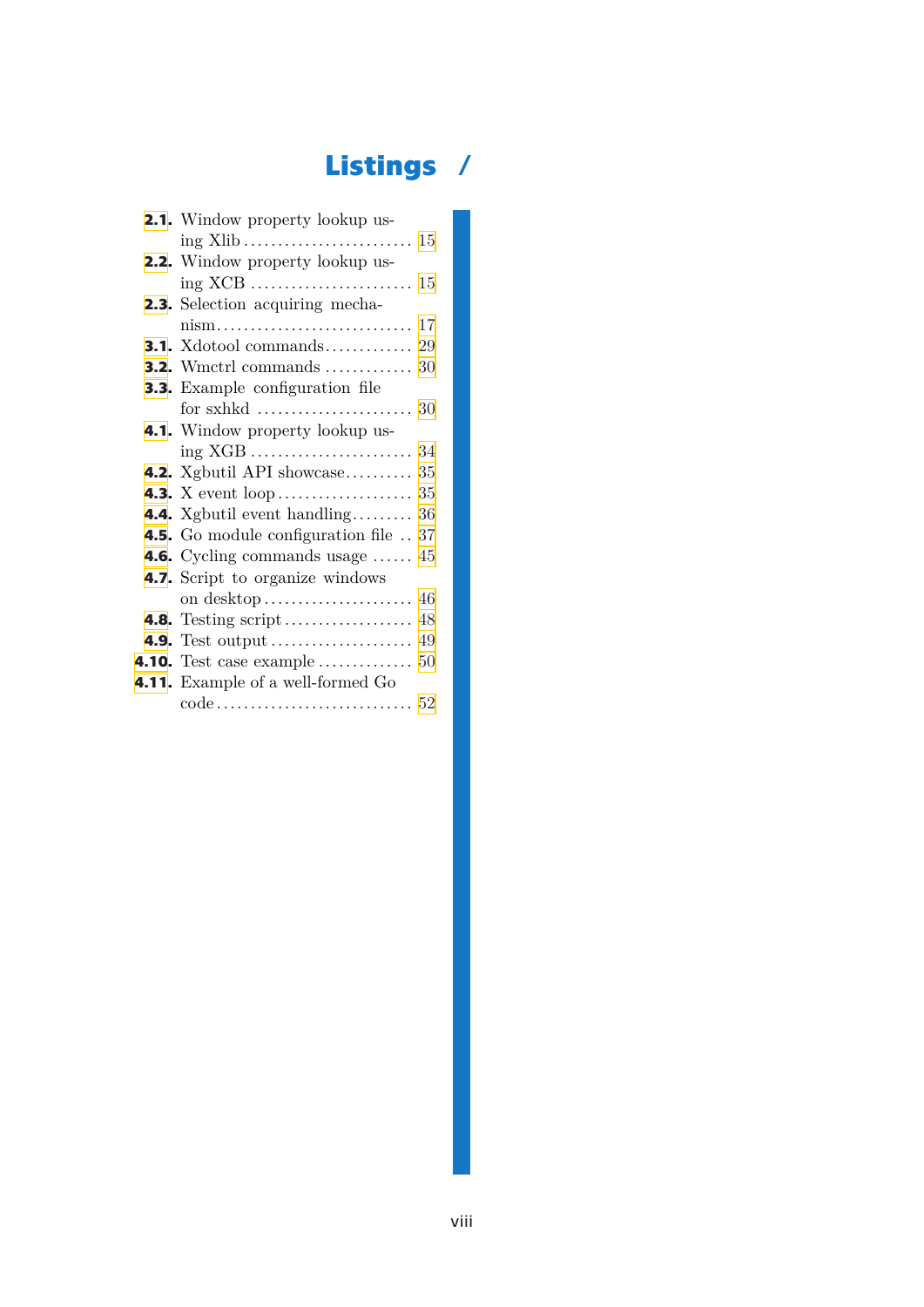# <span id="page-8-1"></span><span id="page-8-0"></span>**Chapter1 Introduction**

Window manager is a tool that controls the placement and appearance of windows on the screen. It is probably one of the most important parts of a graphical user interface of today's personal computers. Generally, we can divide window managers into two categories, stacking window managers and tiling window managers. Stacking window managers provide the traditional desktop metaphor and are the most widely used type. They allow users to stack windows on top of each other, move them around, and resize them freely. Tiling window managers, on the other hand, organize windows on the screen so they do not overlap and use all available screen space.

The first computer shipped with a working WIMP (windows, icons, menus, pointer) GUI was the Xerox Alto in the 1970s, which used a stacking window management[[1](#page-62-1)]. Its successor, Xerox Star, was the first commercial personal computer using the desktop metaphor, and it used tiling for most main application windows [\[1\]](#page-62-1). The first window manager for X11 was the Ultrix Window Manager (uwm), which was released in 1985 [\[2\]](#page-62-2). It was soon replaced by the Tab Window Manager (twm) [\[3\]](#page-62-3), which is still standard with X.Org Server and is available as part of many X Window System implementations. Probably the first desktop environment for Unix was the Common Desktop Environment (CDE)[[4](#page-62-4)], announced in 1993[[5](#page-62-5)]. It was developed as a unified desktop environment for many commercial proprietary Unixes that dominated the workstation market: IBM's AIX, Digital's Tru64, or Sun's Solaris [\[6\]](#page-62-6). Then, KDE [\[7\]](#page-62-7) was announced in 1996 with a goal of creating an environment in which users could expect things to look, feel, and work consistently [\[8\]](#page-62-8). Its first version was then released in 1998 [\[9\]](#page-62-9). By that time, other desktop environments were already released, such as Xfce [\[10](#page-62-10)] (1996), or Enlightenment[[11\]](#page-62-11) (1997), and they were soon followed by GNOME[[12\]](#page-62-12) (1999) [\[5\]](#page-62-5). Xfce, Enlightenment, KDE, and GNOME are among the most popular desktop environments to this day[[13\]](#page-62-13).

Desktop environments target a wide range of users and provide lots of built-in applications and utilities, so they can be used without much configuration. They also come with stacking window managers, because those are controlled using a pointing device and thus easier for most users. Among power users though, lightweight desktops are becoming more and more popular lately, because they are light on system resources and thus fast. This leads to the increasing popularity of tiling window managers, which are keyboard-oriented and target power users as well. One of the first lightweight tiling windowmanagers was dwm [[14\]](#page-62-14), which was created in 2006. This has sparked the development of dozens of other tiling managers.

While lots of lightweight tiling window managers have been created in recent years, lightweight and keyboard-oriented stacking window managers seem to be missing. Existing stacking window managers are either part of a desktop environment and thus not keyboard-oriented, or they are outdated, written in an unmaintainable and inextensible style, and lacking crucial features like EWMH support. Therefore, we feel a need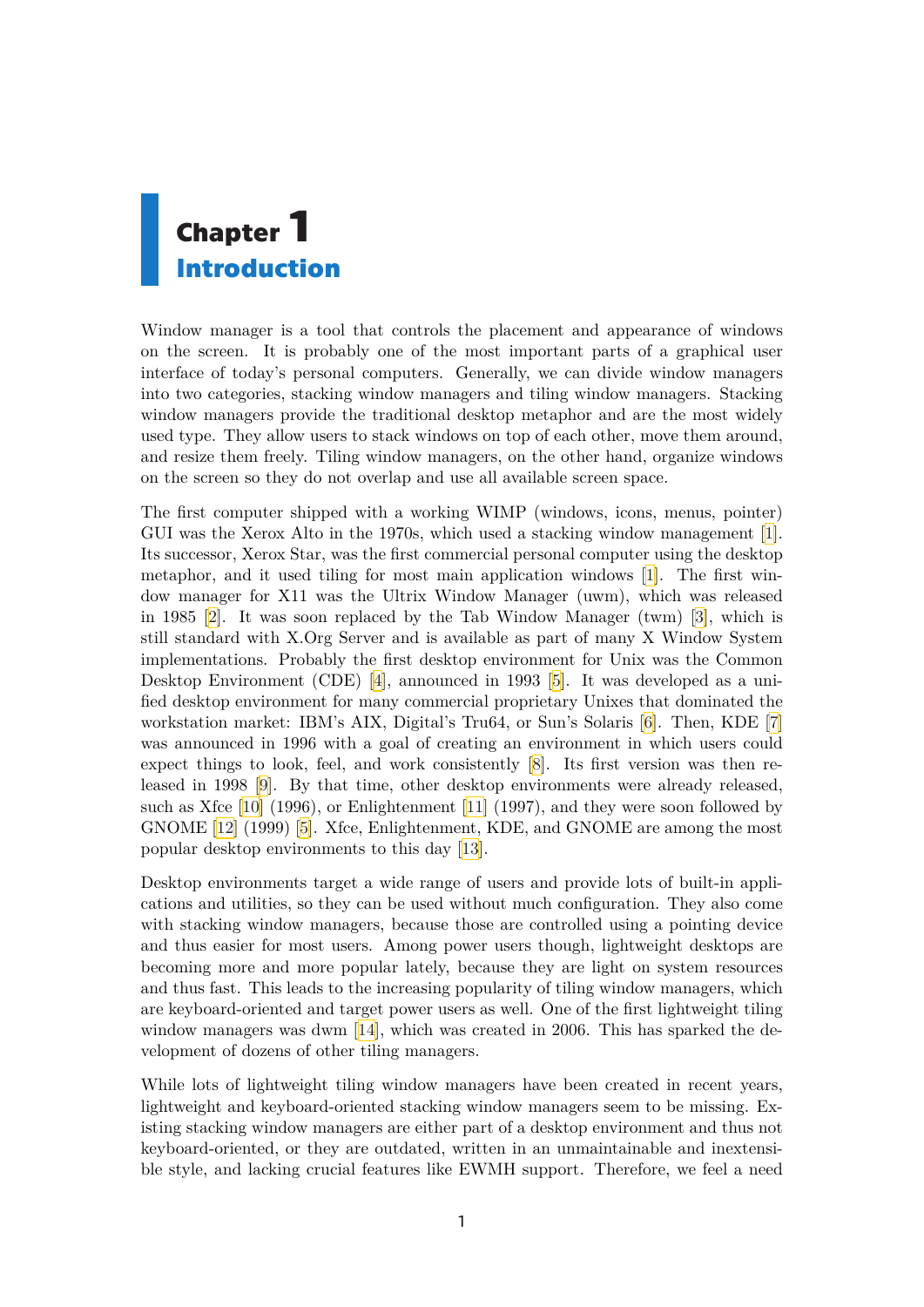<span id="page-9-0"></span>*1. Introduction* **..........................................**

for a lightweight, keyboard-oriented stacking window manager, that will be easy to use and extensible.

# **Goals of the Thesis**

The goal of this thesis is to design and implement a stacking window manager for the X11 Window System on Linux. This window manager should be small, easy to use, and implemented in a modern system programming language. It should be compliant with the Inter-Client Communication Conventions Manual (ICCCM) [\[15](#page-62-15)], and Extended Window Manager Hints (EWMH) [\[16](#page-63-0)], the two window manager standards for X defined by freedesktop[[17\]](#page-63-1). Its core features should include:

- stacking window management,  $\blacksquare$  stacking window  $\blacksquare$  virtual desktops,
- 
- **.** virtual desktops,<br>**.** basic window decorations,
- $\blacksquare$  basic window decorations,<br> $\blacksquare$  basic tiling (moving windows to half/thirds of the screen), **.** extensibility, and
- **.** extensibility, and **.** scriptability.
- 

The implementation should be easy to read, and tested.

# **Structure of the Thesis**

The rest of the thesis is organized as follows. In Chapter [2](#page-10-0), we describe the windowing system, desktop environment, and window manager. Different types of window managers are discussed and some window managers are described in detail. We talk about the X Window System, its history, architecture, and the X protocol. We also discuss two standard protocols defined on top of the X protocol, ICCCM, and EWMH. Chapter [3](#page-35-0) is about the design and philosophy of the proposed window manager. Finally, Chapter [4](#page-40-0) describes the implementation process. We go through the tools used in the process, discuss some implementation details, and the testing process.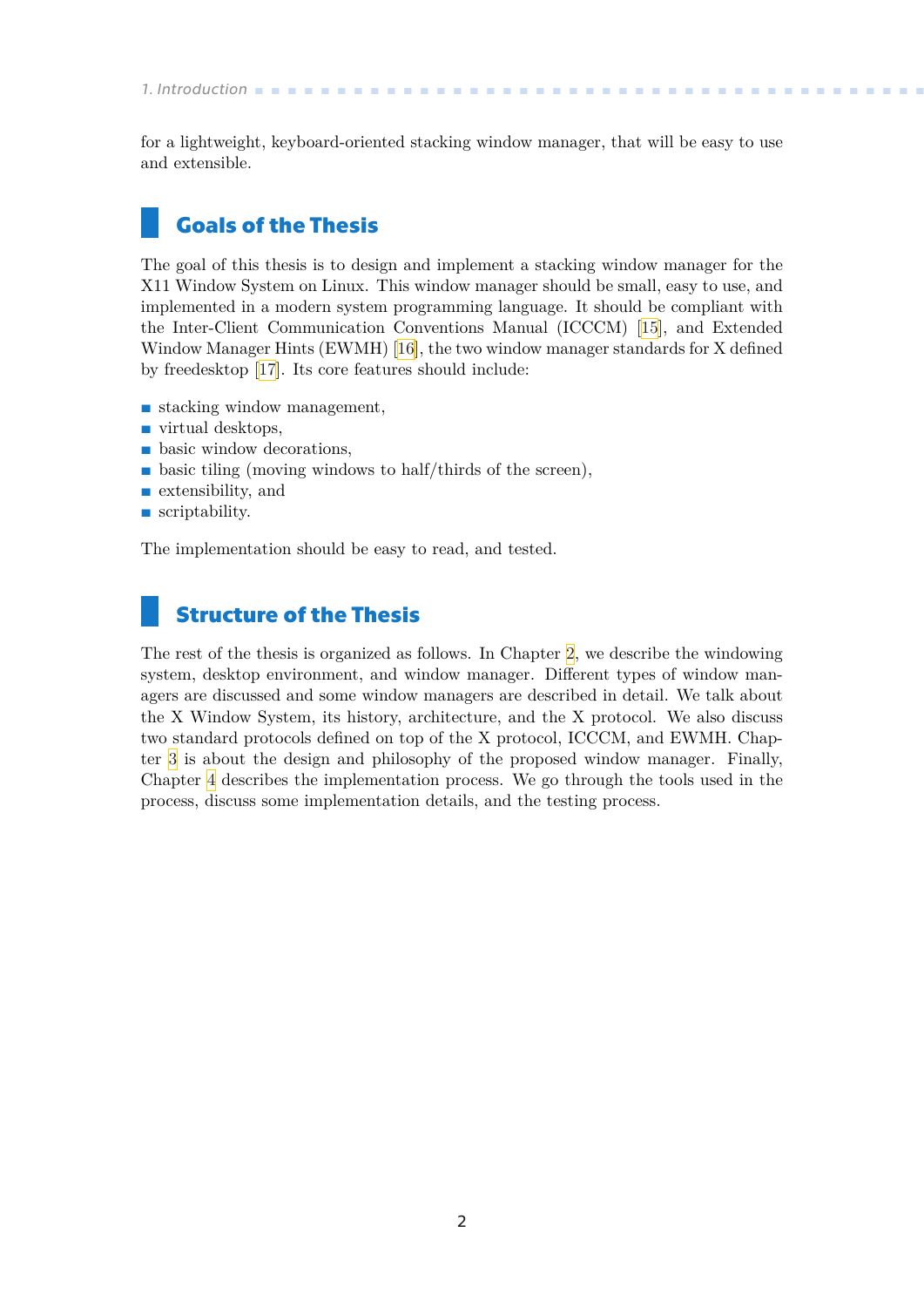# <span id="page-10-1"></span><span id="page-10-0"></span>**Chapter2 Background**

# <span id="page-10-2"></span>**2.1 Windowing System**

A windowing system is a collection of software that creates the basic GUI (graphical user interface) on computer display screens, including the drawing of windows and other graphics primitives for application programs[[18\]](#page-63-2). From a programmer's point of view, a windowing system implements graphical primitives such as rendering fonts or drawing a line on the screen, effectively providing an abstraction of the graphics hardware from higher-level elements of the graphical interface like window managers [\[19](#page-63-3)].

The most popular windowing system among Linux users is the *X Window System* [[20](#page-63-4)], and its reference open-source implementation *X.Org Server* provided by the X.Org Foundation [\[21](#page-63-5)]. The X Window System (also referred to as X or X11) originated at MIT in 1984[[22\]](#page-63-6). Another windowing system is *Wayland*, which is intended as a simpler replacement for X [\[23](#page-63-7)]. Wayland started in 2008 and comes with different architecture, trying to solve problems in X's approach.

The main problem in X's approach that Wayland aims to solve, is that it does not isolate applications from each other. As a result, all X applications have access to everything on the screen, all can register to receive every keystroke, even if they do not have input focus, and they can even inject keystrokes into other windows[[24\]](#page-63-8). The architecture schemes of X and Wayland are depicted in Figures [2.1](#page-11-2) and [2.2](#page-11-3). The numbers show the flow of the events from the input device to the point where the change it affects appears on the screen. The only difference between those two schemes is the compositor, which is responsible for rendering the entire screen contents. Since the window location on the screen is controlled by the compositor and may be transformed in several ways (e.g., scaled-down, rotated), the X server does not have the information to decide which client should receive the event. The X server acts as a middleman that introduces an extra step between applications and the compositor and an extra step between the compositor and the hardware. In Wayland, on the other hand, the compositor is part of the display server. The Wayland protocol lets the compositor send the input events directly to the clients and lets the client send the response directly to the compositor [\[25](#page-63-9)].

Even though Wayland is meant to replace X in the future, it is not happening quite yet. One of its problems is apps compatibility – software engineer Samuel Walladge said in his 2019 article "Are we Wayland yet?"[[26\]](#page-63-10): "I soon discovered that many many apps either only supported X11, or crashed on Wayland." Those apps then require XWayland, which provides an embedded X server for apps that do not support Wayland yet. Another problem is that "screen recording or sharing apps just do not work"[[26](#page-63-10)], which is caused by the Wayland architecture that isolates each client. Walladge also mentions stability issues and concludes that the time for switching to Wayland did not come yet. Similar problems and conclusions are also outlined in articles "X11 Sucks… So What's Up With Wayland?" [\[27](#page-63-11)] and "Wayland v/s Xorg : How Are They Similar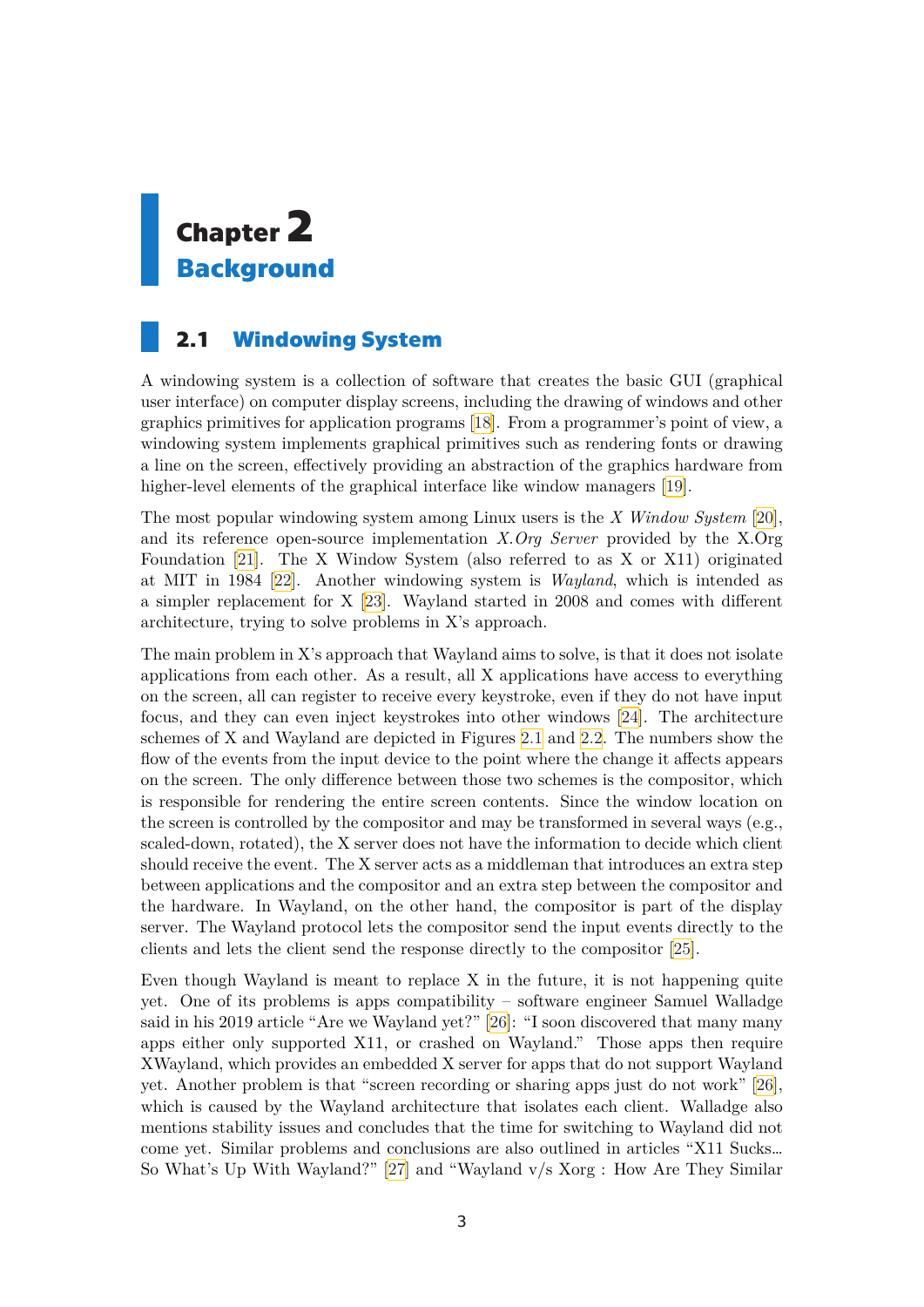<span id="page-11-1"></span>

<span id="page-11-2"></span>**Figure 2.1.** X architecture scheme

<span id="page-11-3"></span>**Figure 2.2.** Wayland architecture scheme

& How Are They Different" [\[28](#page-63-12)]. Because of that, we decided to build swm for the X Window System.

## <span id="page-11-0"></span>**2.2 Desktop Environment and Window Manager**

A desktop environment is an implementation of the desktop metaphor, which was introduced by Alan Kay at Xerox PARC in 1970 to help users interact with the computer more easily [\[29](#page-63-13)]. The first commercial personal computer to use the desktop metaphor was the Xerox Star[[1](#page-62-1)]. The developer of its interface, David Smith, described it in 1982 article[[30\]](#page-63-14): "Every user's initial view of the Star is the desktop, which resembles the top of an office desk, together with surrounding furniture and equipment. It represents a working environment, where projects and accessible resources reside. On the screen are displayed pictures of familiar office objects, such as documents, folders, file drawers, in-baskets, and out-baskets. These objects are displayed as small pictures, or icons."

A desktop environment, as we know it today, bundles together a variety of components to provide common graphical user interface elements such as icons, panels, wallpapers, and desktop widgets [\[13](#page-62-13)]. Most desktop environments also include a set of integrated applications and utilities, such as text editor, file manager, or web browser. One of the most important parts of a desktop environment is a window manager. While the desktop environment provides its own window manager, it can be usually replaced with another compatible one [\[13](#page-62-13)]. There is a great offer of desktop environments for Linux, for example, Arch Wiki[[13\]](#page-62-13) lists more than 20 of them. Some of the most popular are KDE[[7](#page-62-7)], GNOME[[12\]](#page-62-12), or Xfce[[10\]](#page-62-10).

A window manager is system software that manages windows. That means, it controls the placement and appearance of windows within a windowing system in GUI[[31\]](#page-63-15). It allows windows to be opened, closed, resized, moved, maximized, minimized, and more. The window manager is also responsible for tracking which window is currently active and thus receiving the user's input. Some window managers are specifically developed to be part of a desktop environment, others are instead designed to be used standalone. Using a standalone window manager allows the user to create a more lightweight and customized environment, tailored to his own specific needs [\[31](#page-63-15)]. There is a great offer of window managers for Linux. For example, Arch Wiki provides a list of window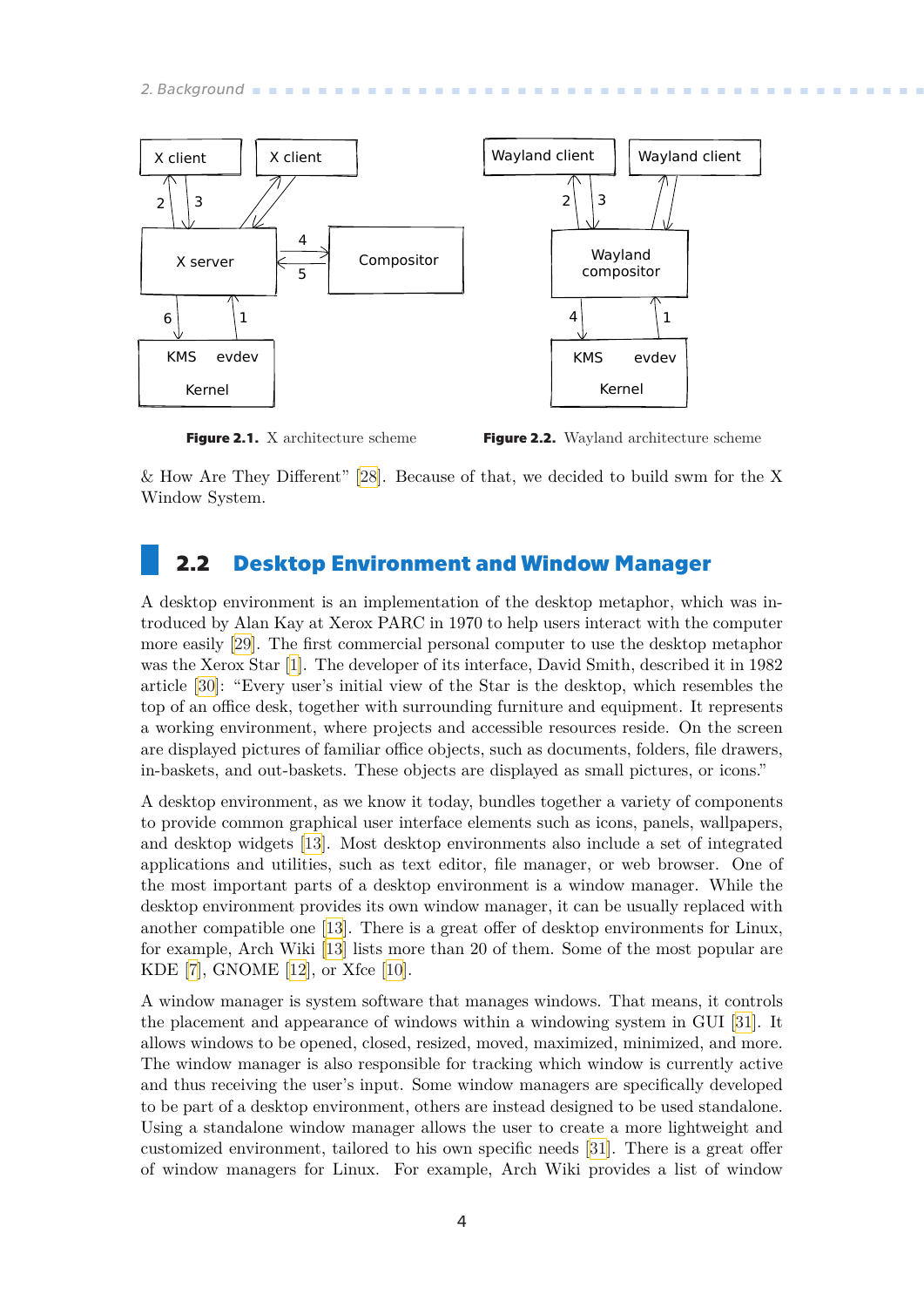<span id="page-12-1"></span>managers categorized by type[[31\]](#page-63-15), that lists more than 60 of them. In Section [2.4](#page-13-0), we will pick some of them and discuss them in more detail.

## <span id="page-12-0"></span>**2.3 Types of Window Managers**

Window managers are usually divided into two classes, based on how windows are drawn on the screen.

#### <span id="page-12-2"></span>**2.3.1 Stacking Window Managers**

Stacking window managers, also known as floating, provide the traditional desktop metaphor used in commercial operating systems like Windows and OS X [\[31](#page-63-15)]. Windows act like pieces of paper on a desk – they can be stacked on top of each other, moved around, and resized freely by the user. Moving or resizing one window does not affect the position or size of other windows, only their visible area. Window manager must maintain the stacking order of windows and only the top window on the stack is guaranteed to be fully visible. A window is usually moved to the top of the stack by the window manager when the user starts to interact with it. Example layout of a stacking window manager is depicted in Figure [2.3.](#page-12-4) Windows are overlapping and only focused window (highlighted in blue) is fully visible.



<span id="page-12-4"></span>**Figure 2.3.** The layout of a stacking window manager

#### <span id="page-12-3"></span>**2.3.2 Tiling Window Managers**

Tiling window managers tile the windows so that none are overlapping and they usually use all the available screen space. They typically make very extensive use of keyboard shortcuts and have less or no reliance on the mouse [\[31](#page-63-15)]. It is not possible to move or resize windows freely – enlarging a window shrinks its adjacent windows and vice versa, moving is typically done by swapping the window's position with another window. Some types of windows, such as dialogs and pop-up windows, are not suited for tiling though. Most tiling window managers detect those windows and leave them in a floating state, keeping them above the windows that are tiled. Example layout of a tiling window manager is depicted in Figure [2.4](#page-13-3).

Tiling window managers could be split into two more categories:

**.** Dynamic tiling window managers tile windows based on preset layouts. They usually offer many different layouts of window placement and the user can dynamically switch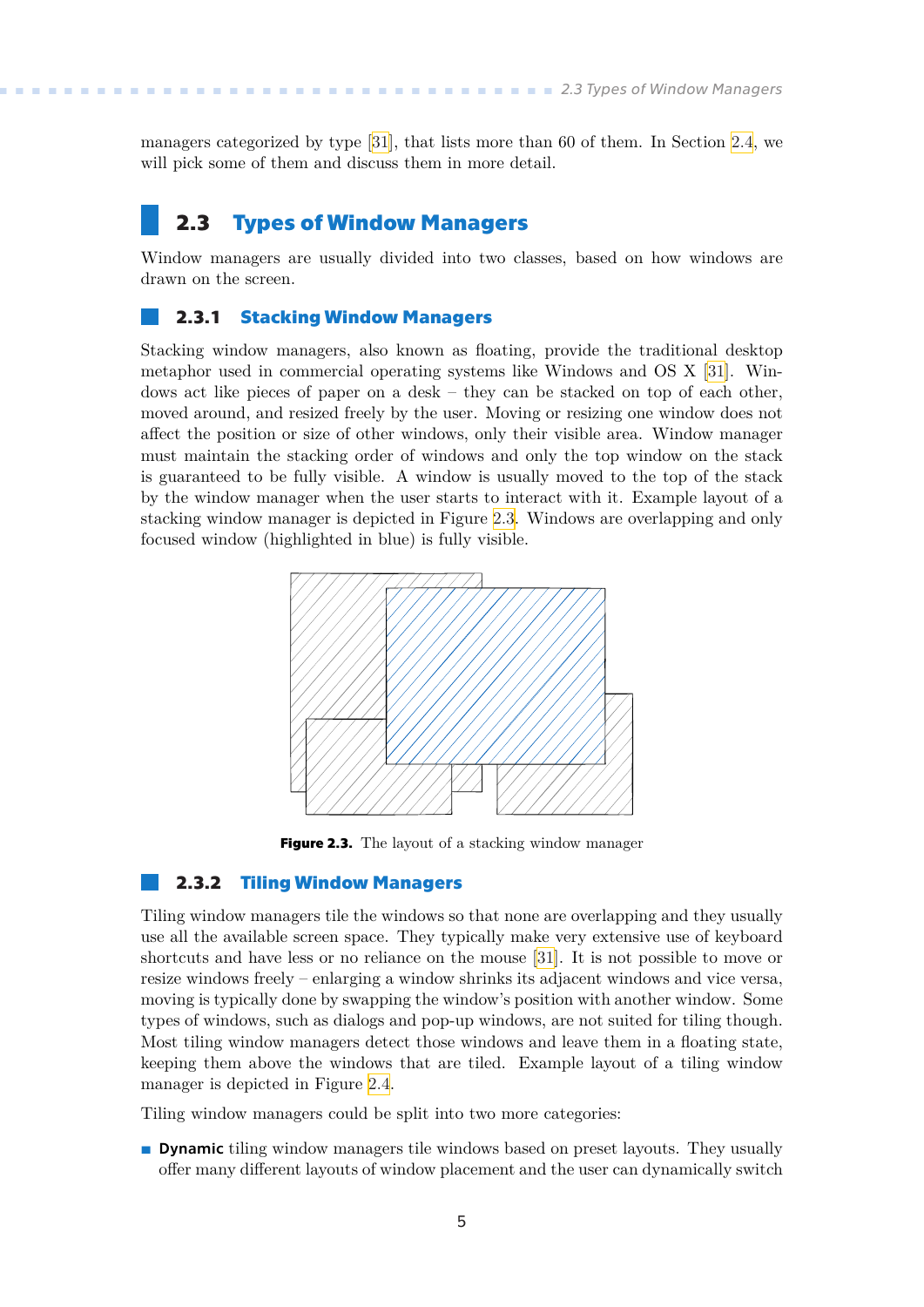<span id="page-13-1"></span>*2. Background* **. . . . . . . . . . . . . . . . . . . . . . . . . . . . . . . . . . . . . . . . . .**

between them. For example, one of the most common tiling layouts is called *masterstack* layout, in which one window (master) is considered the most important and has dedicated half of the screen space, while the rest of the windows are displayed one below the other on the second half of the screen.

**.** Static (manual) tiling window managers do not use layouts. They let the user decide where windows should be placed. Most typically, when a new window is created, one of the existing windows is shrunk to half its width/height and the new window takes freed up space. The user can choose the window that will be shrunk and also the direction (vertical or horizontal). Sometimes, the user can also choose the default split ratio, so that the new window does not take half, but, for example, only a third of the existing window space.



<span id="page-13-3"></span>**Figure 2.4.** The layout of a tiling window manager

# <span id="page-13-0"></span>**2.4 Window Managers**

As mentioned before, there is a great offer of window managers for Linux. In this section, we will go through some of them, mainly those that inspired swm in some way.

#### <span id="page-13-2"></span>**2.4.1 Cwm**

Cwm (Calm Window Manager) is a stacking window manager for the X Window System. It describes itself as a "window manager which contains many features that concentrate on the efficiency and transparency of window management while maintaining the simplest and most pleasant aesthetic"[[32\]](#page-63-16). It is the default window manager on OpenBSD.

Cwm is oriented towards heavy keyboard usage – resizing, moving, hiding, raising, or lowering windows, all can be done using keyboard shortcuts [\[33](#page-63-17)]. It could be even configured to move the mouse cursor using the keyboard so that one could use the computer without any pointing device. The user can either define custom shortcuts using cwm's configuration file or use the defaults.

Interface of cwm is very minimal – it only draws a one-pixel border around windows by default, the width of the border and its color can be configured though. Cwm offers several menus, which can be used to launch applications or switch between running applications. The principle of these menus is that cwm shows a list of relevant content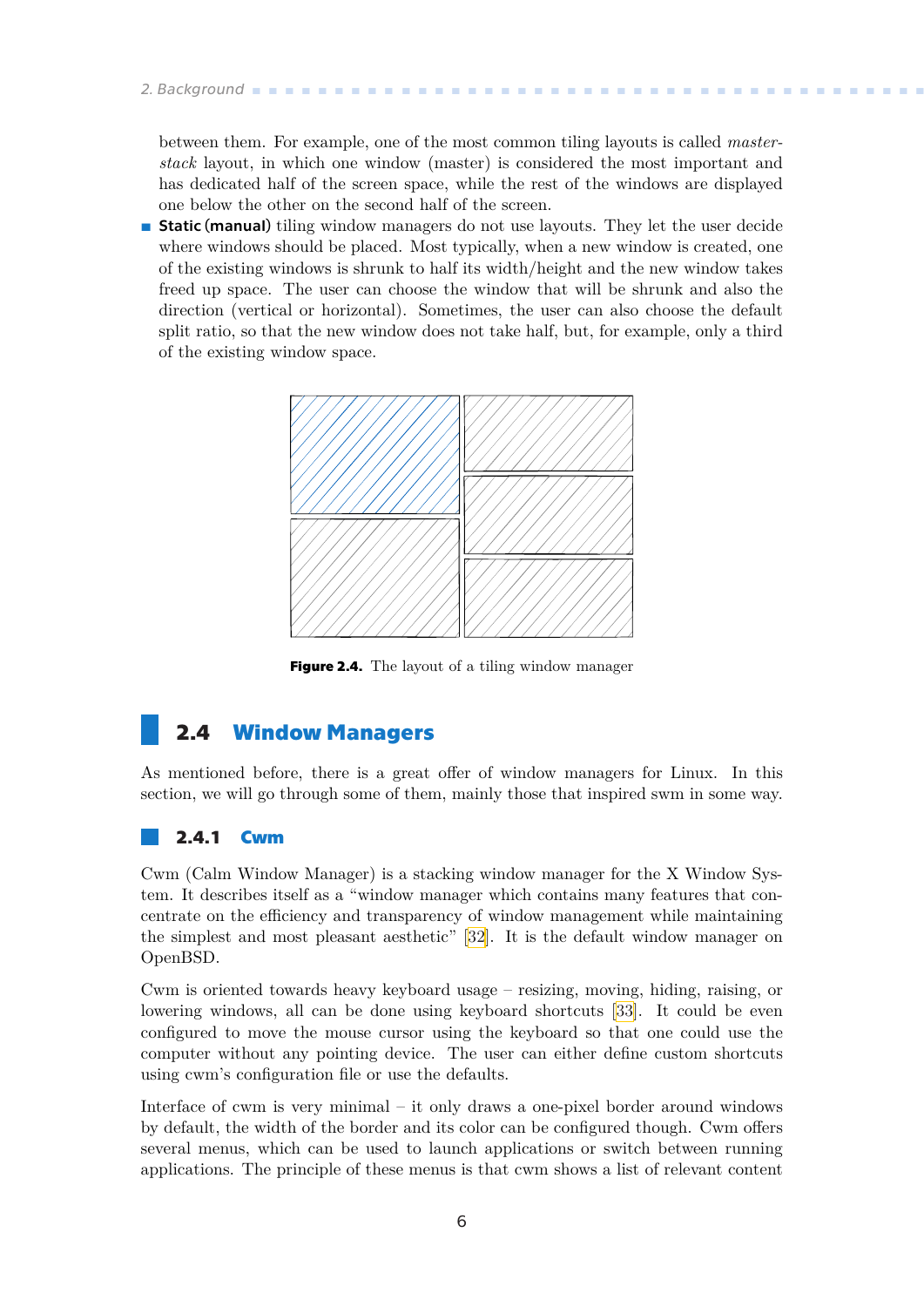<span id="page-14-1"></span>and user can search in it and finally pick one of the filtered options [\[34](#page-64-0)]. Windows are searched by their current title, old titles and by their label, which is a custom string user can assign to every window.

Instead of the traditional virtual desktop concept, cwm is using groups. There are nine groups with IDs 1–9 and a special "sticky" group with ID 0. Each window is assigned to one of those groups, the user can then change its group with a keyboard shortcut. While the sticky group is always visible on the screen, the normal group can be either visible or hidden. This means that unlike virtual desktops, multiple groups could be visible at the same time. The visibility of the group can be controlled by keyboard shortcuts as well.

Figure [2.5](#page-14-2) shows a cwm desktop with two windows and one of those menus. This menu lists all the managed top-level windows, there are various information included:

- the group **ID** on the left,
- $\blacksquare$  the group ID on the left,  $\blacksquare$  <br>"!" indicates active (focused) window,  $\blacksquare$  <br>"imdicates active (focused) v $\blacksquare$  <br>"&" indicates hidden windows,
- 
- $\bullet$  "&" indicates hidden windows,<br>  $\bullet$  the label of the window in square brackets,
- **.** and finally the title of the window.

All the cwm's configuration is done using configuration file . cwmrc. The user may add, modify or remove shortcuts, change colors and other aspects of window management behavior [\[34](#page-64-0)]. One of the drawbacks of cwm is that it does not support most of the EWMH protocol.



<span id="page-14-2"></span>

#### <span id="page-14-0"></span>**2.4.2 Openbox**

Openbox is a stacking window manager. It describes itself as a "minimalistic, highly configurable, next generation window manager with extensive standards support"[[35](#page-64-1)]. It is designed to be fully compliant with ICCCM and EWMH protocols. It is the default window manager of desktop environments LXDE [\[36](#page-64-2)]and its successor LXQt [[37](#page-64-3)], and it is also offered as one of the options for default window manager in many Linux distributions, for example Lubuntu[[38](#page-64-4)] and Manjaro [\[39](#page-64-5)].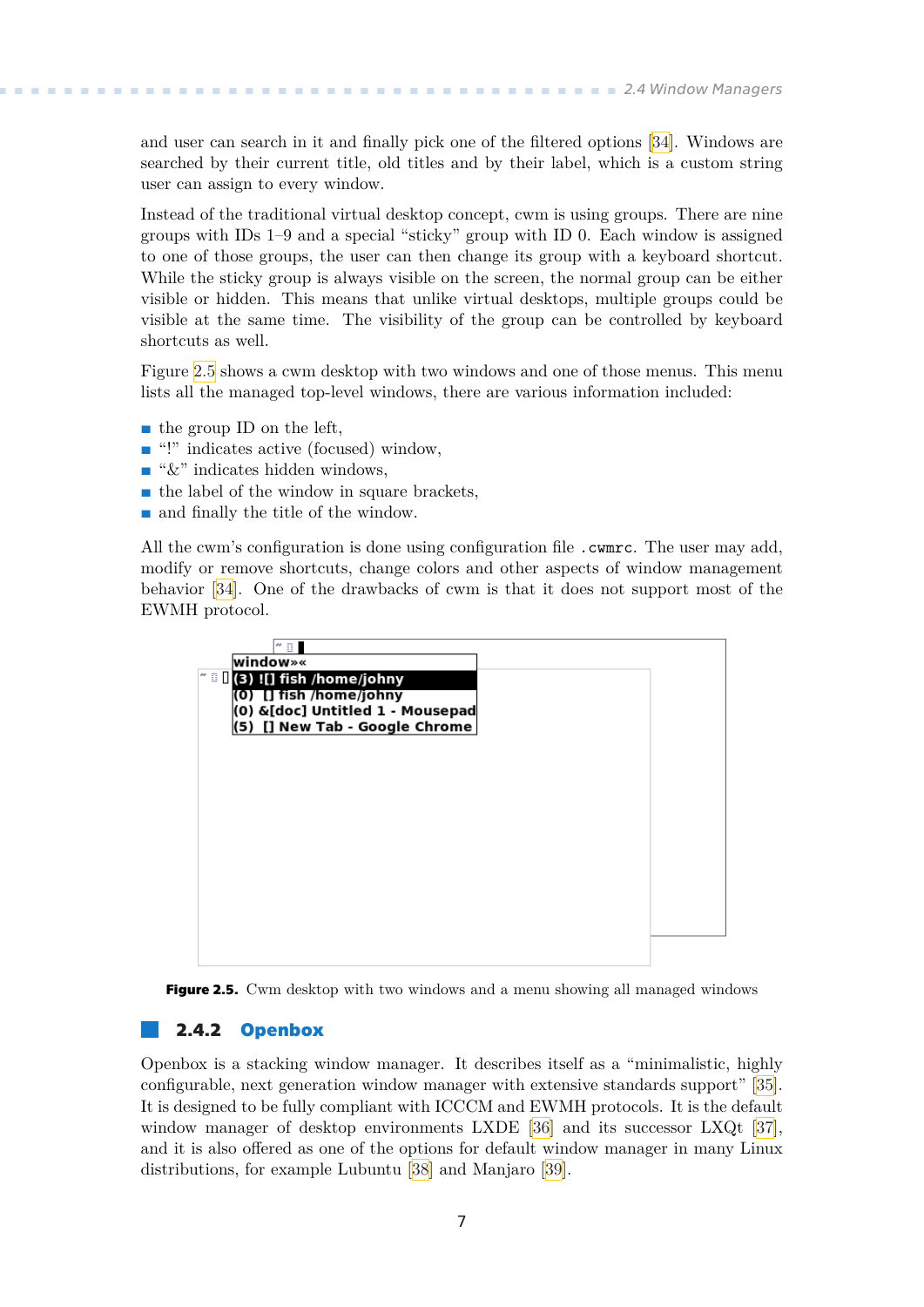# <span id="page-15-1"></span>*2. Background* **. . . . . . . . . . . . . . . . . . . . . . . . . . . . . . . . . . . . . . . . . .**

Although Openbox claims to be minimalistic, it is much more advanced than cwm. Its default UI could be seen in Figure [2.6.](#page-15-2) It comes with full-featured window decorations that include a border around the window and title bar with window title and buttons to minimize, maximize, and close the window. It also includes a *root menu* on the desktop. Using this menu, one can launch applications, bring minimized windows up again, or start various Openbox configuration tools. Openbox does not come with a bundled taskbar, though, and advices its users to use one of many stand-alone EWMH compatible taskbars.

Openbox is configured by two configuration files, rc.xml and menu.xml. The first one (rc.xml) is the main configuration file, responsible for determining the behavior and settings of the overall session, including keyboard shortcuts, theming, virtual desktops settings etc.[[40\]](#page-64-6) The second one (menu.xml) defines the type, behavior, and items of aforementioned desktop menu. Although the default provided is a static menu (it will not automatically update when new applications are installed), it is possible to employ the use of dynamic menus that will automatically update as well [\[40](#page-64-6)].

Configuration files are not meant to be easily readable or editable – Openbox comes with applications to edit them, one for  $rc.xml$ , called *obconf* and one for menu.xml, called *obmenu*. Using obconf, user can, for example, easily switch Openbox theme, that controls the looks of window decorations and menus. Obconf itself includes many themes to choose from, more themes are available online and one can also easily create new or modify existing theme using provided GUI application[[40\]](#page-64-6).



<span id="page-15-2"></span>**Figure 2.6.** Openbox with two opened window and a menu

#### <span id="page-15-0"></span>**2.4.3 Dwm**

Dwm (Dynamic Window Manager) is a dynamic tiling window manager. It manages windows in tiled, monocle and floating layouts. All of the layouts can be applied dynamically, optimising the environment for the application in use and the task performed.[[14\]](#page-62-14)

Dwm follows the philosophy of its authors, *suckless.org*, that is about keeping things simple, minimal and usable [\[41](#page-64-7)]. All their projects focus on advanced and experienced computer users. They believe that ingenious software is simple and that as the number of lines of code in software shrinks, the less the software sucks[[41\]](#page-64-7). Following this philosophy, dwm's source code is intended to never exceed 2 000 source lines of code and it has no configuration file, it can only be configured by editing its C source code [\[14\]](#page-62-14).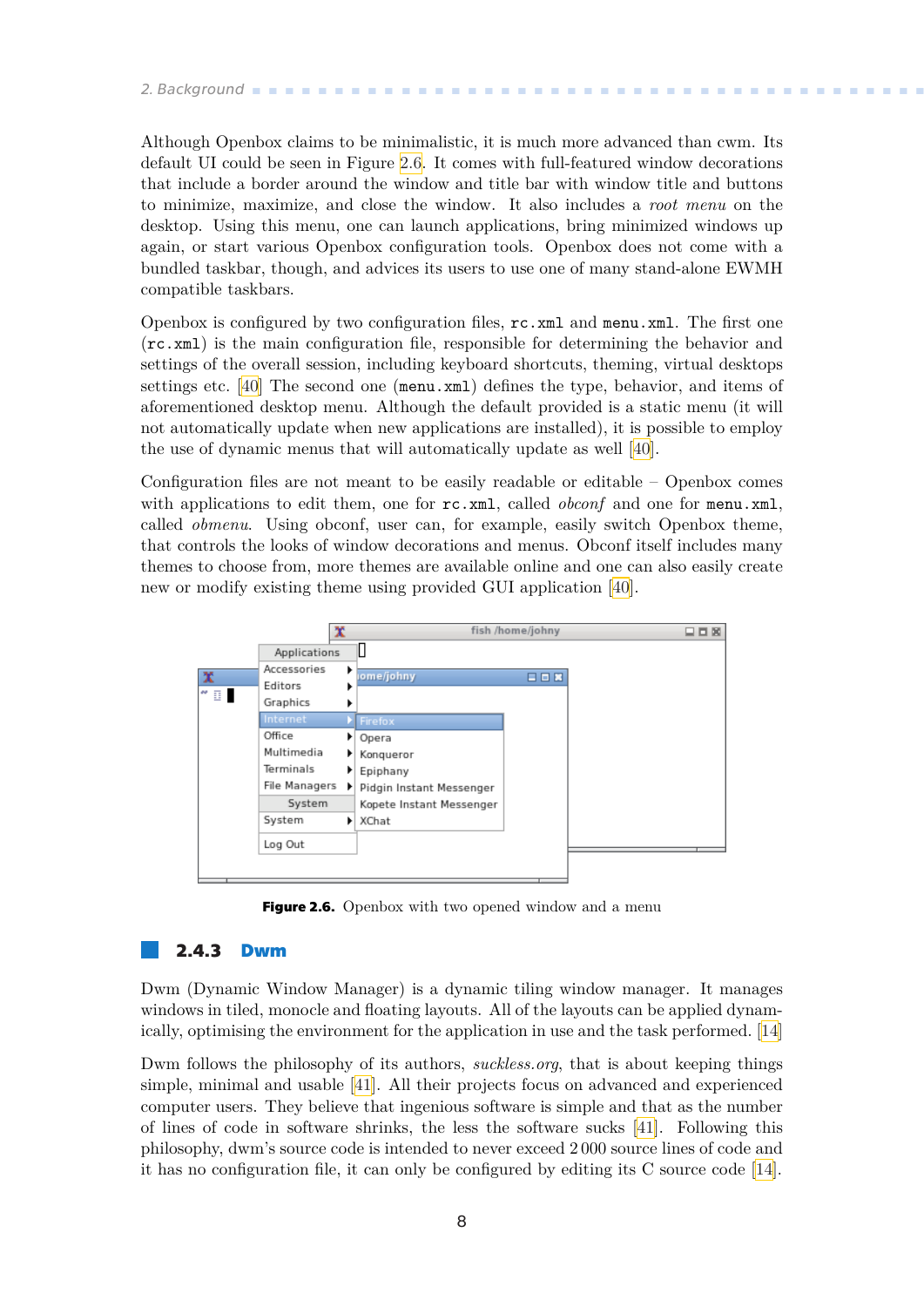<span id="page-16-1"></span>Dwm is extremely lightweight and fast and its interface is very minimal. It only draws a small customizable border around windows to indicate the focus state. Windows could be spread across nine desktops called tags and it is possible to show windows from multiple tags at once. It comes with its own status bar which displays all available tags, the layout, the number of visible windows, the title of the focused window, and the text read from the root window name property[[14\]](#page-62-14). It is not really possible to use third party taskbars, because dwm does not support EWMH.

As stated before, dwm comes with three layouts by default. In tiled layout, windows are managed in a master and stacking area. The master area contains the window which currently needs most attention, whereas the stacking area contains all other windows. In monocle layout, all windows are maximized to the screen size and in floating layout, windows can be resized and moved freely.

Interesting concept of dwm are *patches*. Since the core dwm source code is very minimal and is kept under 2 000 lines of code, a lot of functionality is missing, and so users started to create patches to add functionality they wanted. Those patches are in a formof simple git diff files<sup>1</sup>, and could be found on dwm's project website [[42\]](#page-64-8). Most of those plugins implement new types of layout (e.g., deck, fibonacci, grid), or modifies behavior or style of the status bar.



<span id="page-16-2"></span>**Figure 2.7.** Dwm desktop with the status bar and four open windows in its default layout

#### <span id="page-16-0"></span>**2.4.4 Bspwm**

Bspwm (binary space partitioning window manager) is a manual tiling window manager. It represents windows as the leaves of a full binary tree, supports multiple monitors and is configured and controlled through messages [\[43](#page-64-9)–[44\]](#page-64-10). It supports a subset of ICCCM and EWMH protocols, it does not state what is supported and what is not, though[[43](#page-64-9)].

Bspwm is very minimalistic in terms of  $UI - it$  only draws a simple solid color border around its windows and has no build-in taskbar or menus. Bspwm only responds to X events, and messages it receives on a dedicated socket. It comes with a standalone

<sup>1</sup> <https://git-scm.com/docs/git-diff>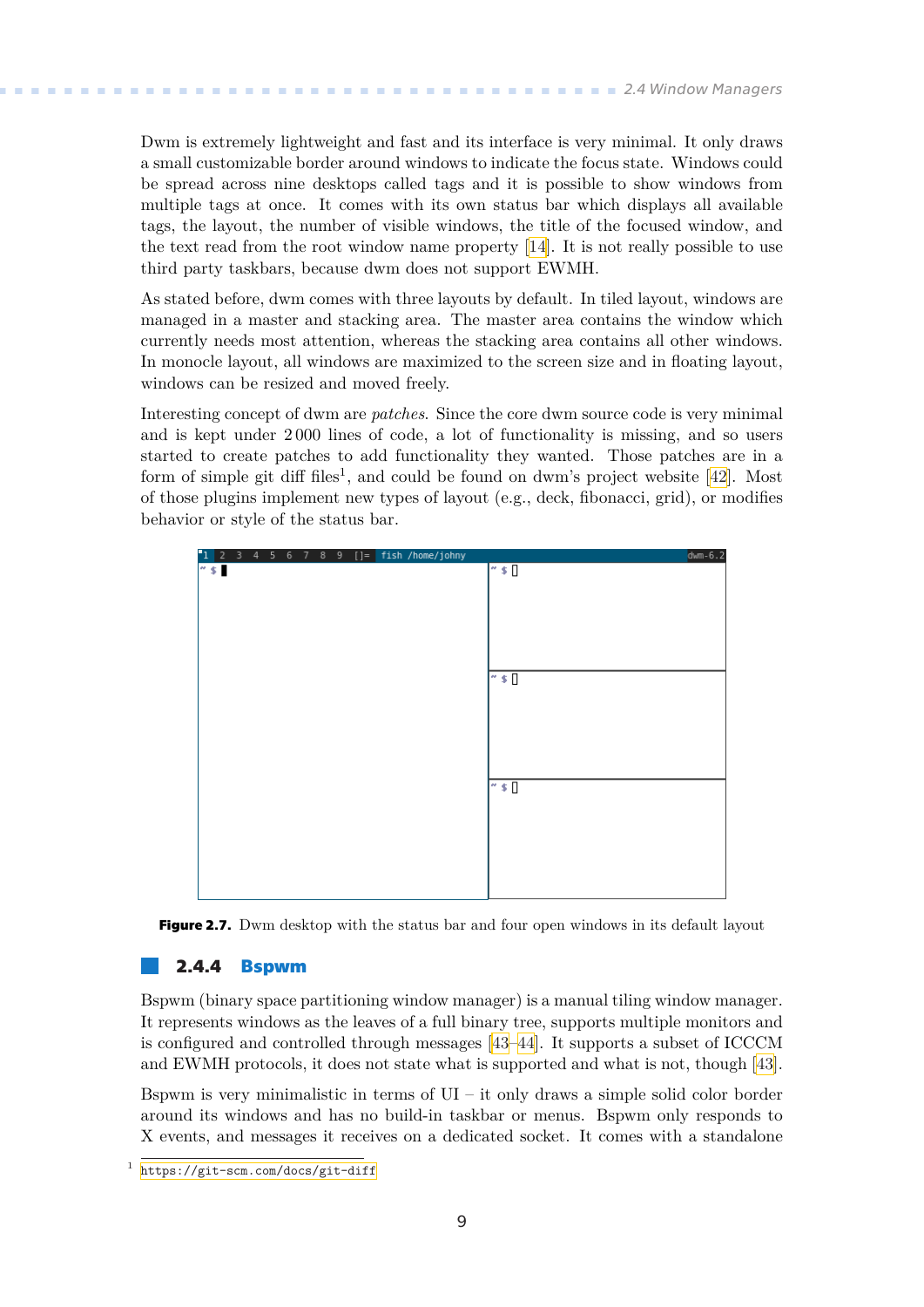# <span id="page-17-1"></span>*2. Background* **. . . . . . . . . . . . . . . . . . . . . . . . . . . . . . . . . . . . . . . . . .**

command-line application called *bspc*, that writes messages on the bspwm's socket[[43](#page-64-9)]. It also does not handle any keyboard or pointer inputs. For this it relies on a third party program that translates keyboard and pointer events to bspc invocations [\[43](#page-64-9)]. It recommends sxhkd [\[45](#page-64-11)] (developed by the same author). Upon startup, bspwm runs its configuration file, *bspwmrc*, which is simply a shell script that calls bspc (and, possibly, other utilities) [\[43](#page-64-9)].

Since bspwm represents windows as the leaves of a full binary tree, each inner node has exactly two children and each leaf node holds exactly one window. Each inner node is responsible for splitting its screen space in two parts and this split is defined by two parameters: the type (horizontal or vertical) and the ratio (a real number from interval  $(0,1)$  [\[43](#page-64-9)]. New windows are inserted into a window tree at the specified insertion point using specified insertion mode, which is configurable[[43\]](#page-64-9).



<span id="page-17-2"></span>**Figure 2.8.** Bspwm desktop with four open windows in its default layout

#### <span id="page-17-0"></span>**2.4.5 i3**

i3 is a dynamic tiling window manager that is primarily targeted at developers and advanced users [\[46](#page-64-12)]. It uses a tree as a data structure for windows, which, according to its authors, allows for more flexible layouts than the column-based approach used by other window managers [\[46](#page-64-12)].

Unlike dwm, i3 does not try to be as minimal as possible, but it does not want to be bloated either. This is described in one of its initial goals[[46\]](#page-64-12) like this: "Don't be bloated, don't be fancy (simple borders are the most decoration we want to have). However, we do not enforce unnecessary limits such as a maximum amount of source lines of code. If it needs to be a bit bigger, it will be."

The default UI of i3wm is depicted in Figure [2.9](#page-18-2). It is not that simple as UI of dwm or bspwm, but it is not very complex either. Windows have a simple border and also a title bar, that only shows the name of the window. It also comes with its panel called *i3bar*, which is used by default (see screenshot). Since i3 supports EWMH, any other standalone panel could be used as well, though.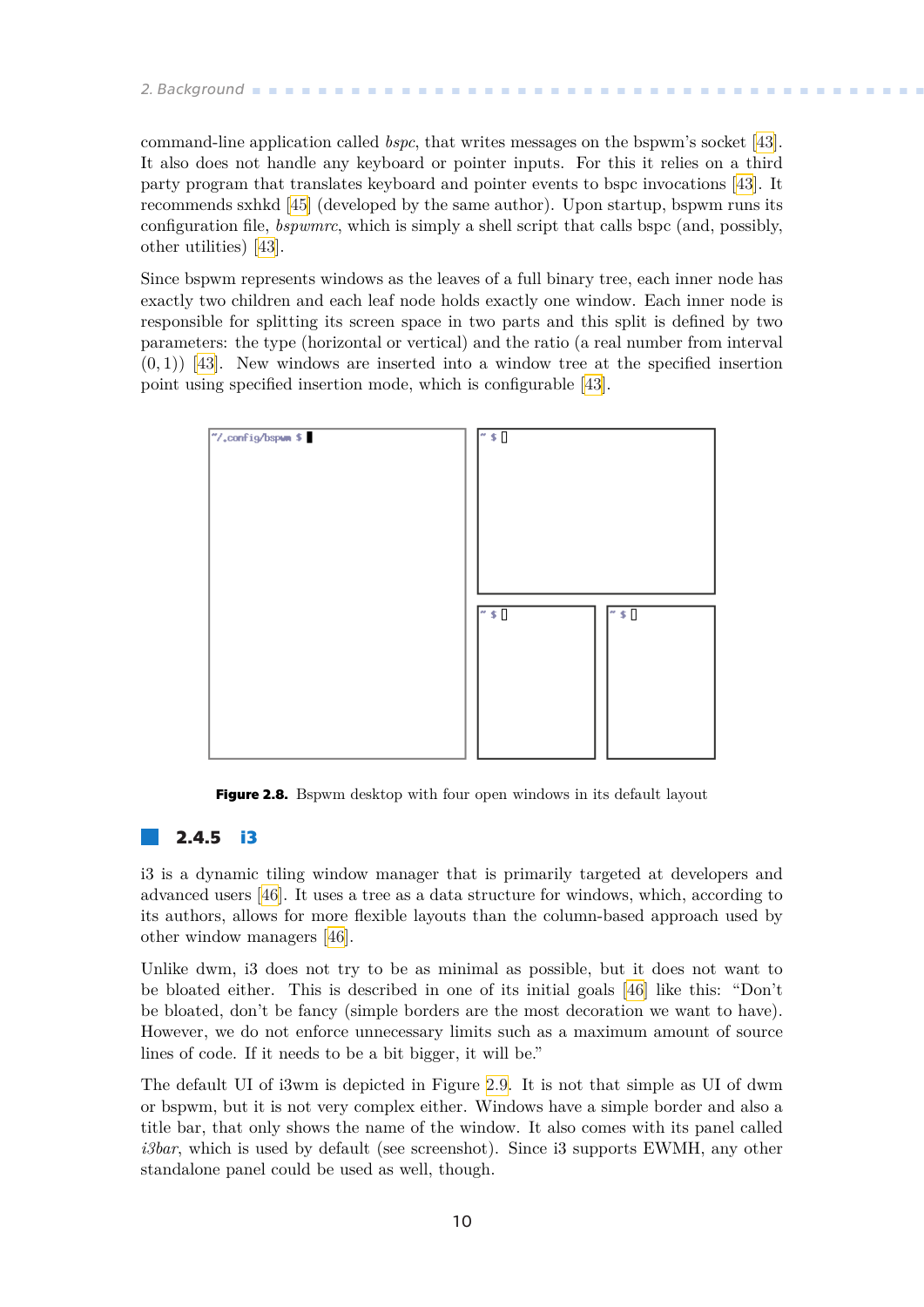<span id="page-18-1"></span>i3 offers three layouts for windows:

- **.** split vertically/horizontally windows are sized so that every window gets an equal amount of space. This can be done either vertically or horizontally.
- **.** stacking only focused window is displayed. On top of it is a list of the rest of the windows.
- **.** tabbed only focused window is displayed. On top of it are tabs representing the rest of the windows.

All those layouts can be combined on the screen using so-called containers. This means that inside a container that is tabbed can be another container that is using a split layout, for example. An example is depicted in Figure [2.9.](#page-18-2) The leftmost window is in fact a container that is using a tabbed layout and has two windows. Similarly, the container right next to it has two windows in a stacking layout. A window can be also completely removed from the tiling layout and managed as a floating window.

i3 is highly configurable using its configuration file. User can configure the UI (border width and color for multiple window states, fonts, etc.), keyboard shortcuts, i3bar, and the behavior of the window manager overall. For example, the user can choose that windows will not be focused upon opening, or that specific window will be in a floating state by default.

| fish /home/johny<br>fish /home/johny | fish /home/johny        | fish /home/johny |
|--------------------------------------|-------------------------|------------------|
| $"$ s $\blacksquare$                 | fish /home/johny        | "\$[]            |
|                                      | $^{\prime\prime}$ \$ [] |                  |
|                                      |                         |                  |
|                                      |                         |                  |
|                                      |                         |                  |
|                                      |                         |                  |
|                                      |                         |                  |
|                                      |                         |                  |
|                                      |                         |                  |
|                                      |                         |                  |
|                                      |                         |                  |
|                                      |                         | fish /home/johny |
|                                      |                         |                  |
|                                      |                         | $"$ \$[          |
|                                      |                         |                  |
|                                      |                         |                  |
|                                      |                         |                  |
|                                      |                         |                  |
|                                      |                         |                  |
|                                      |                         |                  |
|                                      |                         |                  |
|                                      |                         |                  |
|                                      |                         |                  |
|                                      |                         |                  |
| $2 \mid 3$<br>$\mathbf{1}$           |                         | e                |

<span id="page-18-2"></span>**Figure 2.9.** Desktop of i3 with four containers and six open windows

#### <span id="page-18-0"></span>**2.4.6 Summary**

In this section, we discussed five window managers. We picked some from each category – cwm and Openbox represented stacking window managers, dwm, bspwm, and i3 represented tiling window managers. In each category, we also showed different approaches. Cwm and dwm represent minimal window managers with very minimal UI, configuration, and no EWMH support. Bspwm stands somewhere in the middle, with its minimal UI, but quite advanced functionality and EWMH support. Finally, Openbox and i3 represent window managers with advanced UI (full-fledged themeable window decorations in Openbox, title bars and tabs in i3) and advanced configuration.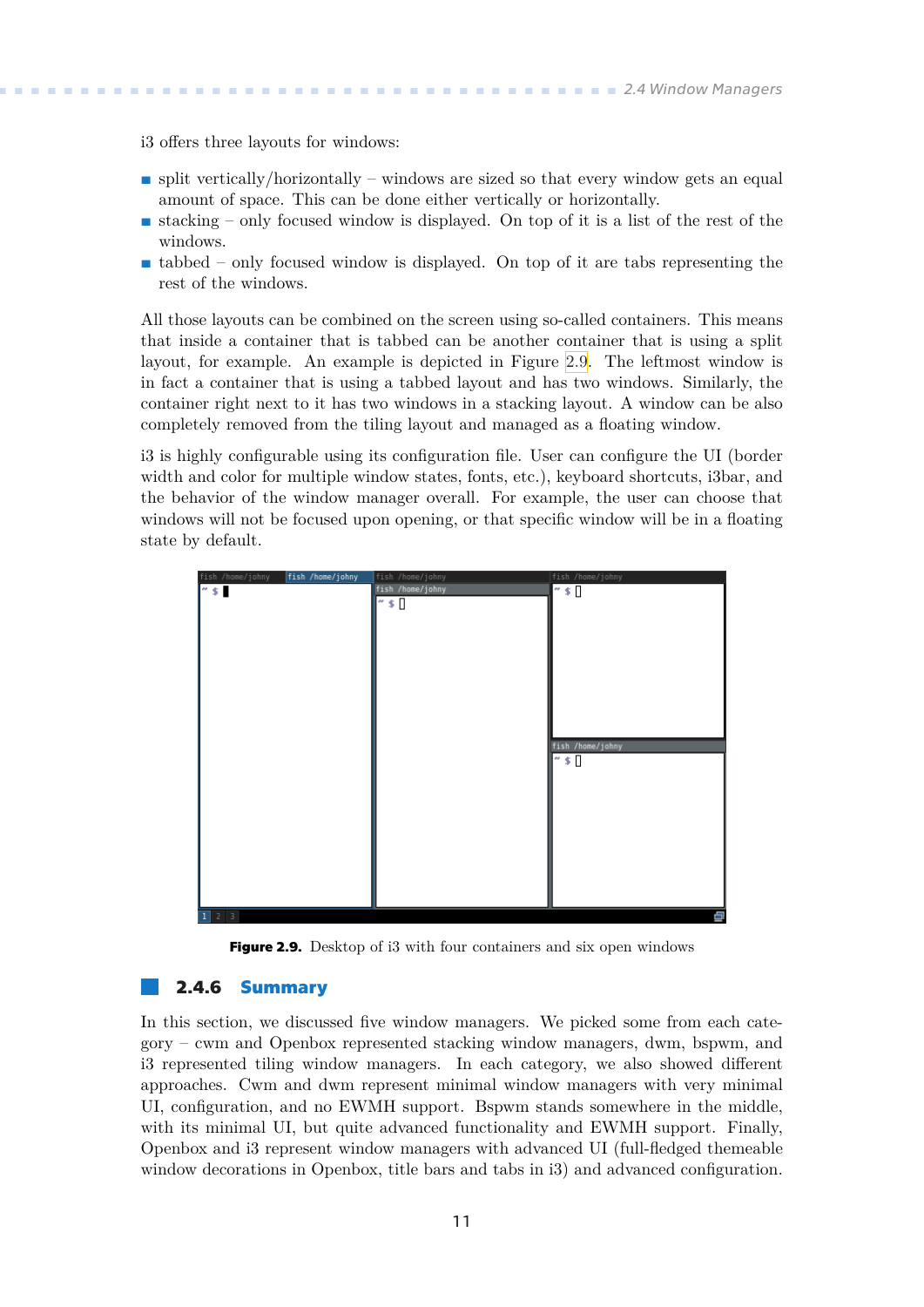<span id="page-19-1"></span>There are many more window managers out there, both stacking and tiling, their functionalities are not much different from those presented here, though. To mention a few more window managers, we can name Xfwm[[10\]](#page-62-10) or Kwin [\[7\]](#page-62-7), which are both stacking window managers and both are developed as a part of a desktop environment, Xfce and KDE, respectively. For tiling window managers, we can mention awesome[[47\]](#page-64-13) or xmonad [\[48](#page-64-14)], which were both inspired by dwm and they build upon it. Another popular tiling window managers are herbstluftwm [\[49](#page-64-15)] or Qtile[[50\]](#page-64-16). For an extensive list of both stacking and tiling window managers, we can recommend Arch Linux Wiki [\[31](#page-63-15)].

## <span id="page-19-0"></span>**2.5 The X Window System**

The X Window System is a network transparent window system that runs on a wide range of computing and graphics machines [\[51](#page-64-17)].

In this section, we will cover how the X server works, with a focus on communication with its clients. We will not cover how the X server handles resources, color, graphics, text, or input as it is not that important for window management.

#### <span id="page-19-2"></span>**2.5.1 History**

The X Window System was created in the mid-1980s at the Massachusetts Institute of Technology. To support further development, a member-funded consortium was formed in 1988, which was later moved out of MIT, creating an independent, stand-alone organization – the X Consortium. All rights to the X Window System were assigned to the X Consortium in 1994. When the X Consortium closed its doors in 1996, all rights to the X Window System were transferred to The Open Group (known as the Open Software Foundation). The X.Org Foundation was formed in 2004 as the successor to the X.Org Group at The Open Group. The purpose of the X.Org Foundation is to foster the development, evolution, and maintenance of the X Window System. Membership in the X.Org Foundation is free and open to anyone. The X.Org Foundation hosts a public git repository of the source code on <freedesktop.org>. [\[22](#page-63-6)]

The X protocol has been at version 11 since September 1987[[52\]](#page-64-18). Many revisions have been released since then, the latest one being X11R7.7 released in June 2012 [\[52](#page-64-18)].

#### <span id="page-19-3"></span>**2.5.2 Architecture**

The X Window System is based on a client-server model. The server controls display and input devices, such as keyboard and mouse. The client is an application that receives input events from the server and sends output and information requests to the server. The X architecture allows the clients and the server either to run on the same machine or on different machines that are connected by a network. [\[53](#page-64-19)]

The window manager is a special X Server client that has control over the layout of windows on the screen. To enforce this authority, the window manager is using certain X protocol features that will be discussed later on.

#### <span id="page-19-4"></span>**2.5.3 The X Protocol**

The X Protocol is a standard protocol that is used by the X Window System to exchange information between the X Server and its clients[[54\]](#page-64-20). Information is exchanged by sending messages. The X protocol defines these four types of messages [\[54](#page-64-20)]: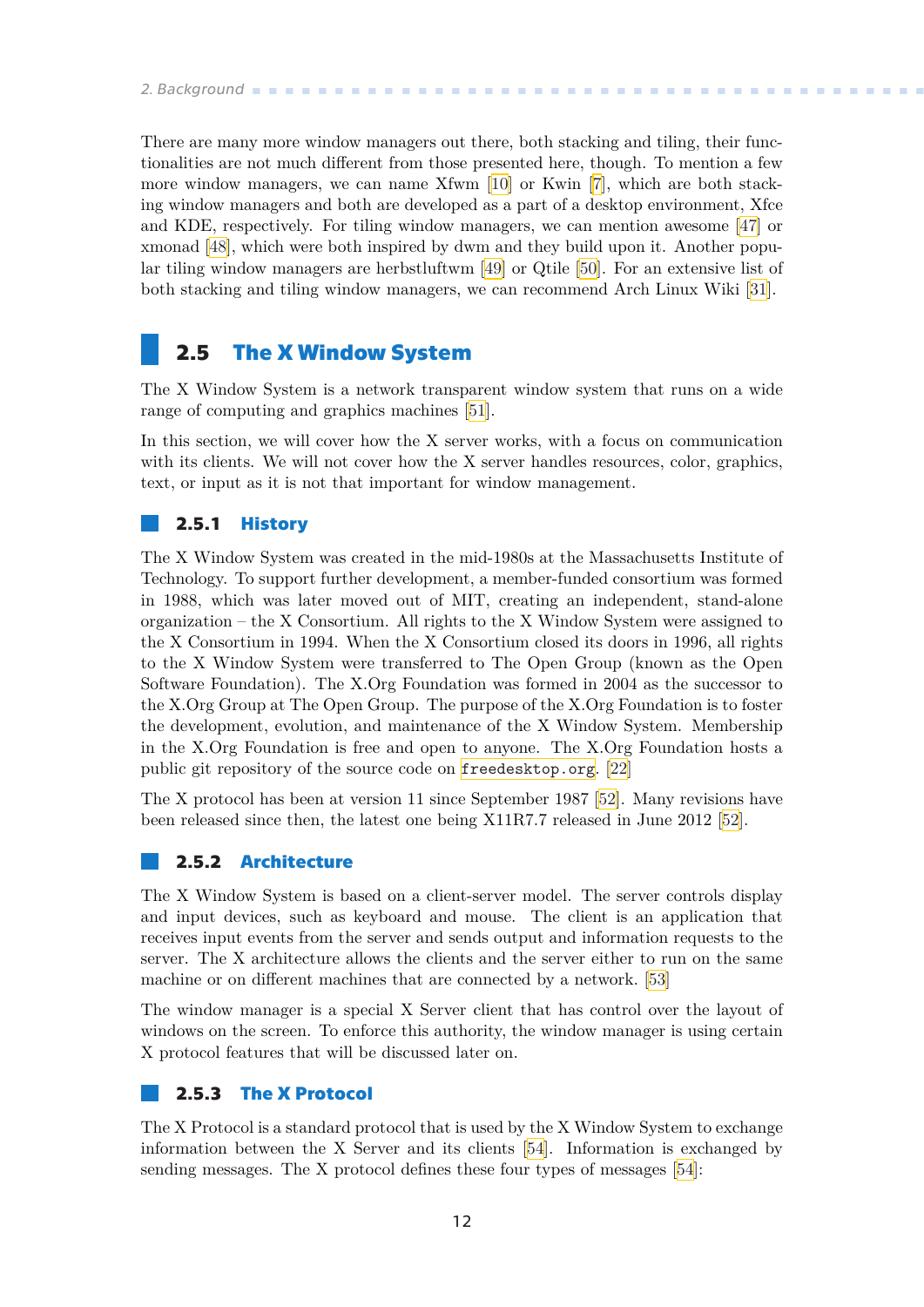- <span id="page-20-1"></span>**Request** – generated by the client and sent to the server.
- **.** Reply sent from the server to the client in response to some requests.
- Event sent from the server to the client.
- Error like an event, but it is handled differently by clients.

To get some information about the window, for example, the client can send the GetProperty request, to which server responds with the GetProperty reply (or error, eventually). This could be seen in Listing [2.2](#page-22-3). X Server does not send a reply to all requests, though. For example, to change the size and location of the window, the client will send the Configure request. This request is processed by the window manager, which sends the ConfigureNotify event in response, describing how the size and location of the window was (or was not) changed.

To receive events, the client must register for them. When doing so, the client must specify event types that it is interested in, only those will be sent to him by the X Server. After initialization, typical X Server client runs an event loop – an infinite loop that waits for events coming from the X Server and responds to them.

#### <span id="page-20-0"></span>**2.5.4 Properties and Atoms**

Properties are arbitrary data attached to the window [\[54](#page-64-20)]. Each property is characterized by a name, a type, and a value [\[54](#page-64-20)]. The client can get any property of any window by issuing the GetProperty request mentioned before. The client can also change some properties of its windows, or send ChangeProperty request to request property change of some other client's windows – only window managers and other special clients (pagers) typically do this.

For example, Table [2.1](#page-21-2) shows some of the properties retrieved from the top-level window of an application using the *xprop* utility [\[55](#page-65-0)]. We can see, for example, a property named \_NET\_WM\_DESKTOP with type CARDINAL and value 1. This property is set by the window manager and tells other clients on which virtual desktop this window resides. We will discuss the meaning of some significant properties later on in more detail.

Apart from the property name, which is an ASCII string, each property also has a unique integer ID called an *atom*. Atom is just a nickname for a property, so that arbitrary-length property name strings do not have to be transferred back and forth between the client and the server[[56\]](#page-65-1). A property is uniquely identified by an atom and a window [\[56](#page-65-1)].

One of the most important uses of properties is to communicate information from applications to the window manager and vice versa[[56\]](#page-65-1). The application sets properties on its top-level window, window manager retrieves them and use them in some way. For example, application sets the WM\_NAME property (see Table [2.1\)](#page-21-2) and window manager will display this name in the title bar of the window. Another example can be the NET WM ALLOWED ACTIONS – this one is set by the window manager and tells the client which actions are supported by the window manager for that specific window.

#### <span id="page-20-2"></span>**2.5.5 Window Hierarchy**

X windows are arranged in a tree hierarchy. At the top of this hierarchy is so-called *root window* that has no parents, all other windows always have exactly one parent window. The root window fills the entire screen and is created by the X Server on startup. [\[57](#page-65-2)]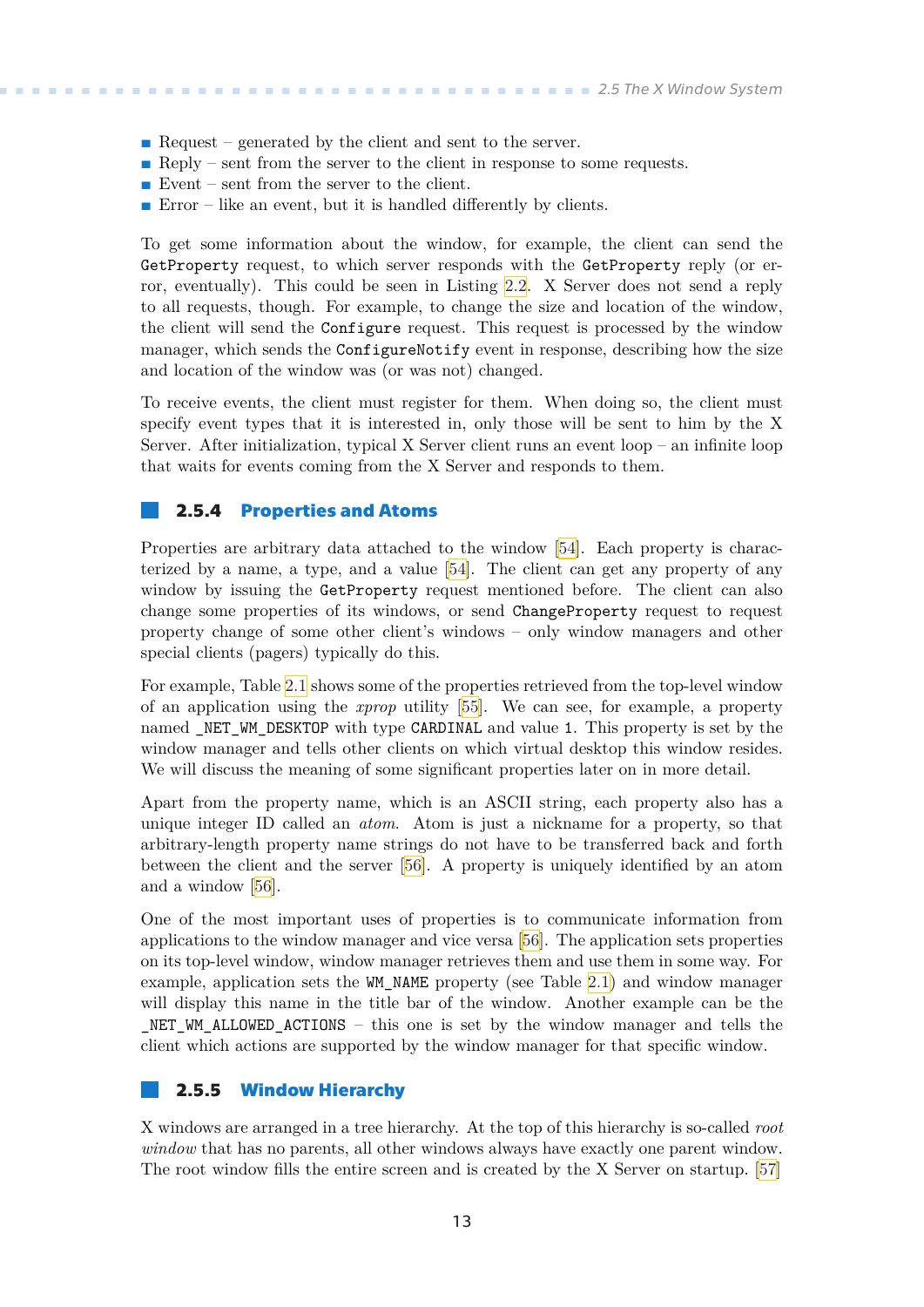<span id="page-21-1"></span>

| Property name and type        | Value                                                            |
|-------------------------------|------------------------------------------------------------------|
| WM_STATE(WM_STATE)            | window state: Normal                                             |
|                               | icon window: $0x0$                                               |
| _NET_WM_ALLOWED_ACTIONS(ATOM) | $NET_WM_ACTION_MOVE, \ldots$                                     |
| _NET_WM_DESKTOP(CARDINAL)     |                                                                  |
| _NET_WM_WINDOW_TYPE(ATOM)     | NET WM WINDOW TYPE NORMAL                                        |
| _NET_WM_STATE(ATOM)           | $NET$ WM_STATE_MAXIMIZED_VERT, $\ldots$                          |
| WM_PROTOCOLS(ATOM)            | WM_DELETE_WINDOW, WM_TAKE_FOCUS                                  |
| WM_CLASS(STRING)              | jetbrains-goland, jetbrains-goland                               |
| _NET_WM_NAME(UTF8_STRING)     | swm $\lceil \sim \text{/projects/swm} \rceil$ - /cmd/swm/main.go |
| WM_NAME(STRING)               | swm $\lceil \sim \text{/projects/swm} \rceil$ - /cmd/swm/main.go |

<span id="page-21-2"></span>**Table 2.1.** Window properties retrieved using xprop [\[55](#page-65-0)]

When a client of the X Server creates its first window, it is created as a child of the root window. The children of the root window are called top-level windows and those are managed by the window manager. Each top-level window can also have its own children, but those are managed by the client itself. Typically, a client creates many windows inside its top-level window to create application features such as buttons and text boxes.[[57\]](#page-65-2)

#### <span id="page-21-0"></span>**2.5.6 X Client Libraries**

Two official helper libraries that provide API for talking to the X Server exist, xlib and XCB[[58\]](#page-65-3).

#### Xlib

Xlib, also known as libX11, is the original C language X11 API, released in 1985. It was designed to look like a traditional library API, hiding the fact that calls result in protocol requests to a server. Calls that don't require a response from the X server are queued in a buffer to be sent as a batch of requests to the server. Those that require a response flush all the buffered requests and then block until the response is received. This mix of synchronous and asynchronous behavior causes some problems because it is not obvious which calls implicitly flush the buffer and which do not.[[58\]](#page-65-3)

#### **XCB**

XCB is a second attempt at defining a C language binding for X11. It was first released in 2001, after many years of experience with Xlib, learning from it, as well as from other protocol interface libraries. XCB makes the client-server nature of the protocol explicit in its design. The client decides when to flush the request buffer, when to read results, and when to wait for the server to respond.[\[58](#page-65-3)]

#### **Comparison**

In Listings [2.1](#page-22-2) and [2.2](#page-22-3) (both taken from the official developer's guide[[58](#page-65-3)]), we can see a comparison of those two libraries on the task of looking up a window property. Xlib generates the request to the X server to retrieve the property and appends it to its buffer of requests. Because this type of request requires a response, Xlib flushes the buffer to send its contents to the X Server. When Xlib receives the reply from the X Server, it returns it to the client. If there were requests preceding the client's request, the client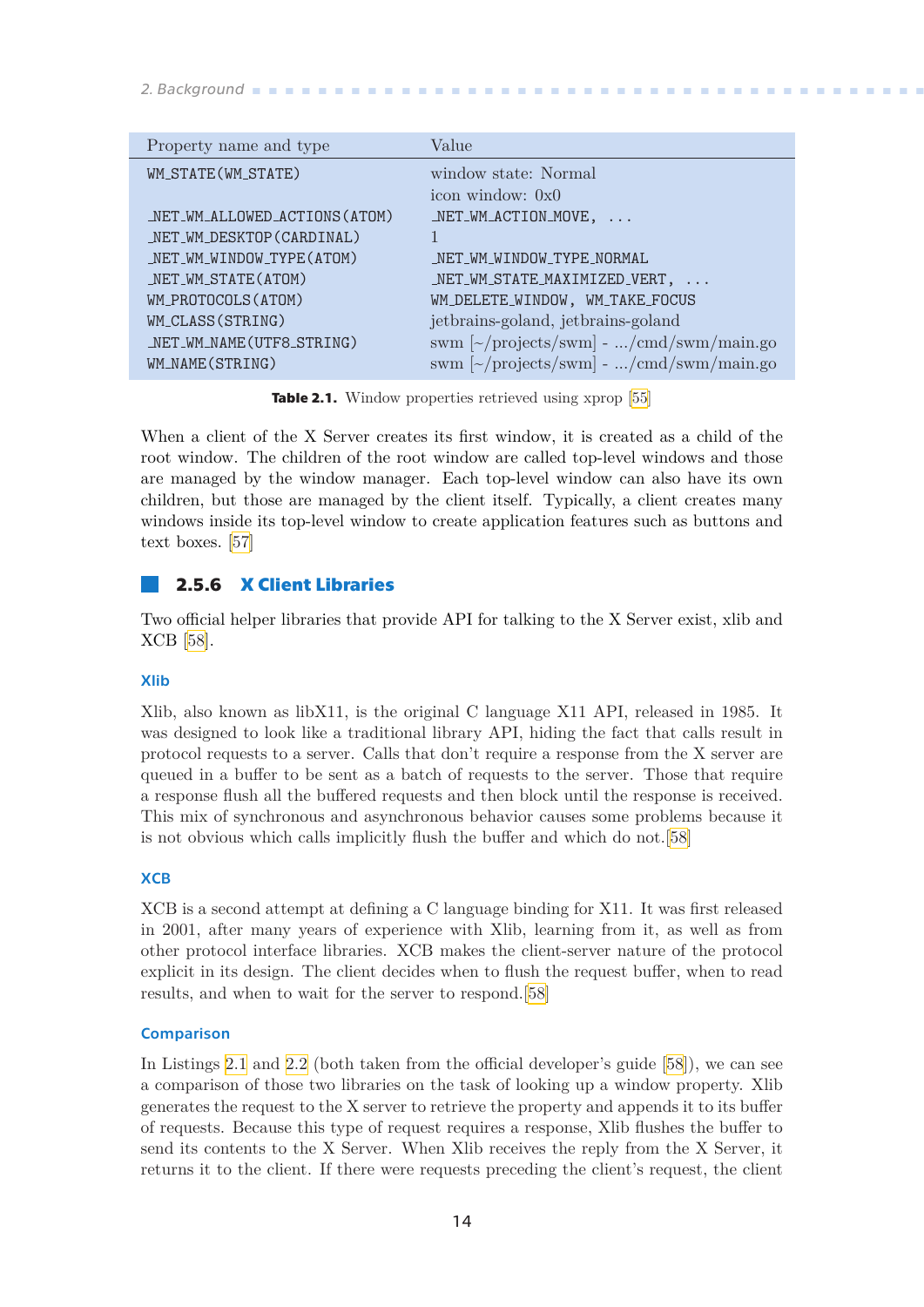<span id="page-22-1"></span>must wait until the X Server processes all of them. XCB functions, on the other hand, map directly onto the protocol. There are separate functions to put requests into the outgoing buffer and to read results back from the X Server. Thanks to that, one can send many requests to the X Server at once and then wait for all the replies at once, minimizing the communication overhead.[[58\]](#page-65-3)

```
1 XGetWindowProperty(
2 dpy, win, atom, 0, 0, False,
3 AnyPropertyType, &type_ret, &format_ret,
4 &num_ret, &bytes_after, &prop_ret
5 );
```
<span id="page-22-2"></span>**Listing 2.1.** Window property lookup using Xlib

```
1 cookie = xcb_get_property(
2 dpy, False, win, atom, XCB_GET_PROPERTY_TYPE_ANY, 0, 0
3 );
4 // do something while waiting for the response
5 reply = xcb_get_property_reply(dpy, cookie, NULL);
```
<span id="page-22-3"></span>**Listing 2.2.** Window property lookup using XCB

Xlib and XCB are compatible, meaning that one can mix calls to the first with calls to the other. This compatibility was achieved by rebuilding libX11 as a layer on top of libxcb. They share the same X server connection and pass control of it back and forth. That option was introduced in libX11 version 1.2, and since version 1.4, released in 2010, it is always present (not only optional).[\[58](#page-65-3)]

Most applications should call Xlib and XCB sparingly, and rather utilize higher-level toolkits that provide more efficient programming models[[58\]](#page-65-3). Window managers have to usually call XCB or Xlib directly, though. For the implementation of swm, we used the X Go Binding library[[59\]](#page-65-4), which is Go wrapper of XCB. We will talk about it in more detail in Chapter [4](#page-40-0).

# <span id="page-22-0"></span>**2.6 ICCCM**

It was an explicit design goal of X Version 11 to specify a mechanism, not a policy. Because of that, a client that communicates with an X11 server using the protocol defined by the X Window System Protocol (discussed in Section [2.5](#page-19-0)) may operate correctly in isolation but may not coexist properly with others sharing the same server[[15\]](#page-62-15).

Standardized communication is important especially for window managers and other special clients like docks, toolbars or pagers, because they need to communicate with the rest of the clients as well as with each other. Inter-Client Communication Conventions Manual is one of two standards that define how X Window System clients should interact with one another. It was designed at the X Consortium in 1988. Its latest version 2.0 was released in 1994[[15\]](#page-62-15).

In this section, we will cover parts of ICCCM that are related to window managers and therefore important for us. ICCCM manual [\[15](#page-62-15)] will be constantly referenced here, so we will explicitly refer only other sources if they are used.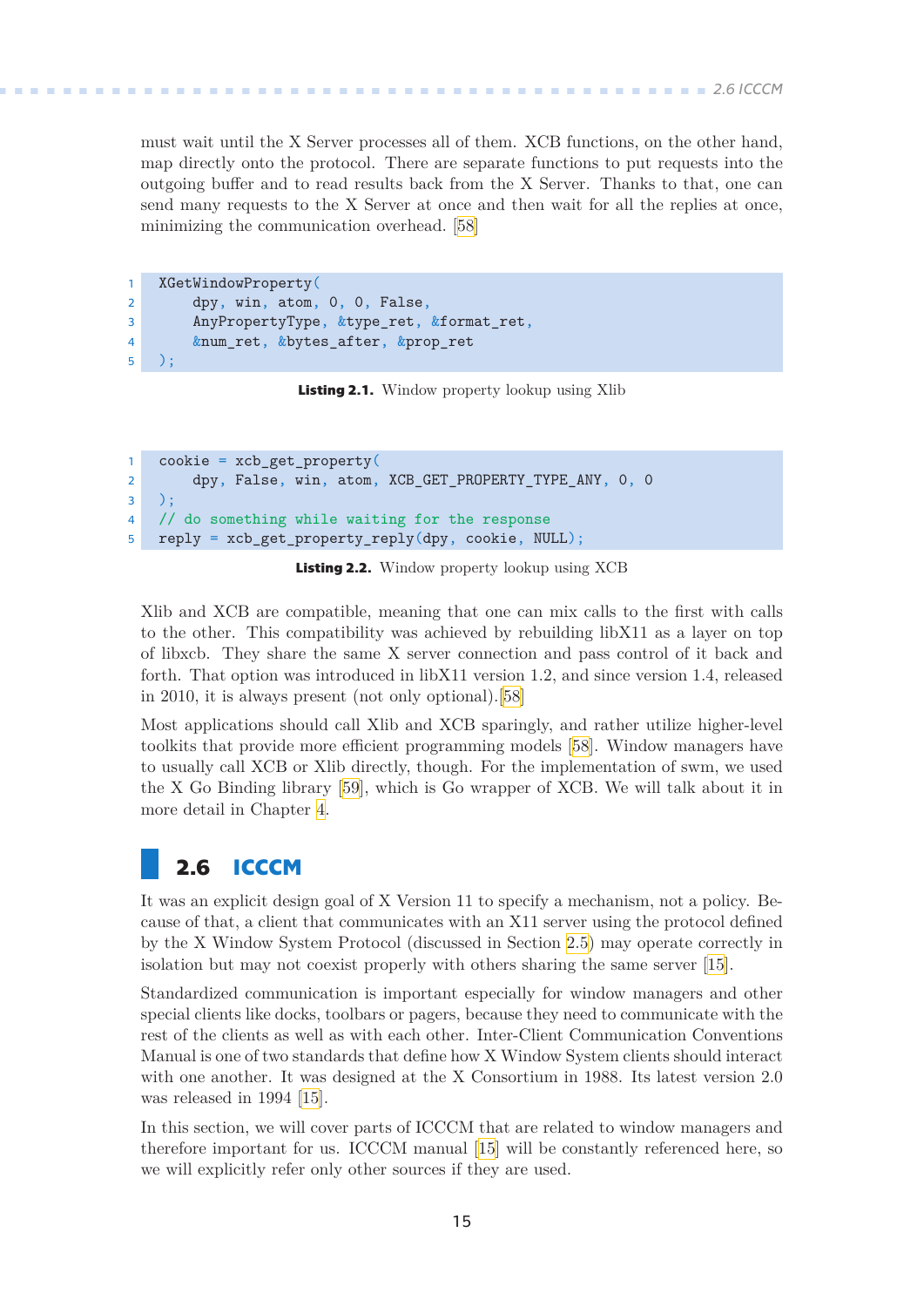#### <span id="page-23-1"></span><span id="page-23-0"></span>**2.6.1 Selection**

Selections are the primary mechanism that X11 defines for the exchange of information between clients. There can be an arbitrary number of selections, each of them is named by an atom, and they are global to the server. Each selection can be owned by some client and attached to a window created by that client.

For our window manager use case, we will be concerned about ownership of a selection named WM\_Sn, where n is the screen number. To do its job, the window manager needs to register for SubstructureRedirect events on the root window of the screen it wants to manage (we will discuss this in more detail in Section [4.5](#page-47-0)). Since only one client can be registered for substructure redirection on any given window at any given time, we need some mechanism to inform the client that is currently registered for it that we (on behalf of the user) want to replace it. Selection provides this mechanism.

To see this in practice, look at Listing [2.3](#page-24-0) (code is in Go, some of its constructs are explained in a comment where needed). Firstly, on line 2, we retrieve the owner of the selection we want to manage (WM\_S2). We then check if another client owns this selection, in which case we should get confirmation from the user that our application could replace it. If there is no owner or we have the user's permission to replace it, we send the SetSelectionOwner request, specifying the selection atom (WM\_S2) and the window to which the selection would be attached (X.Dummy() in this case). If the selection was owned by another client, we then have to wait for its termination, that is, wait for the DestroyNotifyEvent of the window that owned the selection. After that, we can finally register for SubstructureRedirect events on the root window of screen 2, since we now own the selection WM S2. The last thing we have to do to comply with ICCCM is to listen for the SelectionClearEvent. We will receive this event when another client sends the SetSelectionOwner request (just like we did earlier) and we have to release managed resources (substructure redirection on root window) and destroy the window that owns the selection. In our case, we simply quit, as there is no point for the window manager to run without the substructure redirection.

#### <span id="page-23-2"></span>**2.6.2 Clients Actions**

Clients should do exactly what they would do in the absence of a window manager, with following exceptions:

- **.** They should hint to the window manager what resources they would like to obtain.
- **.** They should accept the resources they are allocated, even if they are not those requested.
- **They should be prepared for resource allocations to change at any time.**

#### <span id="page-23-3"></span>**2.6.3 Creating a Top-Level Window**

Top-Level window is a window whose override-redirect attribute is false. It must either be a child of a root window, or it must have been a child of a root window immediately prior to having been reparented by the window manager. From the client's point of view, the window manager will regard its top-level window as being in one of three states:

- **.** Normal **.** Iconic
-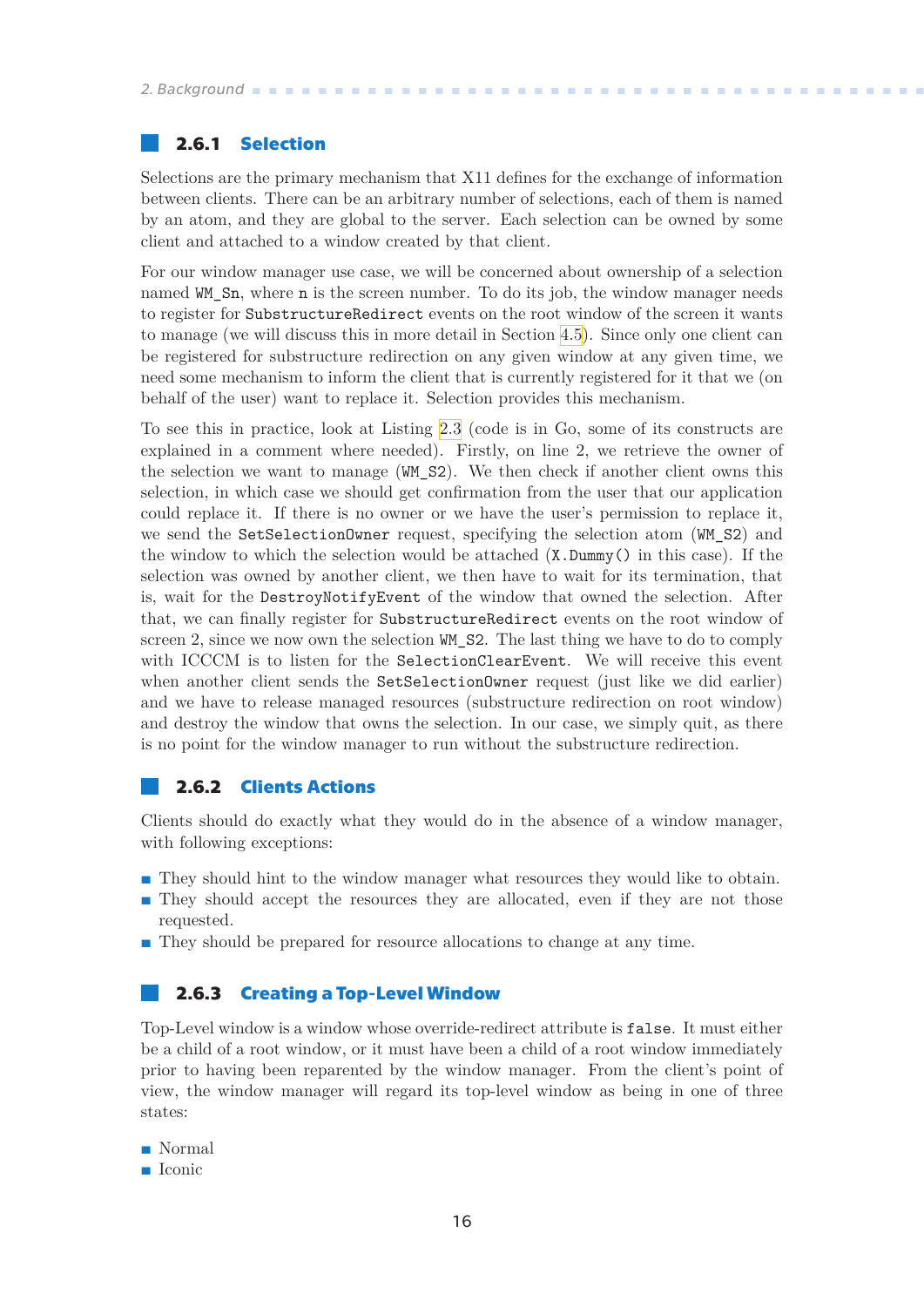```
1 // Get selection owner of the screen we want to manage
2 reply := xproto.GetSelectionOwner(X.Conn(), "WM_S2").Reply()
3
4 if reply.Owner != xproto.WindowNone {
5 // another client owns this selection
6 // if user did not explicitly allow us to replace it,
7 // we should exit here
8 }
9
10 // if there is no selection owner or we want to replace it,
11 // send the set selection owner request for our window (X.Dummy())
12 xproto.SetSelectionOwner(X.Conn(), X.Dummy(), "WM_S2")
13
14 // if another client owned the selection, wait for its termination
15 if reply.Owner != xproto.WindowNone {
16 for { // timeout mechanism is omitted
17 e := X.Conn().PollForEvent()
18 // check that type of e is "DestroyNotifyEvent"
19 if destroyEvent, ok := e.(DestroyNotifyEvent); ok {
20 if destroyEvent.Window == reply.Owner {
21 break
22 }
23 }
24 }
25 }
26
27 // now we can register for SubstructureRedirect events
28 // on the root window
29 X.RootWin().Listen(EventMaskSubstructureRedirect);
30
31 // when another client sends the set selection owner request,
32 // we will receive the SelectionClearEvent, and by the ICCCM,
33 // we have to release managed resources and destroy the window
34 // that owned the selection - we just quit, which does the job
35 xevent.SelectionClearFun(func (X *XUtil, e SelectionClearEvent)) {
36 if e.Selection == "WM_S2" {
37 xevent.Quit(X)
38 }
39 }).Connect(X, X.Dummy())
```
<span id="page-24-0"></span>

#### **.** Withdrawn

Newly created windows start in the Withdrawn state. Transitions between states happen when the top-level window is *mapped* and *unmapped* and when the window manager receives certain messages. For historical reasons related to some initial implementations, showing a window in the X11 protocol is called mapping a window, and hiding a window is called unmapping [\[60](#page-65-5)]. Transitions between those states will be described in Section [2.6.5](#page-27-0).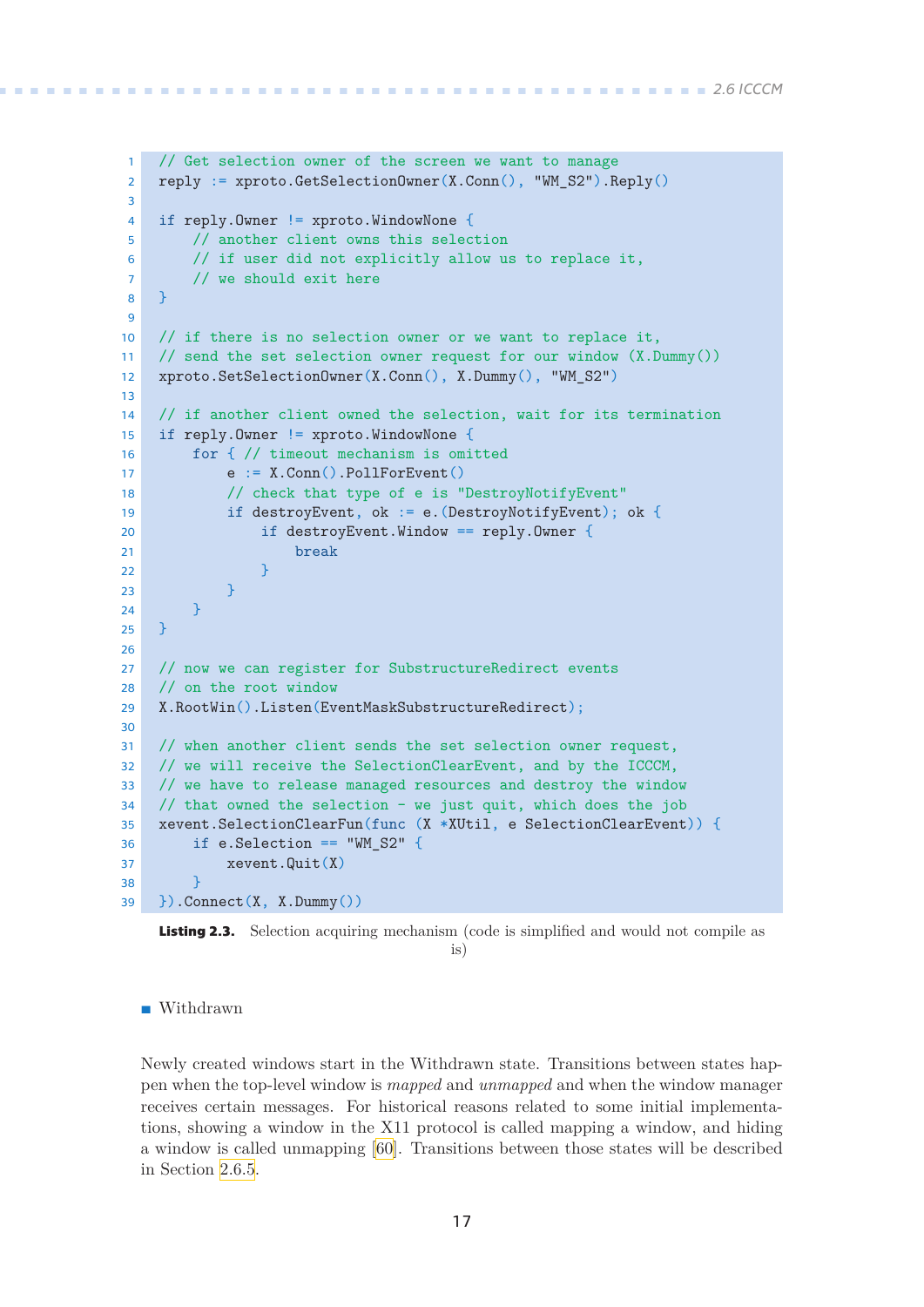#### <span id="page-25-1"></span><span id="page-25-0"></span>**2.6.4 Client Properties**

Client can inform the window manager of the behavior that it desires by placing properties on its top-level windows. Window manager is free to assume values it finds convenient for any properties that are not supplied. The window manager will not change properties written by the client. Contents of these properties are examined by the window manager upon transition from the Withdrawn state, some properties are also monitored for changes while the window is in the Iconic or Normal state. For example, a file manager usually changes WM\_NAME property when the user navigates to different directories, and the window manager is expected to observe these changes and reflect them in its UI.

In Table [2.2](#page-25-2), we can see a summary of all client properties defined by ICCCM. Some of them will be covered in detail.

| Name                | 'Type           |
|---------------------|-----------------|
| WM CLASS            | STRING          |
| WM CLIENT MACHINE   | <b>TF.XT</b>    |
| WM_COLORMAP_WINDOWS | WINDOW          |
| WM HTNTS            | WM HTNTS        |
| WM TCON NAME        | <b>TF.XT</b>    |
| WM TCON STZE        | WM TCON STZE    |
| WM NAME.            | TFXT            |
| WM NORMAL HINTS     | WM STZE HINTS   |
| WM PROTOCOLS        | ATOM            |
| <b>WM_STATE</b>     | <b>WM_STATE</b> |
| WM TRANSTENT FOR    | WINDOW          |

<span id="page-25-2"></span>**Table 2.2.** Summary of window manager property types

#### WM\_CLASS

The WM\_CLASS property contains two consecutive null-terminated strings. These specify the Instance and Class names to be used by both the client and the window manager for looking up resources for the application or as an identifying information. For example, in Table [2.1](#page-21-2), we have seen a window with WM\_CLASS set to *"jetbrains-goland, jetbrainsgoland"*.

#### WM\_NAME, WM\_ICON\_NAME

The WM NAME property is an uninterpreted string that the client wants the window manager to display in association with the window (for example, in a window title bar). Window managers are expected to make an effort to display this information, ignoring WM\_NAME is not acceptable behavior, unless the user has taken an explicit action to make it invisible. The WM\_ICON\_NAME property is similar, but it is used when the window is in Iconic state.

#### WM\_NORMAL\_HINTS

The WM\_NORMAL\_HINTS property is used by clients to specify the minimum size that the window can be for the client to be useful, as well as the maximum size. Window managers should honor them, even though they do not have to. Clients can also specify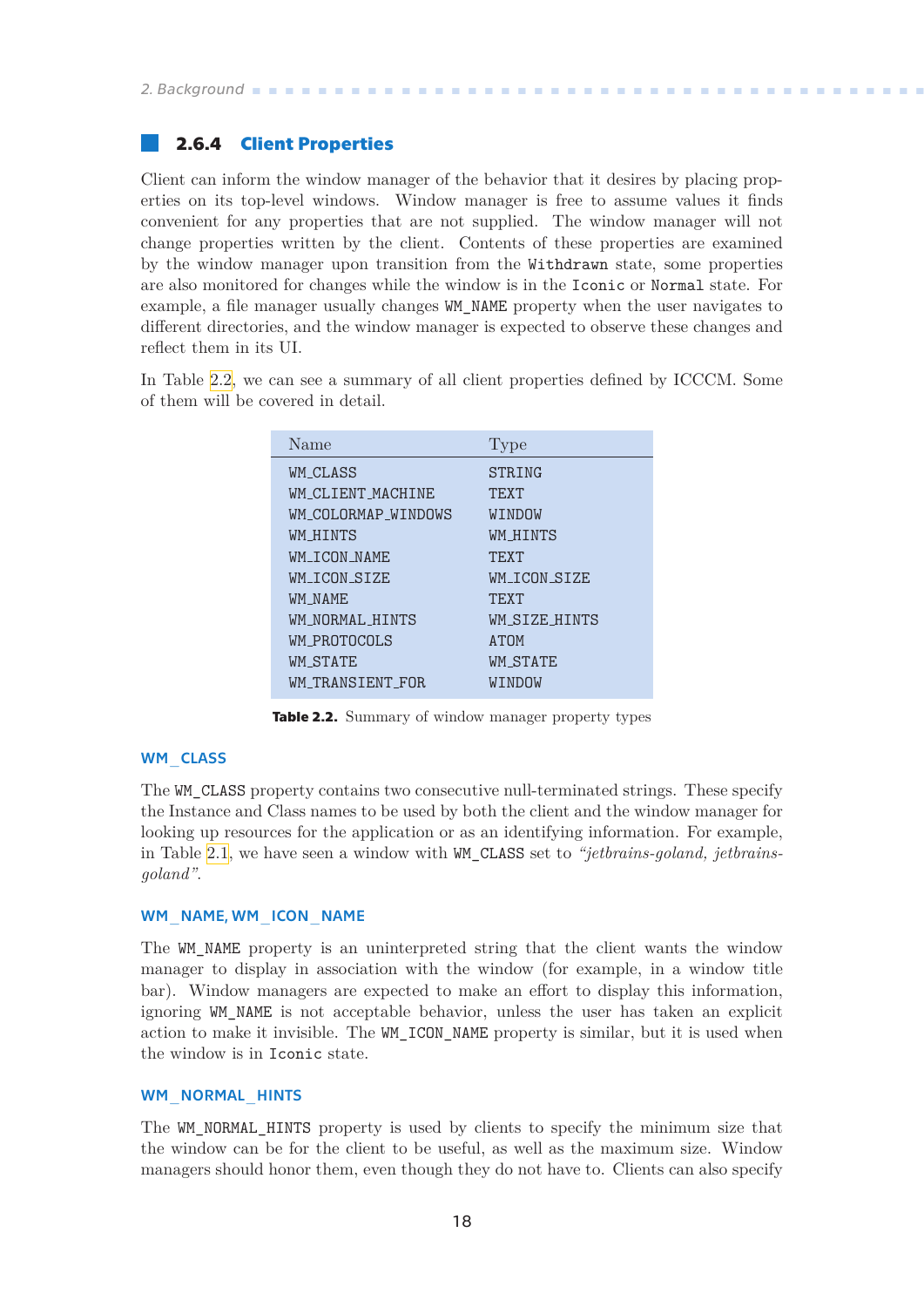base size and size increments. If they are specified, the window manager should not just resize the window to an arbitrary size, but the size should reflect those values in this way:  $size = base_size + i * size_increment$ . This is used, for example, by terminal emulators that want to fit an exact number of characters into the window.

#### WM\_PROTOCOLS

The WM\_PROTOCOLS property is a list of atoms. Each atom identifies a communication protocol between the client and the window manager in which the client is willing to participate. Atoms can identify both standard protocols and private protocols specific to individual window managers. There are three protocols defined by the ICCCM at the moment:

- **.** WM\_TAKE\_FOCUS assignment of input focus.
- **.** WM\_DELETE\_WINDOW request to delete top level window.
- **.** WM\_SAVE\_YOURSELF request to save client state (deprecated).

#### WM\_STATE

The WM STATE property is placed on each top-level client window that is not in the Withdrawn state by the window manager. It specifies the state of the window (Withdrawn, Normal, or Iconic), and ID of icon window (if the window is in Iconic state and the window manager is displaying some).

The WM STATE property is often used as an indicator of a top-level window. For example, some clients (such as xprop[[55\]](#page-65-0)) need to find a top-level window under the pointer (user clicking on a window). They can do it by searching the window hierarchy beneath the selected location for a window with the WM\_STATE property.

#### WM\_TRANSIENT\_FOR

The WM\_TRANSIENT\_FOR property might contain ID of another top-level window. The implication is that this window is a pop-up on behalf of the named window, and window managers may decide not to decorate transient windows or may treat them differently in other ways. In particular, window managers should present newly mapped WM\_TRANSIENT\_FOR windows without requiring any user interaction, even if mapping top-level windows normally does require interaction. Dialogs, for example, are an example of windows that should have WM\_TRANSIENT\_FOR set.

#### WM\_HINTS

The WM HINTS property is used to communicate information that does not need separate properties to the window manager. For our use case, particularly useful fields would be flags, initial\_state, and window\_group. Field flags contains boolean value for UrgencyHint, which is set to true when the window needs user attention. Window manager should communicate this to the user – for example, change color of window's border. The value of the initial\_state field determines the state the client wishes to be in when the top-level window is firstly mapped. It could be either NormalState (window is visible) or IconicState (icon is visible) – see Section [2.6.3.](#page-23-3) The window group field lets the client specify that this window belongs to a group of windows. Window manager can use this hint to manipulate the group as a whole.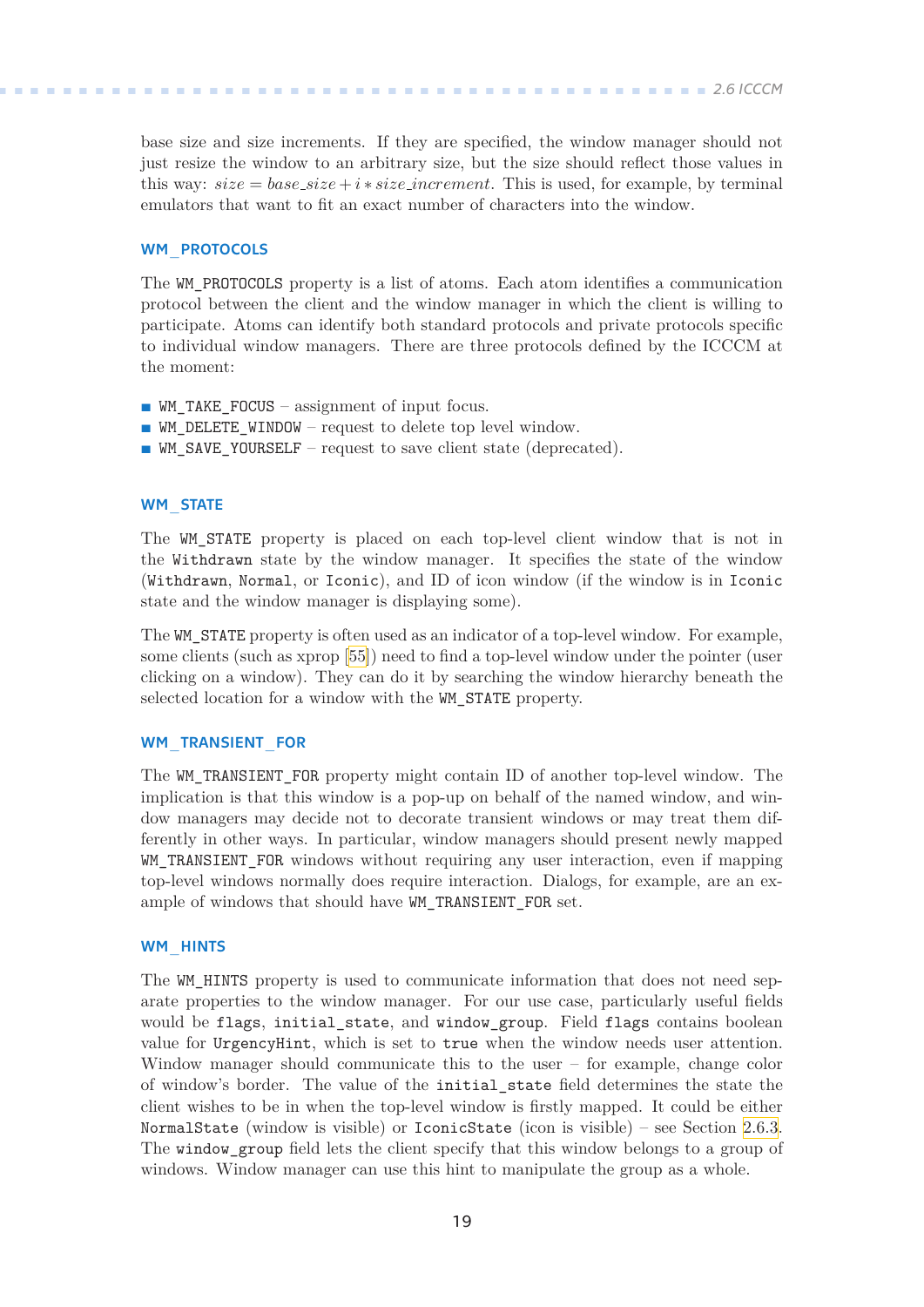#### <span id="page-27-1"></span><span id="page-27-0"></span>**2.6.5 Changing Window State**

As already mentioned in Section [2.6.3,](#page-23-3) window manager will assign each top-level window one of three states:

- **.** Normal top-level window is visible.
- **Iconic** top-level window is iconic. That usually means that top-level window is not visible, but its icon\_window, icon\_pixmap or WM\_ICON\_NAME is.
- **.** Withdrawn neither top-level window nor icon is visible.

Newly created top-level windows are in the Withdrawn state. Once the window has been provided with suitable properties, the client is free to change its state as follows:

- Withdrawn  $\rightarrow$  Normal when window is mapped with WM\_HINTS.initial\_state being NormalState.
- **Withdrawn**  $\rightarrow$  Iconic when window is mapped with WM\_HINTS.initial\_state being IconicState.
- **.** Normal→Iconic clint sends ClientMessage event.
- **.** Normal→Withdrawn client unmaps window and sends a synthetic UnmapNotify event.
- **.** Iconic→Normal client maps the window, content of WM\_HINTS.initial\_state is irrelevant in this case.
- **.** Iconic→Withdrawn client unmaps window and sends a synthetic UnmapNotify event.

#### <span id="page-27-2"></span>**2.6.6 Configuring the Window**

Clients can resize and reposition their top-level windows by using the ConfigureWindow request. The attributes of the window that can be altered with this request are as follows:

- **.** The [*x, y*] location of the window's upper left-outer corner.
- **.** The  $[x, y]$  location of the window's upper left-outer corner.<br> **.** The width and height of the inner region of the window (excluding borders). **.** The width and height of the inner regio
- The width of the border of the window.<br>■ The window's position in the stack.
- 

The coordinate system in which the location is expressed is that of the root (irrespective of any reparenting that may have occurred). Client configure requests are interpreted by the window manager in the same manner as the initial window geometry specified by the WM\_NORMAL\_HINTS property. Clients must be aware that there is no guarantee that the window manager will allocate them the requested size or location and must be prepared to deal with any size and location. Window manager can respond to a ConfigureRequest request in three different ways:

- **.** Not change the size, location, border width, or stacking order of the window at all. A client will receive a synthetic ConfigureNotify event that describes the (unchanged) geometry of the window. The client will not receive a real ConfigureNotify event because no change has actually taken place.
- **.** Move or restack the window without resizing it or changing its border width. A client will receive a synthetic ConfigureNotify event following the change that describes the new geometry of the window.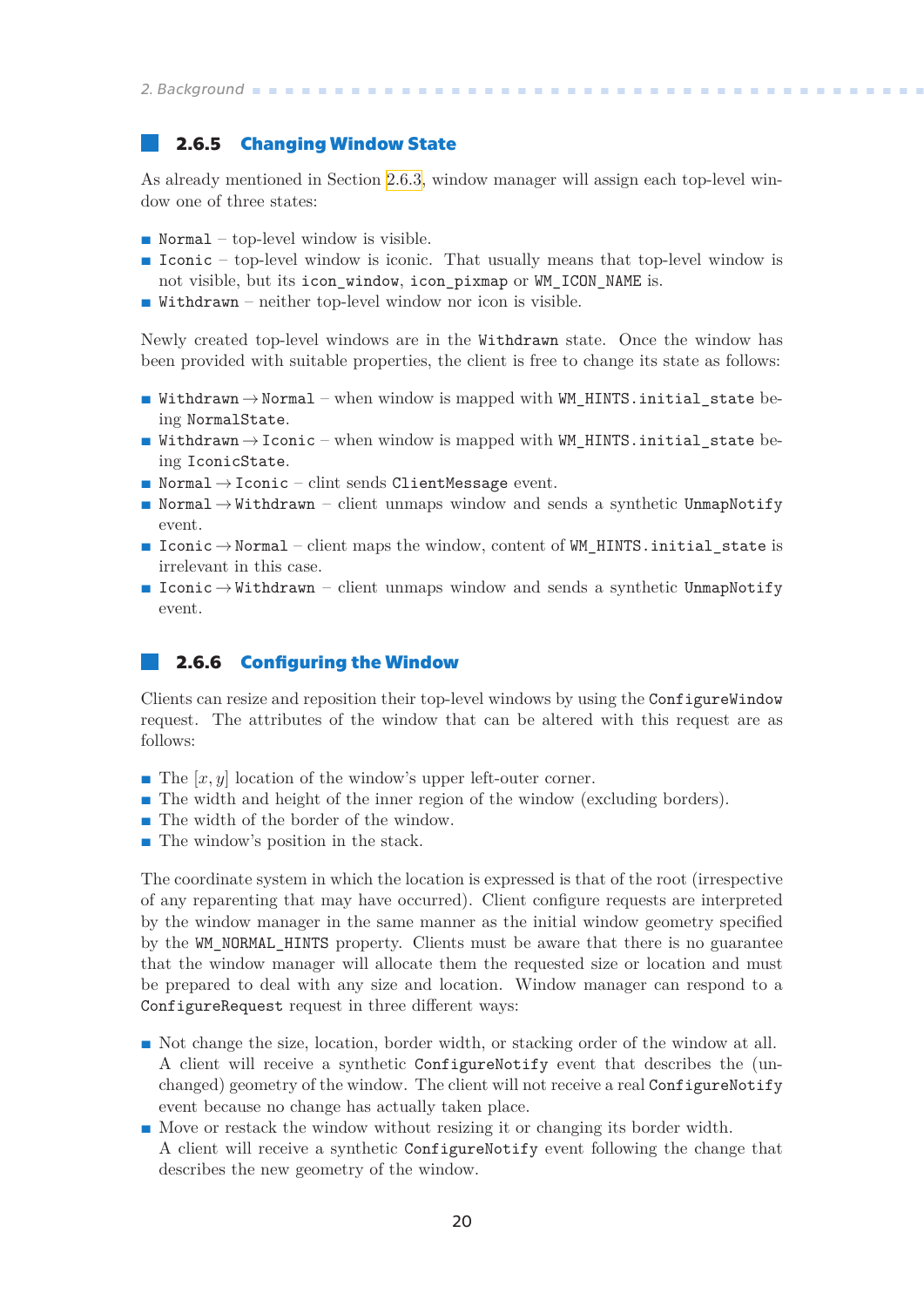<span id="page-28-1"></span>**.** Resize the window or change its border width. A client will receive a real ConfigureNotify event, provided that it has selected for StructureNotify events.

# <span id="page-28-0"></span>**2.7 EWMH**

Extended Window Manager Hints is the second standard that defines how X Window System clients should interact with one another. It builds on the ICCCM, providing ways to implement many features that modern desktop users expect[[16\]](#page-63-0). It originated as a sets of extensions to the ICCCM developed by the GNOME and KDE desktop projects. Those were eventually unified into a standardized set of ICCCM additions that any desktop environment can adopt. Its latest version 1.5 was released in 2011[[16](#page-63-0)].

In this section, we will cover parts of EWMH which are related to window managers and therefore important for us. EWMH specification [\[16](#page-63-0)] will be constantly referenced here, so we will explicitly refer only other sources if they are used.

#### <span id="page-28-2"></span>**2.7.1 Pagers and Taskbars**

Throughout this section, we will talk about special X Server Clients. We already know what window manager is, now we will also use term *pager* to refer to desktop utility applications, such as pagers and taskbars.

Pager shows a miniature view of the desktops, representing managed windows by small rectangles and allows the user to initiate various window manager actions by manipulating these representations. Typically offered actions are activation, moving, iconification, maximization and closing. On virtual desktops, the pager may offer ways to move windows between desktops and to change the current desktop.

Taskbar typically represents client windows as a list of buttons labelled with the window titles and possibly icons. Pressing a button initiates a window manager action on the represented window, typical actions being activation and iconification.



<span id="page-28-3"></span>**Figure 2.10.** Pager displaying four desktops with some windows on each of them



<span id="page-28-4"></span>**Figure 2.11.** Taskbar displaying three windows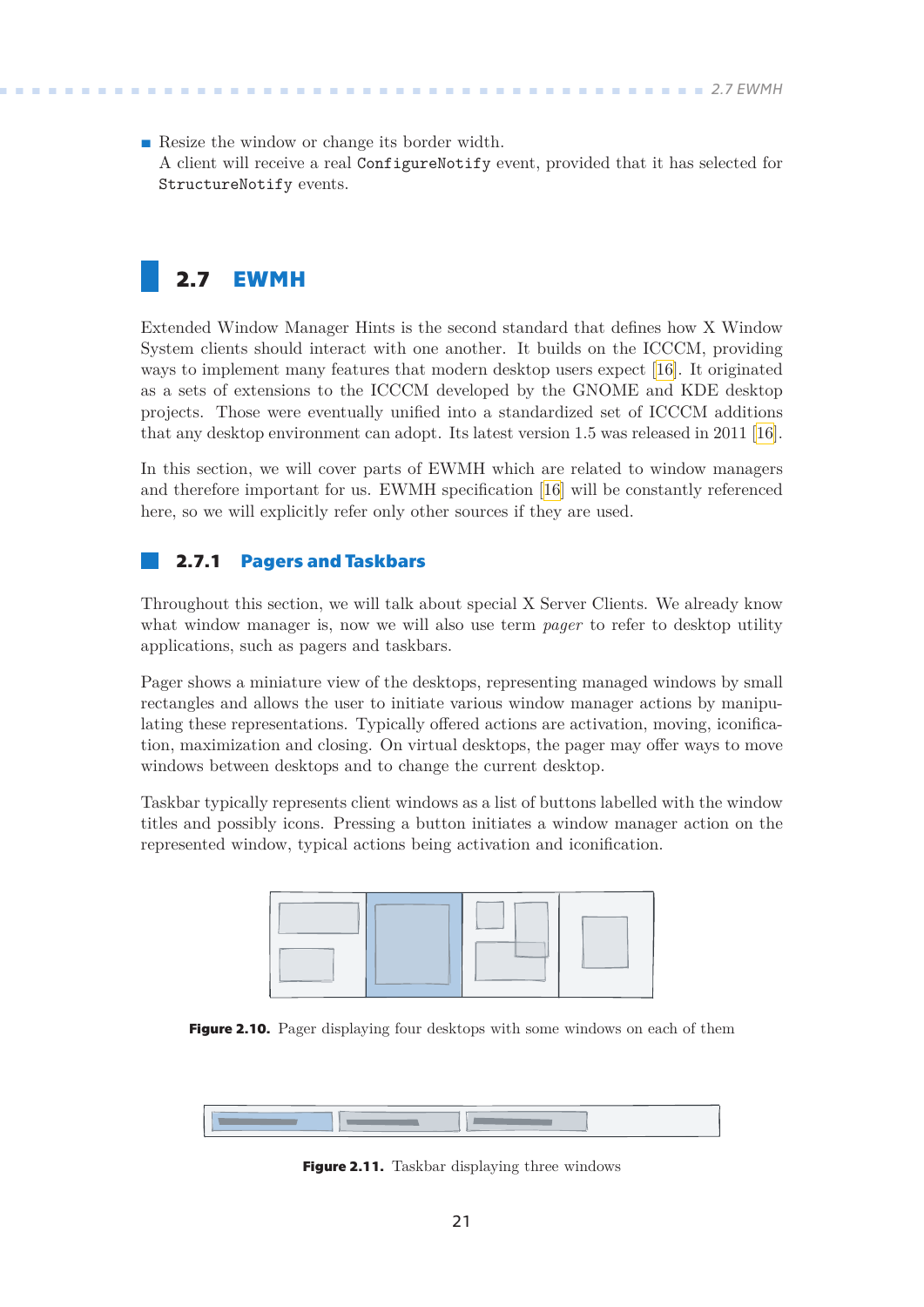#### <span id="page-29-1"></span><span id="page-29-0"></span>**2.7.2 Scope of EWMH**

EWMH tries to address the following issues:

- **.** Allow clients to influence their initial state with respect to maximization, shading, stickiness, desktop, stacking order.
- **.** Improve the window manager's ability to vary window decorations and maintain the stacking order by allowing clients to hint the window manager about the type of their windows.
- **.** Improve the compositing manager's ability to apply decorations and effects to override-redirect windows.
- **.** Enable pagers and taskbars to be implemented as separate clients and allow them to work with any compliant window manager.

#### <span id="page-29-2"></span>**2.7.3 Additional States**

The ICCCM allows window managers to implement additional window states, which will appear to clients as substates of Normal and Iconic states. As a two common examples, we can name *maximized* and *shaded* states. A window manager may implement these additional states as proper substates of Normal and Iconic states, or it may treat them as independent flags, allowing for example a maximized window to be iconified and to re-appear as maximized upon de-iconification.

- **.** Maximization maximizing should give window as much of the screen area as possible. This may not be the full screen area, but only a smaller work area, because window manager may reserve some space for other windows, such as taskbars. A window manager is expected to remember the geometry of a maximized window and restore it upon demaximization. Modern window managers typically allow separate horizontal and vertical maximization.
- **.** Shading an alternative to iconification. A shaded window typically shows only the titlebar, the client window is hidden, thus shading is not useful for windows which are not decorated with a titlebar.

#### <span id="page-29-3"></span>**2.7.4 Large Desktops**

The window manager may offer to arrange the managed windows on a desktop that is larger than the root window. The screen functions as a viewport on this large desktop. Different policies regarding the positioning of the viewport on the desktop can be implemented: The window manager may only allow the viewport position to change in increments of the screen size (paging) or it may allow arbitrary positions (scrolling).

To fulfill the ICCCM principle that clients should behave the same regardless whether a window manager is running or not, window managers which implement large desktops must interpret all client-provided geometries with respect to the current viewport.

#### <span id="page-29-4"></span>**2.7.5 Virtual Desktops**

Most X servers have only a single screen. The window manager may virtualize this resource and offer multiple so-called 'virtual desktops', of which only one can be shown on the screen at a time. There is some variation among the features of virtual desktop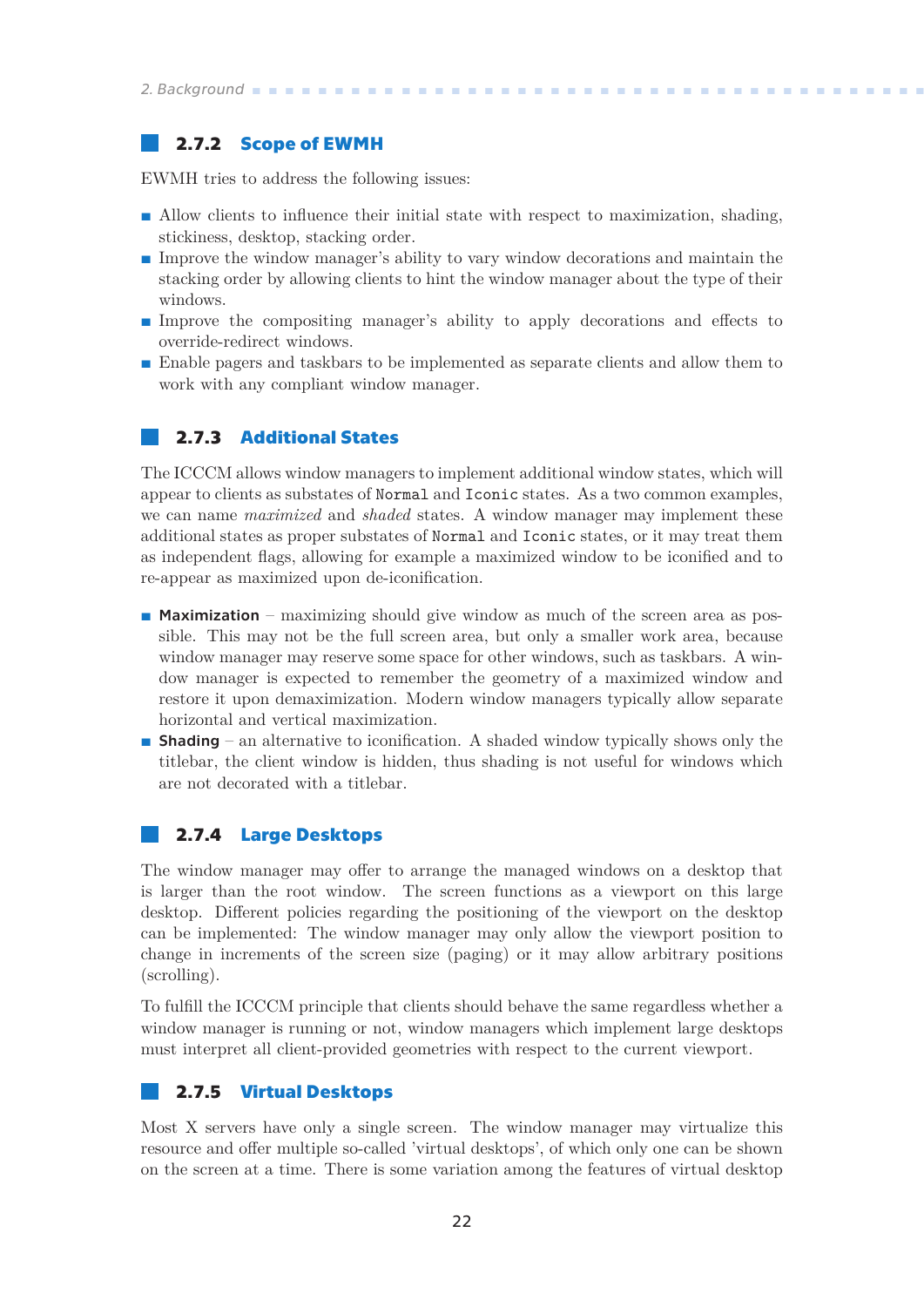<span id="page-30-1"></span>implementations. There may be a fixed number of desktops, or new ones may be created dynamically. The size of the desktops may be fixed or variable.

A window manager which implements virtual desktops generally offers a way for the user to move clients between desktops. Clients may be allowed to occupy more than one desktop simultaneously.

#### <span id="page-30-0"></span>**2.7.6 Sticky Windows**

A window manager which implements a large or virtual desktops typically offers a way for the user to make certain windows *sticky*. That means that these windows will stay at the same position on the screen when the viewport is moved on large desktop.

#### <span id="page-30-2"></span>**2.7.7 Activation**

In the X world, activating a window means to give it the input focus. This may not be possible if the window is unmapped, because it is on a different desktop. Thus, activating a window may involve additional steps like moving it to the current desktop (or changing to the desktop the window is on), deiconifying it, or raising it.

#### <span id="page-30-3"></span>**2.7.8 Root Window Properties**

As stated in Section [2.5.4,](#page-20-0) clients of X Server are communicating with each other using properties. EWMH defines many new properties. In this section, we will take a look at some of those properties that are set on the root window. Root window properties are useful for communication between the window manager and pagers.

#### NET SUPPORTED

This property must by set by the window manager to indicate which hints it supports. If the hint has some states, both the hint and all its supported states must be set – for example \_NET\_WM\_STATE and its states, \_NET\_WM\_STATE\_MODAL and NET WM STATE STICKY.

#### NET CLIENT LIST, NET CLIENT LIST STACKING

These properties contain list of all windows managed by the window manager. While NET CLIENT LIST is ordered by initial mapping time, starting with the oldest window, NET CLIENT LIST STACKING has bottom-to-top stacking order. These properties should be set and updated by the window manager.

#### \_NET\_NUMBER\_OF\_DESKTOPS

This property should be set and updated by the window manager to indicate the number of virtual desktops. A pager can request a change in the number of desktops, window manager is free to honor or reject this request. If the number of desktops is shrinking, clients that are still present on desktops that are out of the new range must be moved to the very last desktop from the new set and their NET WM\_DESKTOP property must be updated. If the NET CURRENT DESKTOP is out of the new range of available desktops, it must be set to the last available desktop from the new set.

#### NET CURRENT DESKTOP

An integer from interval [0, NET NUMBER OF DESKTOPS) that specifies the index of the current desktop. It must be set and updated by the window manager. A pager can request to switch to another virtual desktop by sending a message to the root window.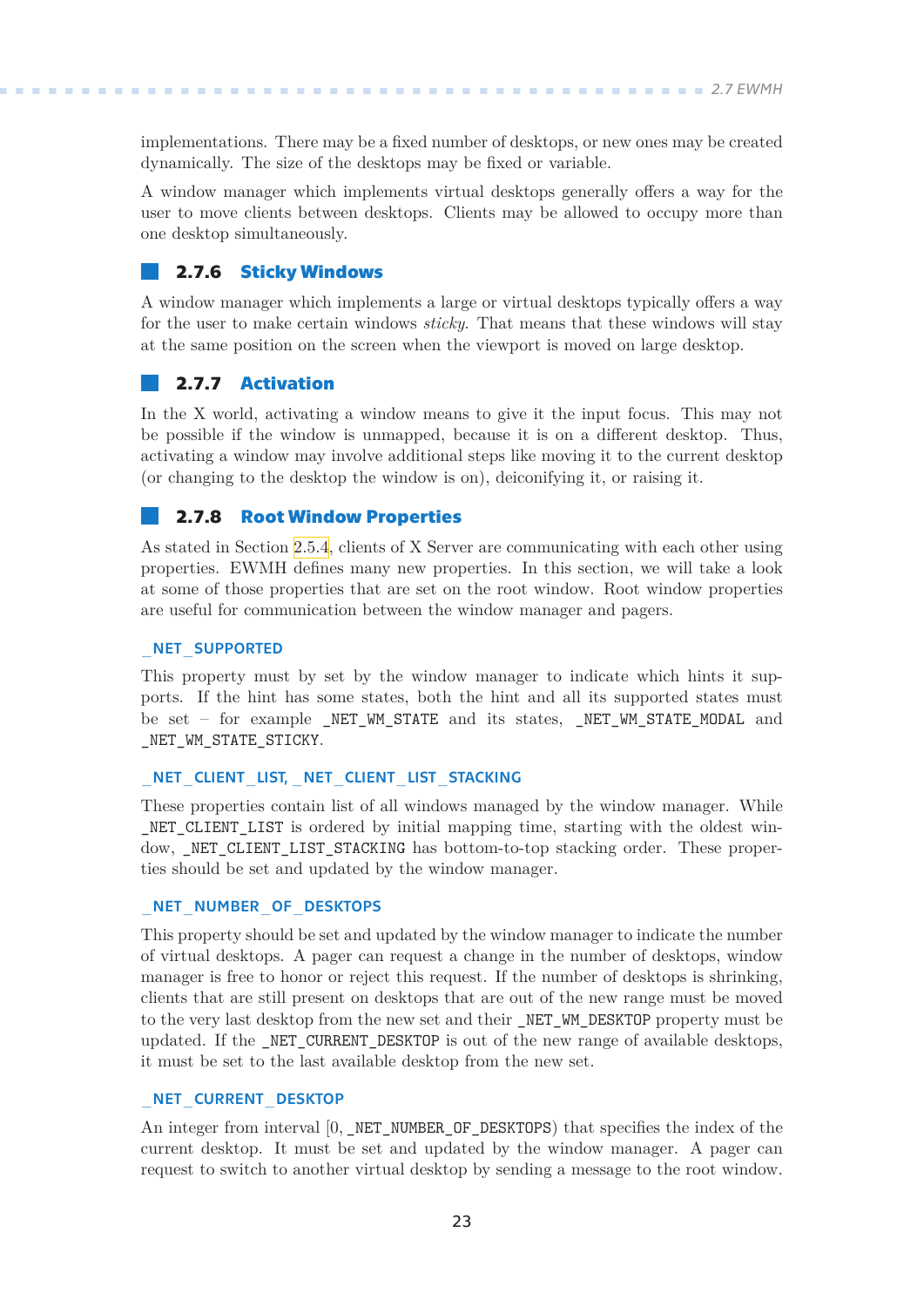#### <span id="page-31-1"></span>NET DESKTOP NAMES

The names of all virtual desktops. This is a list of NULL-terminated strings in UTF-8 encoding. It might be changed by a pager or the window manager at any time. Number of names could be different from number of desktops:

- **.** If there is less names than desktops, desktops with high numbers are unnamed.
- **.** If there is more names than desktops, excess names are reserved in case the number of desktops is increased.

#### NET ACTIVE WINDOW

The window ID of the currently active window or None if no window has the focus. This is a read-only property set by the window manager. Client may request to activate another window by sending a message to the root window. The window manager may decide to refuse the request.

#### NET SUPPORTING WM CHECK

This property must be set by the window manager on the root window to be the ID of a child window created by himself, to indicate that a compliant window manager is active. That child window must also have this property set to the ID of child window. The child window must also have the NET WM NAME property set to the name of the window manager.

#### <span id="page-31-0"></span>**2.7.9 Other Root Window Messages**

Client messages sent to the root window that are not connected with any property (they are stateless).

#### NET CLOSE WINDOW

Message to be sent to the root window by pagers wanting to close a window. Window manager must attempt to closed the specified window. This is preferred to the WM DELETE message or killing the client directly by pager.

#### NET WM MOVERESIZE

This message allows clients to initiate window movement or resizing. They can define their own move and size grips, whilst letting the window manager control the actual operation. This means that all moves/resizes can happen in a consistent manner as defined by the window manager.

#### <span id="page-31-2"></span>**2.7.10 Application Window Properties**

Application window properties are set on the top-level window either by themselves or by the window manager or pager. Some of them are updated throughout the lifetime of the application, so window managers and pagers should listen for these changes and update accordingly. We will cover those that are important for our window manager.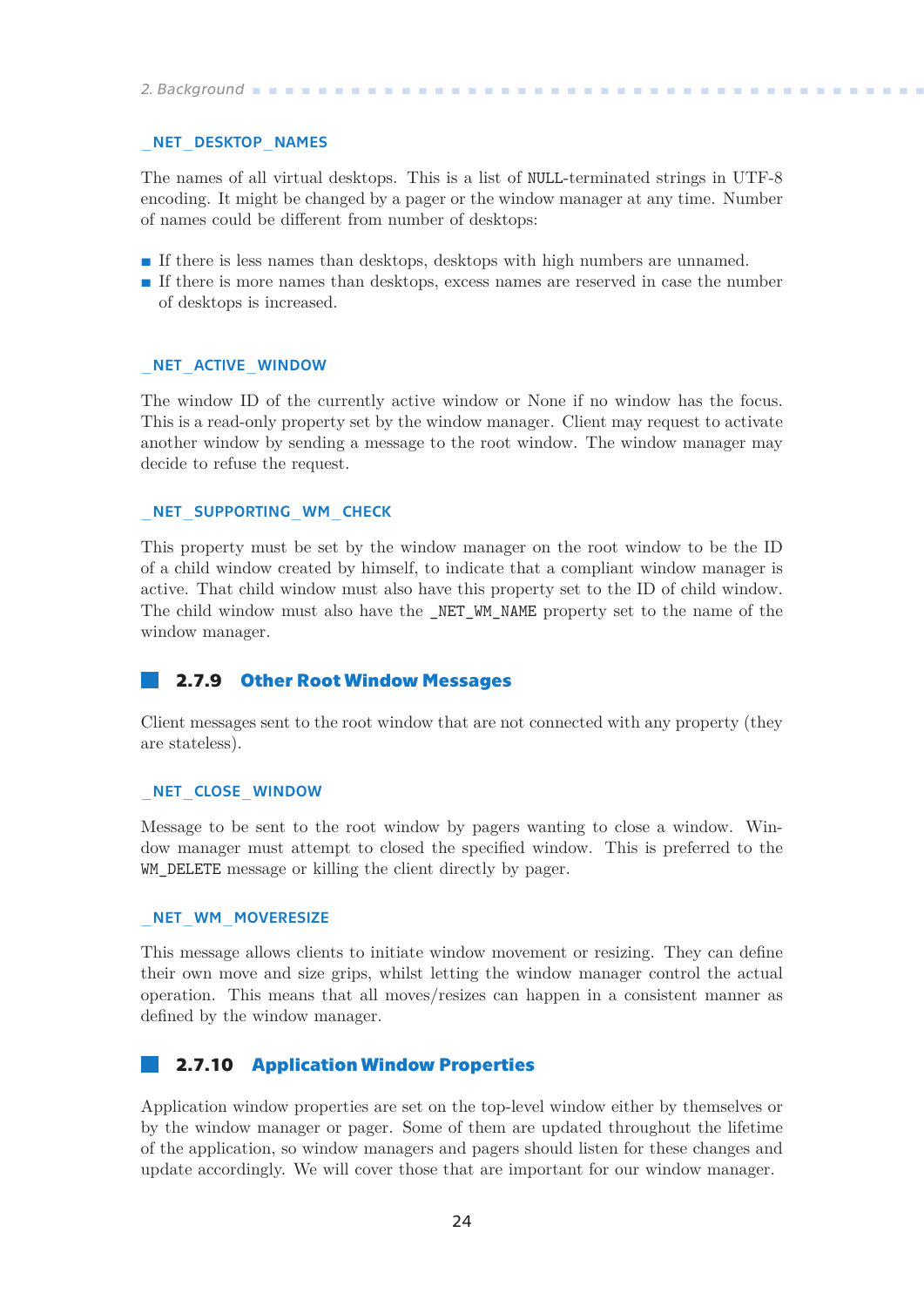#### NET WM DESKTOP

Index of the desktop the window is on (or wants to be). It must must be an integer from interval [0, \_NET\_NUMBER\_OF\_DESKTOPS), or a special value 0xFFFFFFFFF. If it is not specified by the client upon transition from the Withdrawn state, window manager should place it as it wishes. Value 0xFFFFFFFF indicates that the window should appear on all desktops. Client can request a change of desktop for non-withdrawn window by sending a client message to the root window.

#### NET WM WINDOW TYPE

This should be set by the client before mapping to a list of atoms indicating the functional type of the window. It should be used by the window manager in determining the decoration, stacking position and other behavior of the window. Extensions can define new window types, but each client must include at least one of the basic types defined here. The most important window types are as follows, listed without the \_NET\_WM\_WINDOW\_TYPE\_ prefix:

- **.** NORMAL indicates that this is a normal, top-level window, either managed or override-redirect.
- **.** DESKTOP indicates a desktop feature. For example single window containing desktop icons.
- **DOCK** indicates a dock or panel feature. Those windows would be typically kept on top of all other windows by window manager.

#### NET WM STATE

A list of hints describing the window state. Window manager should honor the state whenever withdrawn window requests to be mapped. Window manager must keep this property updated to reflect the current state of the window. Possible states are as follows, listed without the \_NET\_WM\_STATE\_ prefix:

- **.** MODAL indicates that this is a modal dialog box.
- **.** STICKY indicates that the window manager should keep the window's position fixed on the screen, even when the virtual desktop scrolls.
- **.** MAXIMIZED VERT, MAXIMIZED HORZ indicates that the window is vertically/horizontally maximized.
- **.** SHADED indicates that the window is shaded.
- **.** SKIP\_TASKBAR indicates that the window should not be included on a taskbar.
- **.** SKIP\_PAGER indicates that the window should not be included on a pager. ■ SKIP\_PAGER – indicates that the window should not be included on a pager.<br>■ HIDDEN – should be set by the window manager to indicate that a window would not
- be visible on the screen if its desktop/viewport were active and its coordinates were within the screen bounds. The canonical example is that minimized windows should be in the HIDDEN state. Pagers and similar applications should use this state instead of WM\_STATE to decide whether to display a window in miniature representations of the windows on a desktop.
- **.** FULLSCREEN indicates that the window should fill the entire screen and have no window decorations. Additionally the window manager is responsible for restoring the original geometry after a switch from fullscreen back to normal window.
- **.** ABOVE, BELOW indicates that the window should be on top of/below most windows. See Section [2.7.11](#page-34-0) for details. They are mainly meant for user preferences and should not be used by applications.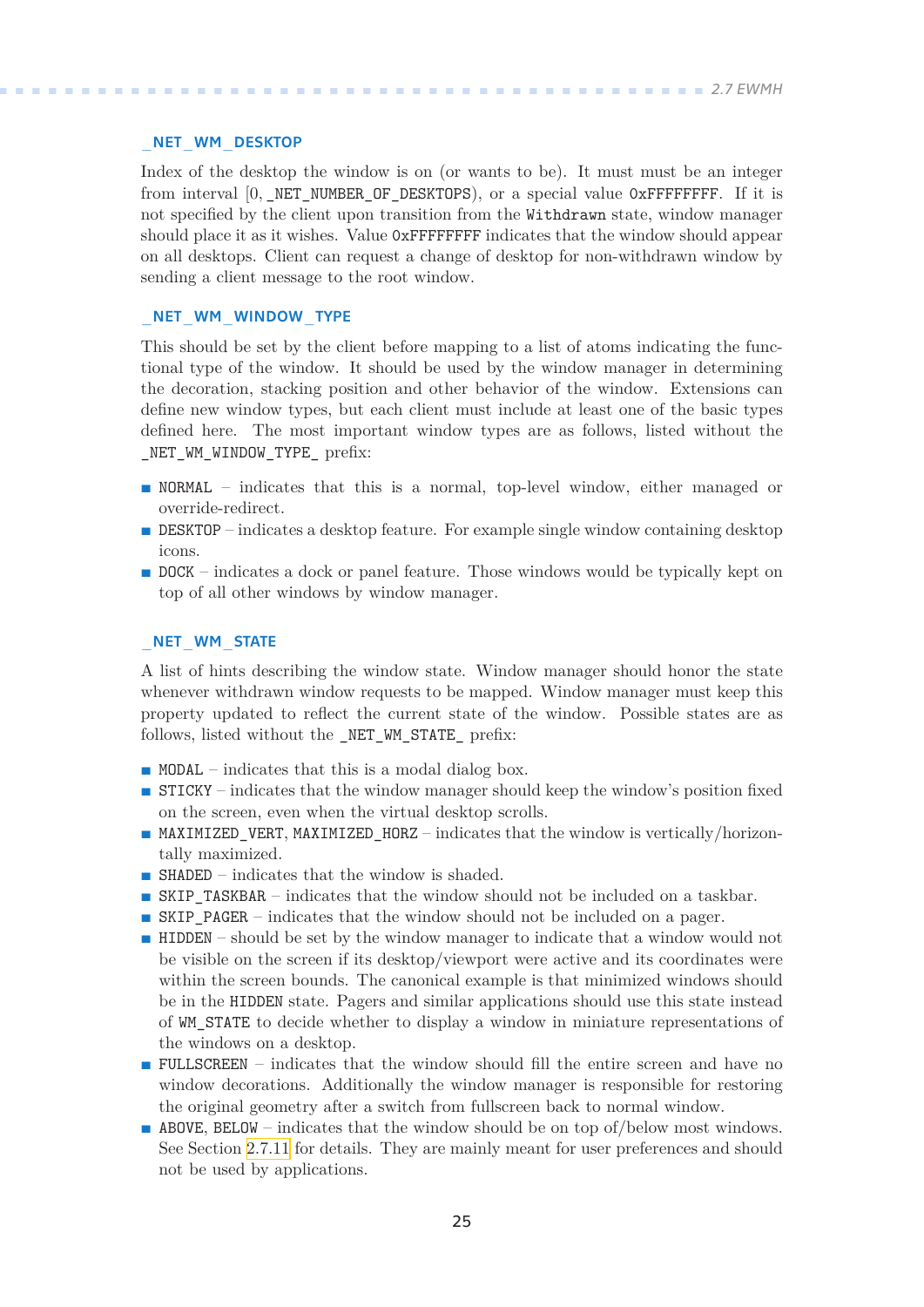- *2. Background* **. . . . . . . . . . . . . . . . . . . . . . . . . . . . . . . . . . . . . . . . . .**
- **.** DEMANDS\_ATTENTION indicates that some action in or with the window happened. This state may be set by both the client and the window manager. It should be unset by the window manager when it decides the window got the required attention (usually, that it got activated).
- **.** FOCUSED indicates whether the window's decorations are drawn in an active state. Clients must regard it as a read-only hint. It cannot be set at map time or changed via a \_NET\_WM\_STATE client message. The window given by \_NET\_ACTIVE\_WINDOW will usually have this hint.

An implementation may add new atoms to this list. Implementations without extensions must ignore any unknown atoms, effectively removing them from the list. These extension atoms must not start with the prefix \_NET.

A client can request a change of the state by sending a client message to the root window. This message contains mainly id of the window to which the change should be applied, the action, which is one of REMOVE, ADD, TOGGLE, and one or two properties to alter. It allows two properties to be changed simultaneously, specifically to allow both horizontal and vertical maximization to be altered together.

#### NET WM ALLOWED ACTIONS

Set by the window manager to indicate which operations it supports for this window. The window manager must keep this property updated to reflect the actions which are currently available for a window. Taskbars, pagers, and other tools use this property to decide which actions should be made available to the user. Possible atoms, listed without the \_NET\_WM\_ACTION prefix:

- **.** MOVE
- **.** RESIZE
- **.** MINIMIZE **. SHADE**
- **.** STICK
- 
- **.** MAXIMIZE\_HORZ **.** MAXIMIZE\_HORZ<br>**.** MAXIMIZE\_VERT
- **.** MAXIMIZE\_V
- 
- **.** FULLSCREEN<br>**CHANGE\_DESKTOP**
- **.** CHANG<br>**.** CLOSE **.** ABOVE
- 
- **.** BELOW

An implementation may add new atoms to this list. Implementations without extensions must ignore any unknown atoms, effectively removing them from the list. These extension atoms must not start with the prefix \_NET.

#### NET WM STRUT PARTIAL, NET WM STRUT

Property NET WM\_STRUT\_PARTIAL in newer variant of property \_NET\_WM\_STRUT and adds some additional parameters. This property must be set by the client if the window is to reserve space at the edge of the screen. The property contains 4 cardinals specifying the width of the reserved area at each border of the screen, and an additional 8 cardinals specifying the beginning and end corresponding to each of the four struts.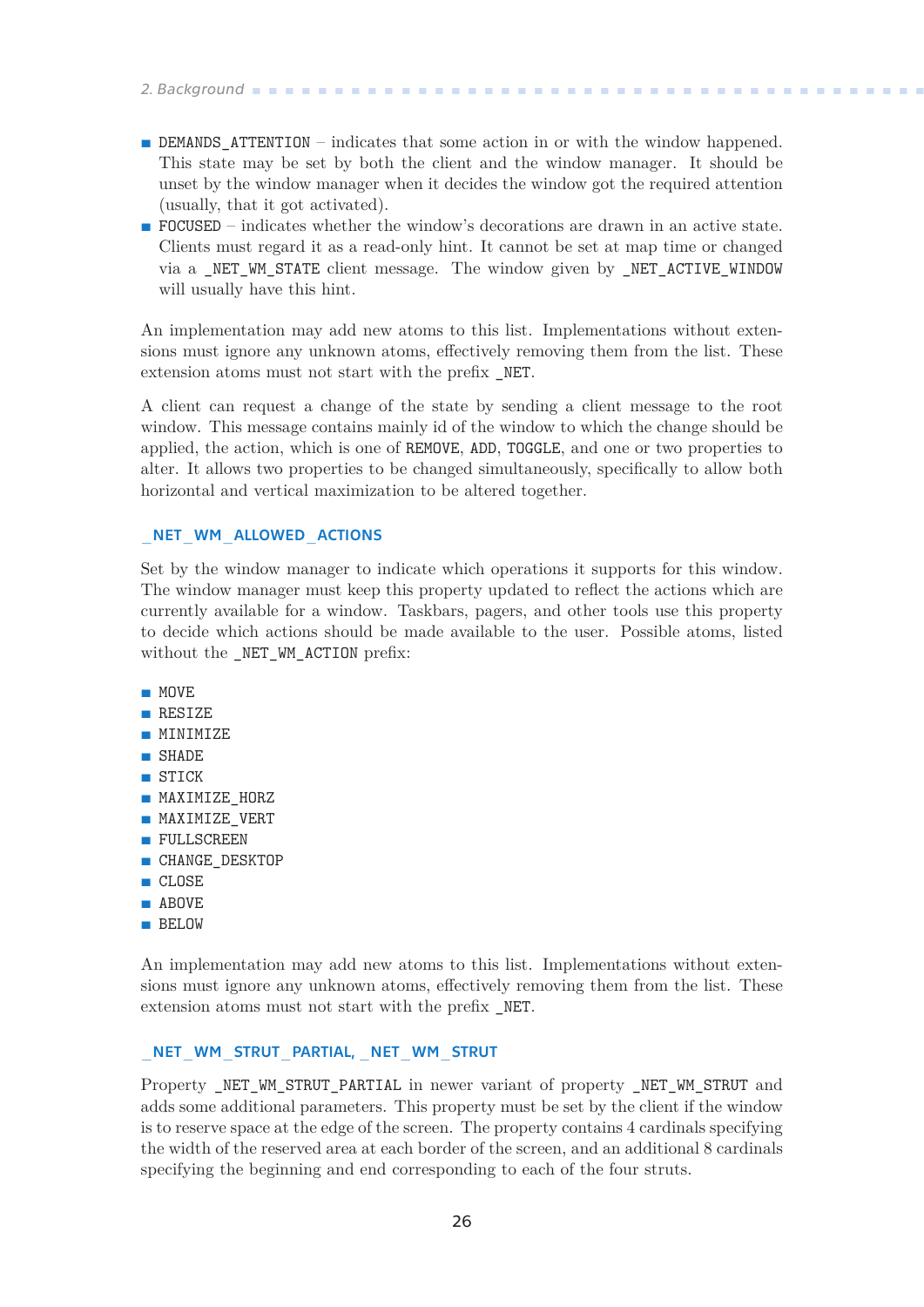**.. . . . . . .. . . . . .. . . . . . .. . . . . .. . . . . . .. . . . . . .. . .** *2.7 EWMH*

<span id="page-34-1"></span>The purpose of struts is to reserve space at the borders of the desktop. This is useful for a docking area, a taskbar or a panel, for instance. The window manager should take this reserved area into account when constraining window positions - maximized windows, for example, should not cover that area.

### <span id="page-34-0"></span>**2.7.11 Stacking Order**

To obtain good interoperability between different desktop environments, the following layered stacking order is recommended, from the bottom:

- **.** windows of type \_NET\_WM\_TYPE\_DESKTOP
- **.** windows having state \_NET\_WM\_STATE\_BELOW ■ windows having state \_NET\_WM\_STATE\_BE<br>■ windows not belonging in any other layer
- 
- windows not belonging in any other layer<br>■ windows of type\_NET\_WM\_TYPE\_DOCK (unless they have state \_NET\_WM\_TYPE\_BELOW) and windows having state NET WM\_STATE\_ABOVE
- **.** focused windows having state \_NET\_WM\_STATE\_FULLSCREEN

Windows that are transient for another window should be kept above this window.

The window manager may choose to put some windows in different stacking positions, for example to allow the user to bring currently active window to the top and return it back when the window looses focus.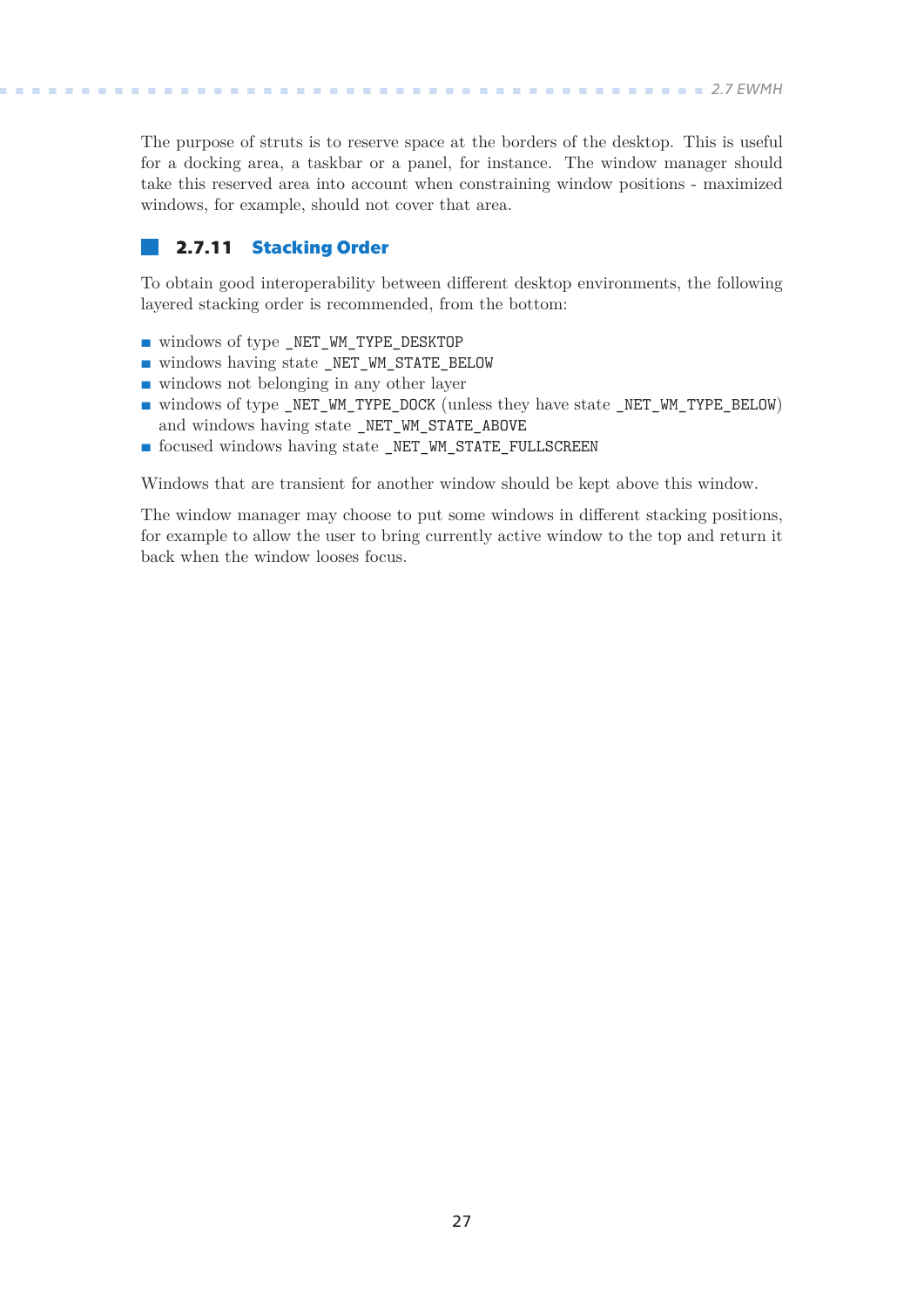<span id="page-35-1"></span><span id="page-35-0"></span>

The primary design goal for swm was to be small, easy to use yet hackable stacking window manager. To design such window manager, we based it on one of the core principles of Unix philosophy, that programs should do one thing well, as stated by Doug McIlroy, one of the founders of the Unix tradition, in the Bell System Technical Journal [\[61](#page-65-6)]: "Make each program do one thing well. To do a new job, build afresh rather than complicate old programs by adding new features."

To honor this principle, swm does not come with its own panel or application launcher, as some window managers do. Instead, it focuses on that one thing, window management, and the rest is left for third party applications. Thanks to ICCCM and EWMH specifications, third party applications can interact with swm seamlessly and the user can choose any application that fits his needs instead of using the one bundled with the window manager.

For example, there are many open source panel implementations, like polybar[[62](#page-65-7)], lemonbar [\[63](#page-65-8)], or pypanel [\[64](#page-65-9)], just to name a few. To mention some application launchers that could be used with swm, we can name dmenu [\[65](#page-65-10)] or rofi[[66\]](#page-65-11).

In this chapter, we will discuss some of the design choices made during the development of swm into detail.

# <span id="page-35-2"></span>**3.1 Tools**

In this section, we will describe some tools that can be used to control swm.

#### <span id="page-35-3"></span>**3.1.1 Xdotool**

Xdotool is a simple command-line tool for communication with the X server. While its main use case is to fake input from the mouse and keyboard, it also supports some parts of EWMH protocol, and thus lets you perform various window manager actions[[67](#page-65-12)]. Actions important for our use-case are:

- **.** (get|set)\_desktop get and set the current desktop.
- **.** (get|set)\_num\_desktops get and set number of desktops.
- **.** (get|set)\_desktop\_for\_window get and set the desktop for window.
- **.** windowactivate activate a window. Sends \_NET\_ACTIVE\_WINDOW, window manager should do necessary changes so that specified window could be shown, for example, switch to the desktop the window is on, and then activate it (give it input focus).
- **.** windowminimize minimize a window.

To specify a window on which the action should be performed, one can either directly provide its ID, or use one of those three commands to obtain it: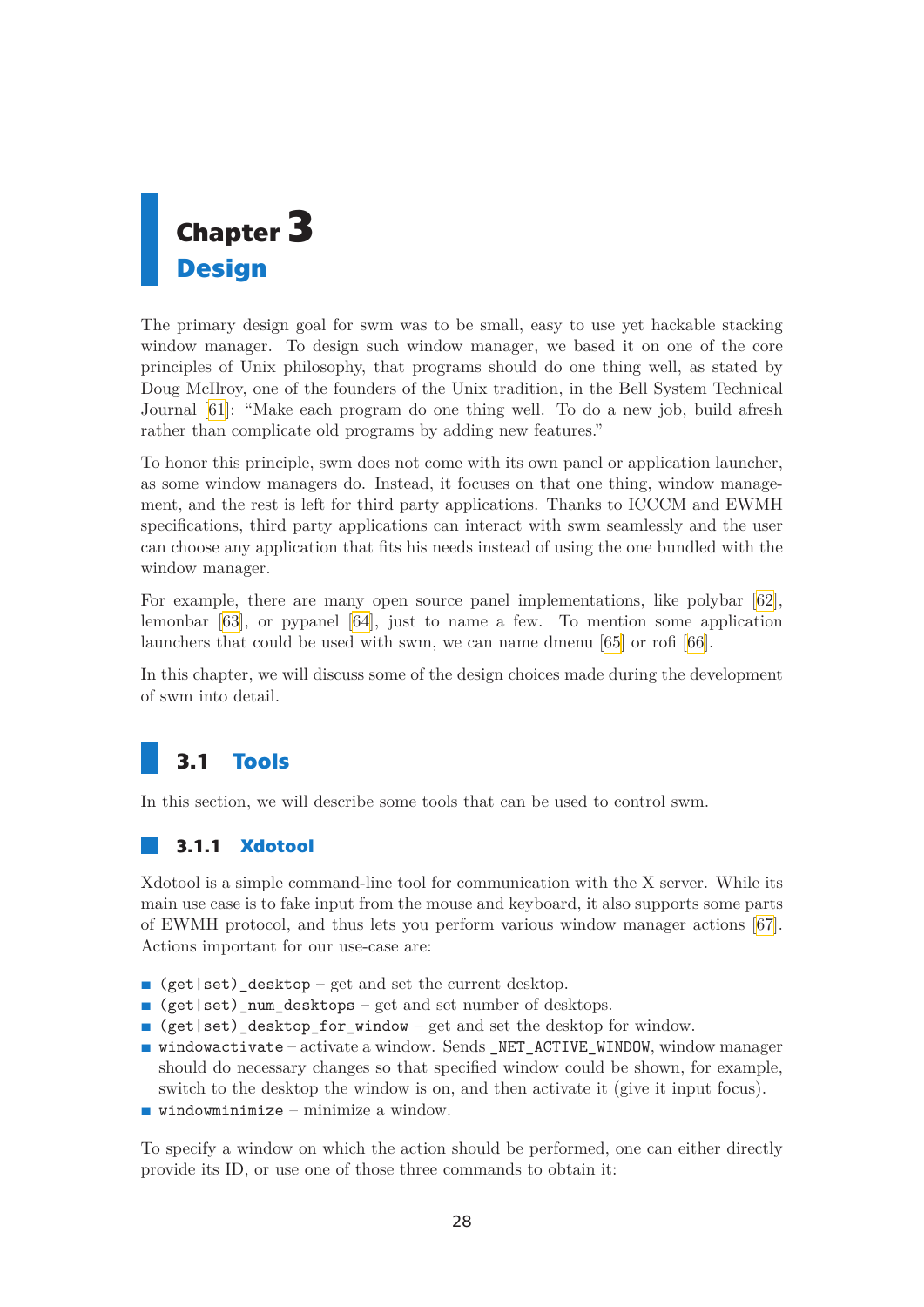- <span id="page-36-1"></span>**p** getactivewindow – get an ID of active window.
- **.** selectwindow get an ID of a window by clicking on it.
- **E** search get IDs of windows whose name or class is matching the search term. Various filters are available, one can, for example, limit the search only to windows located on the specified desktop.

Xdotool can chain commands, so you can use one command to get a window ID first and then perform an action on it. See Listing [3.1](#page-36-2) for some examples of xdotool commands.

```
1 xdotool windowactivate 56623105
2 xdotool getactivewindow windowminimize
3 xdotool search "chromium" set_desktop_for_window 3
```
<span id="page-36-2"></span>**Listing 3.1.** Xdotool commands

#### <span id="page-36-0"></span>**3.1.2 Wmctrl**

Wmctrl is a command-line tool for communication with the X server, similar to xdotool. Unlike xdotool, wmctrl is specialized directly on interaction with EWMH compatible window manager, though. It is a bit more complex than xdotool, because, as stated in its documentation, it provides access to almost all the features defined in the EWMH specification [\[68](#page-65-13)]. This means that it can do all the window manager related tasks xdotool can do and much more, but the commands are usually not as straightforward. That is also caused by arguments being named by a single letter, which mostly seems to be chosen by random. We will show two commands which will be important for our use case, the rest could be seen in the documentation[[68\]](#page-65-13).

- wmctrl -c <WIN> gracefully close specified window.
- **.** wmctrl -r <WIN> -b <STATE> change the state of the specified window. This command could be used, for example, to make the window maximized, minimized, or fullscreen. It sends the \_NET\_WM\_STATE client message as specified in EWMH. The format of the state argument is: (remove|add|toggle),<PROP1>[,<PROP2>], and the following properties are supported:

```
. modal,
```
- **.** sticky,
- **.** maximized\_vert, maximized\_horz,
- **.** shaded,
- **.** skip\_taskbar, skip\_pager,
- **.** hidden,
- **.** fullscreen,
- **.** above, below.

The window, on which the action should be performed, could be specified in one of these ways:

- **.** By default, window argument is interpreted as a string matched against the window title and the first matching window is used.
- **.** Using the -i option, the argument will be interpreted as a numerical window ID represented as a decimal or hexadecimal (prefix 0x) number.
- **.** Special strings : ACTIVE: and : SELECT: may be used to use the currently active window or to let the user select the window by clicking on it, respectively.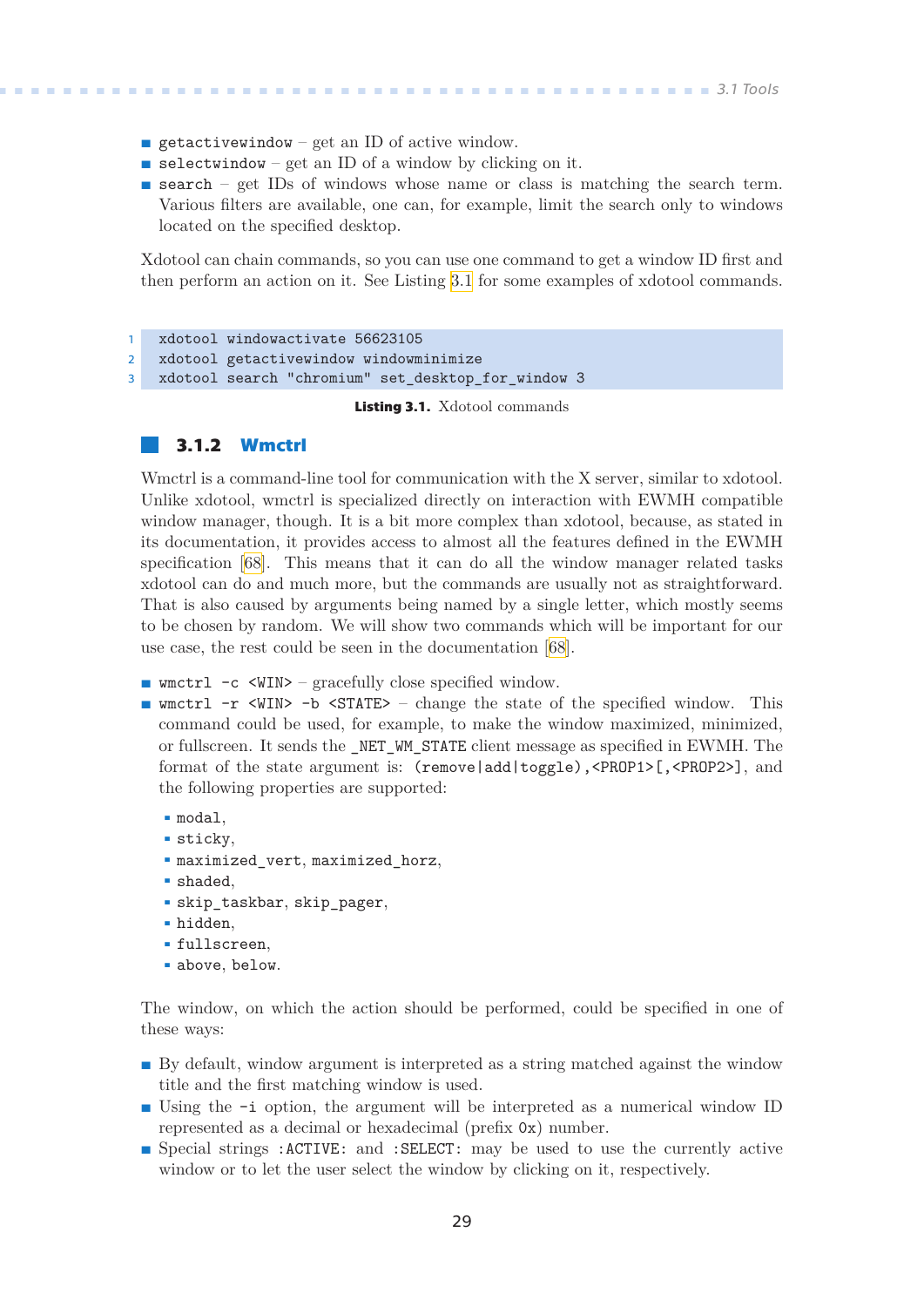```
3. Design .............................................
```

```
1 wmctrl -c -i 56623105
2 wmctrl -r "spotify" -b toggle,below
3 wmctrl -r :ACTIVE: -b toggle,maximized_vert,maximized_horz
```
<span id="page-37-3"></span>**Listing 3.2.** Wmctrl commands

Wmctrl can be used to, for example, close the window or toggle its maximized state. See Listing [3.2](#page-37-3) for some examples of wmctrl commands.

#### <span id="page-37-0"></span>**3.1.3 Sxhkd**

Sxhkd, standing for *Simple X hotkey daemon*, is an X daemon that reacts to input events by executing commands [\[45\]](#page-64-11). You provide it with one or more configuration files, which define the associations between the input events and the commands.

Example configuration file can be seen in Listing [3.3](#page-37-4). It demonstrates how sxhkd makes it very easy to map multiple shortcuts to multiple commands at once. It is done using syntax  $\{-, A, B\}$  + X, which will define three shortcuts – X, A + X, and B + X. Underscore is representing an empty sequence element – this is useful if we want to have different variants of command based on modifiers used (as in the example, line 7).

```
1 ctrl + alt + \{h, j, k, l\}2 swmctl resize -{w,s,n,e} 20
3
4 super + alt + m : \{h, j, k, l\}5 swmctl move -\{w,s,n,e\} 20
6
7 {_,shift + ,super + }XF86MonBrightness{Down,Up}
8 bright {-1,-10,min,+1,+10,max}
```
<span id="page-37-4"></span>**Listing 3.3.** Example configuration file for sxhkd

Sxhkd can execute defined commands both on key press (default behavior) and on key release (using modifier "@"). It has also very interesting feature called *chord chain* – one can specify multiple chords separated by semicolons, the command will then only be executed after receiving each chord of the chain in consecutive order. One can also use colon instead of semicolon to indicate that the chord chain shall not be aborted when the chain tail is reached – see the example, line 4. That means that if we take our example, upon pressing super + alt + m, *moving mode* will be activated and we can then move the window just by pressing keys  $h$ , j, k, 1.

# <span id="page-37-2"></span>**3.2 Configuration and Controlling**

Most of the window managers are using configuration files with lots and lots of options you can configure. With swm, we decided to take a different approach:

**T** There is no need for swm to have commands for actions like maximizing or minimizing the window – since it supports EWMH and there are tools for sending EWMH messages (xdotool, wmctrl), we can just make use of them.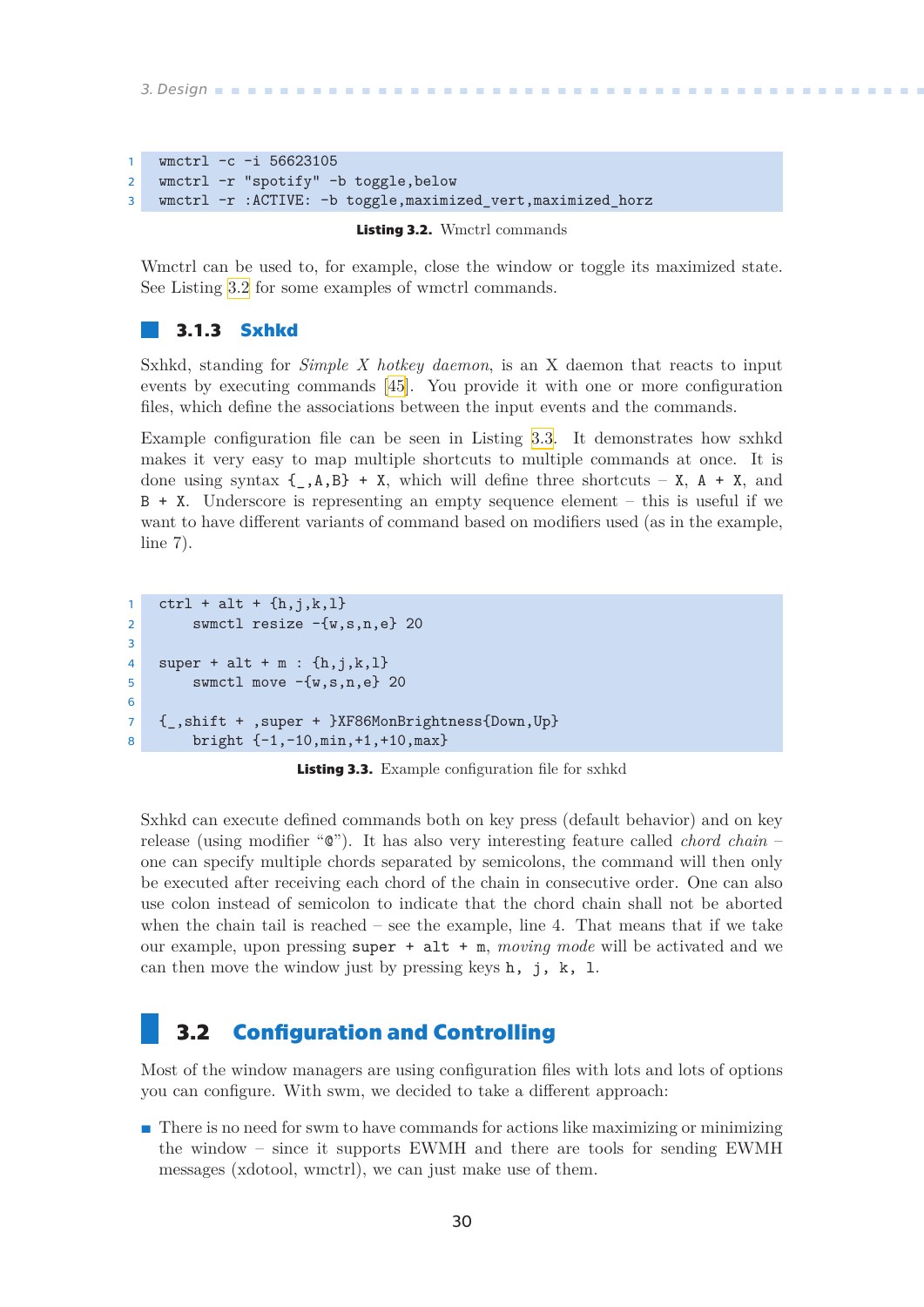<span id="page-38-1"></span>**There** is no need to handle keyboard shortcuts – users can use sxhkd that does it better than we could ever do.

This means that to maximize and minimize the window, as well as to do many more actions, the user can use sxhkd in combination with xdotool or wmctrl and swm does not have to be involved at all (apart from implementing the EWMH protocol).

Not everything could be done through the EWMH and third party tools, though. To address those cases, swm comes with two tools – swmctl and swmrc – that will be discussed in the next section.

### <span id="page-38-0"></span>**3.3 Swmctl and Swmrc**

Swmctl is a simple command-line utility that can be used to send commands to swm. It is primarily meant to be used in combination with sxhkd to invoke the commands with keyboard shortcuts, but it can also be used directly from the command-line. This makes it easy to test the command first and edit the configuration file only after it works exactly how one wants it to.

All the swmctl's commands will be discussed one by one in Chapter [4](#page-40-0) later, but to get an idea of how swmctl works and why it is better than simple configuration file, lets have a look at following example.

To move a window using keyboard in cwm, one has to bind keyboard shortcuts in its configuration file like this:

moveamount 1 bind CM-k window-move-up bind CMS-k window-move-up-big

As you can see, there is an option moveamount, which defines how many pixels the window will move. Then, there are two commands for each direction window-move-X and window-move-X-big. The first one moves the window by moveamount pixels, the second one moves it by ten times the moveamount pixels.

In swmctl, on the other hand, there is a move command, that takes arguments for all the directions and amount of pixels to move the window by. User can then bind this command to keyboard shortcut using sxhkd like this:

```
ctrl + alt + \{h, j, k, l\}swmctl move -{w,s,n,e} 20
```
This approach is both much more simple and versatile than cwm's:

- **.** while cwm is limited to two move amounts (and one is even dependant on the other), swm can handle arbitrary move amount,
- **.** swm can move the window in multiple directions in one command, and it can even be moved by different amount of pixels in each direction.

Swmrc is just a shell script that is executed upon startup of swm. It is executed after all the initialization has been done, so the window manager is running and can accept any command (swmctl's one, EWMH message sent using xdotool), but right before all the existing windows are adopted by swm. This makes it ideal for all the configuration commands – one can, for example, set the names of the groups, color of borders, etc.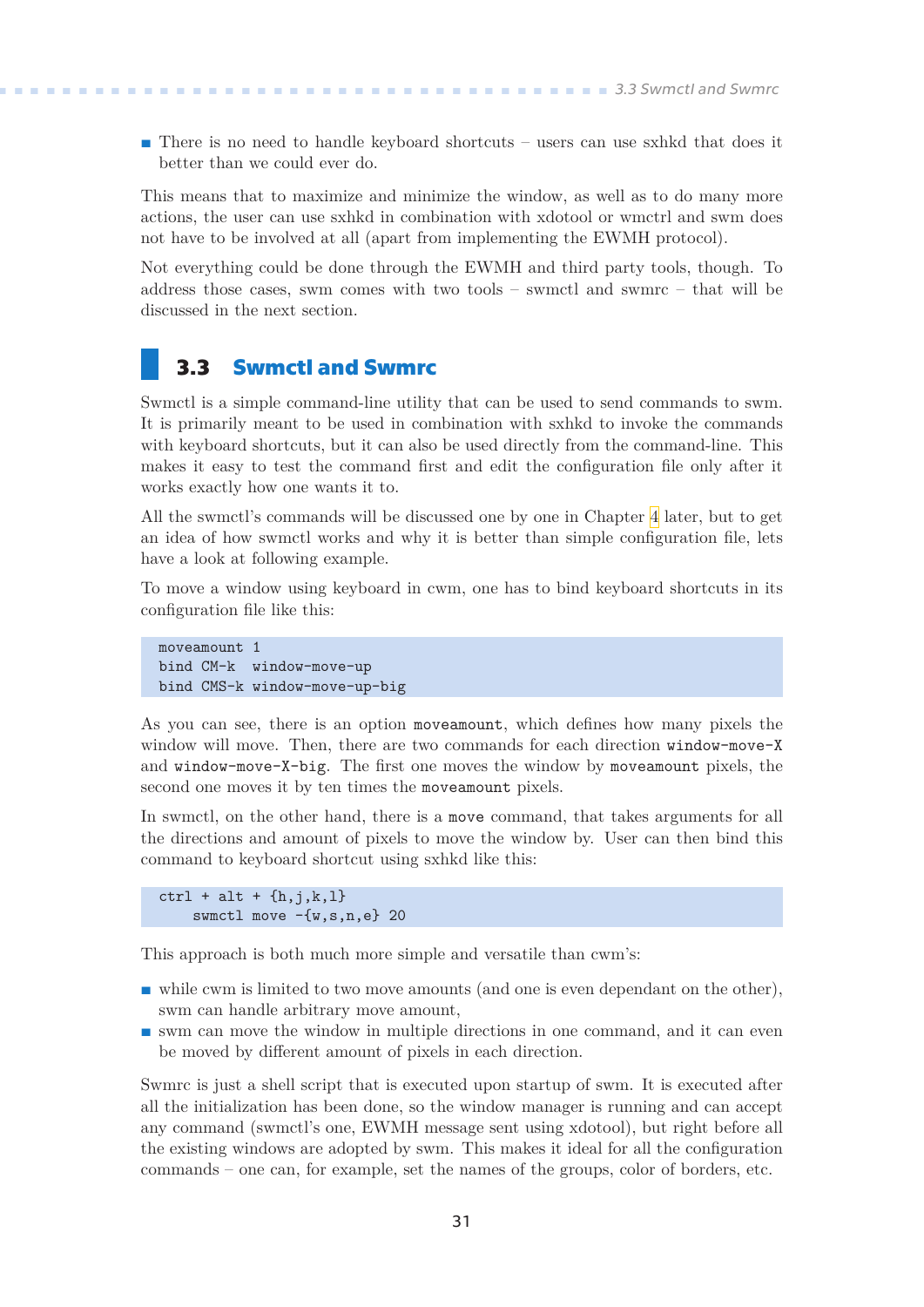<span id="page-39-1"></span>*3. Design* **.............................................**

# <span id="page-39-0"></span>**3.4 Desktops – Groups**

Virtual desktops, sometimes called workspaces or window groups, offer a way of organizing applications. Switching to different desktop hides all the applications from the previous desktop and shows applications from a new desktop. This way, the user can group applications that are used together and switch between different tasks easily.

Many slightly different models of virtual desktops exist among window managers. The most standard model is using multiple desktops, one of them being visible at any given time and window always belonging to exactly one of them. In other models, more than one desktop could be visible at a time and a window can belong to more than one group.

Firstly, lets briefly summarize what EWMH tells us about virtual desktops [\[16](#page-63-0)]:

- **.** only one desktop can be shown on the screen at a time,
- $\blacksquare$  only one desktop can be shown on the screen at a time,  $\blacksquare$  there may be a fixed number of desktops, or new ones may be created dynamically,  $\blacksquare$  there may be a fixed number of desktops, or new ones may be created dynamic window manager offers a way for the user to move clients between desktops,
- window manager offers a way for the user to move clients between desktops,<br>■ clients may be allowed to occupy more than one desktop simultaneously.
- 

For more detailed description, see Section [2.7.5.](#page-29-4)

For swm, we decided to build on cwm's group model and design it in a similar way. There is an unlimited amount of standard groups (cwm has a fixed amount of nine groups), and one special group (called sticky), that is always visible. Every standard group could be either visible or hidden and each window can belong to an arbitrary number of groups. A window is visible if any of its group is visible, otherwise hidden.

Although this group model violates EWMH specification ("only one desktop can be shown on the screen at a time"), it is the most versatile solution and, in a way, a superset of all others. Depending on the implementation (which will be discussed in Section [4.4\)](#page-46-0), the user can always opt to have only one group visible at a time and each window assigned to exactly one group.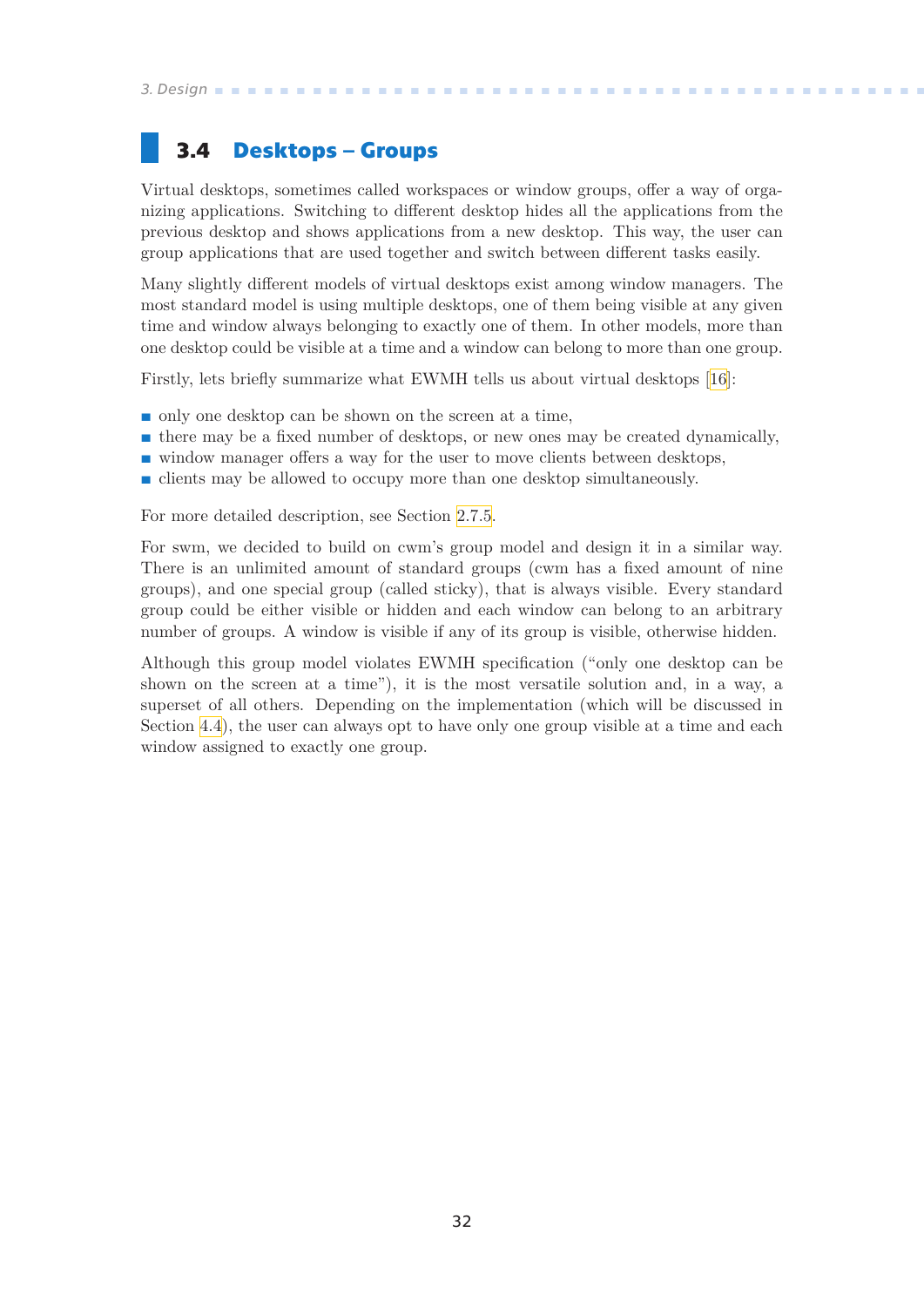# <span id="page-40-1"></span><span id="page-40-0"></span>**Chapter4 Implementation**

In this chapter, we will describe the implementation process of swm. We will go through the tools used for the implementation and testing and describe the implementation and testing process. We will also look at code management, publishing, and continuous integration.

# <span id="page-40-2"></span>**4.1 Tools**

In the section, we will go through the tools used in the implementation process – the Go programming language, libraries used to access X11 API, and tools used for testing.

## <span id="page-40-3"></span>**4.1.1 Go**

Go programming language[[69\]](#page-65-14) in version 1*.*14 was used for the implementation of both swm and swmctl. Firstly released in 2009, Go is a statically typed, compiled programming language. It was designed at Google by Robert Griesemer, Rob Pike, and Ken Thompson[[69\]](#page-65-14). Go refers to itself as being expressive, concise, clean, and efficient [\[69](#page-65-14)].

Go was designed to combine the efficiency and safety of languages like Java or  $C++$ and fluidity of Python. It tries to reduce clutter and complexity. Go has no forward declarations or header files – everything is declared exactly once. Variable types are derived when using the declare-and-initialize construct, so the type has not to be specified explicitly. It is an object-oriented language – it has types and methods and allows an object-oriented style of programming. There is no type hierarchy though, only interfaces. Interfaces are not implemented explicitly  $-$  a type automatically satisfies any interface that specifies a subset of its methods.

One of Go's most important features, and feature which puts it apart from other system programming languages (such as C, C++, Rust), is garbage collection. According to authors of Go, managing the lifetimes of allocated objects is one of the biggest sources of bookkeeping in system programs. Manual memory management consumes a significant amount of programmer time and is often the cause of bugs. Go wants to eliminate such programmer overheads by garbage collection. Its introduction to go language was possible thanks to advances in its technology in the last few years prior to Go launch. Go authors are confident that it can be implemented cheaply enough, and with low enough latency, that it could be a viable approach even for networked systems [\[69](#page-65-14)].

## <span id="page-40-4"></span>**4.1.2 X Libraries for Go**

There are two unofficial libraries for accessing X11 API from Go, XGB[[59\]](#page-65-4) and xgbutil [\[70](#page-65-15)].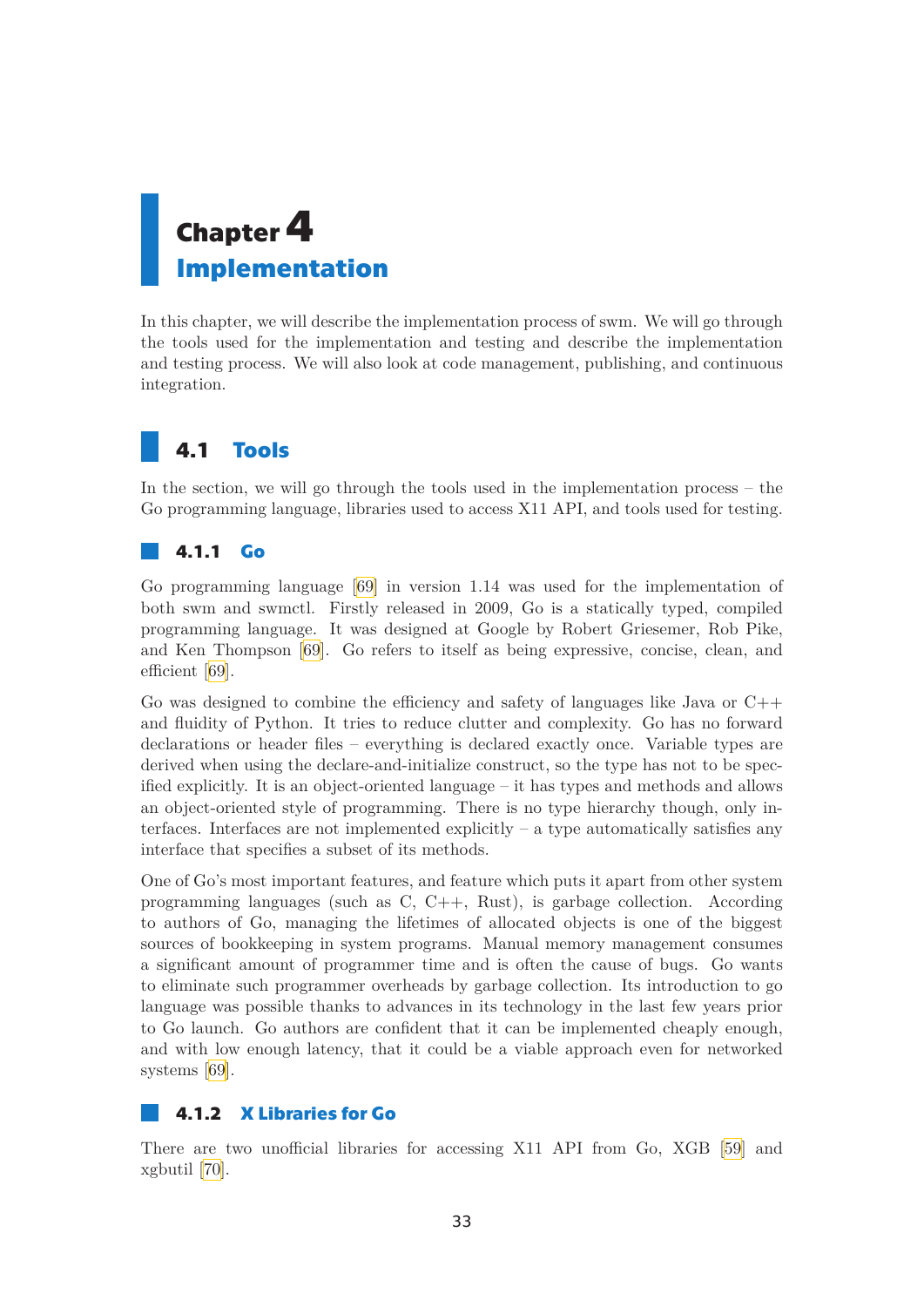<span id="page-41-1"></span>*4. Implementation* **.........................................**

XGB, standing for X Go Binding, is closely modeled after XCB, so it is just a lowlevel API to communicate with the core X protocol and many of the X extensions (such as ICCCM, EWMH or Xinerama). It claims to be thread safe and according to benchmarks, it gets immediate improvement from parallelism[[59\]](#page-65-4).

To compare XGB with XCB, we will use the example of window property lookup. Window property lookup using XCB was shown in Listing [2.2,](#page-22-3) the same call implemented using XGB can be seen in Listing [4.1](#page-41-0). As expected, both versions are very similar, the only difference is that in XGB, we can simply call Reply method on the cookie object returned from GetProperty function, instead of passing the cookie to another function.

```
1 cookie := xproto.GetProperty(
2 conn, false, win, atom, xproto.GetPropertyTypeAny, 0, 0,
3 )
4 // do something while waiting for the response
5 reply, err := cookie.Reply()
```
<span id="page-41-0"></span>**Listing 4.1.** Window property lookup using XGB

Xgbutil, on the other hand, is higher level utility library working on top of the XGB. Its main goal is to make various X related tasks easier[[70\]](#page-65-15). Those are, for example:

- **.** binding keys,
- $\blacksquare$  binding keys,  $\blacksquare$  using the EWMH or ICCCM specs with the window manager, **.** moving and resizing windows,
- 
- **.** moving and resizing windows,<br>**a** assigning function callbacks to particular events, and others.

To get an idea about the design of xgbutil, we can have a look at some functions in Listing [4.2.](#page-42-2) Functions like icccm.WmNormalHintsGet could be used to get specific window property (WM\_NORMAL\_HINTS in this example). Internally, it calls xprop.GetProperty, which is a wrapper for xproto.GetProperty from XGB. It has no cookie/reply mechanism though, so we are losing the asynchronicity of XCB here. We can, however, always fall back to using XGB for cases in which we need to be asynchronous. To process raw GetPropertyReply, which itself is just a byte array with some meta data, xgbutil defines set of functions like PropValNums() and PropValWindows(). These extract slice of integers or slice of window identifiers, respectively, out of the GetPropertyReply. Users of the xgbutil library have the possibility to either use high-level functions like icccm.WmNormalHintsGet, or stay with the XGB, optionally utilise those helper functions from xgbutil.

Xgbutil can help us also with event handling, core part of each application interacting with the X server using X protocol. Applications usually deal with X events using so-called event loop, its typical implementation can be seen in Listing [4.3](#page-42-3). It is an infinite for loop, which starts by waiting for next X event and then branches based on the type of the event. Application will usually have to handle much more than three events and there will also be another branching for each of them, because, for example, events on root window are handled differently than events on application's top level windows. Because of multiple branching and many possible cases, this will quickly become unclear and difficult to maintain. Xgbutil offers callback mechanism to handle X events. You can simply define functions (callbacks) and specify the event type and window for which that callback will be executed. Whole event loop is then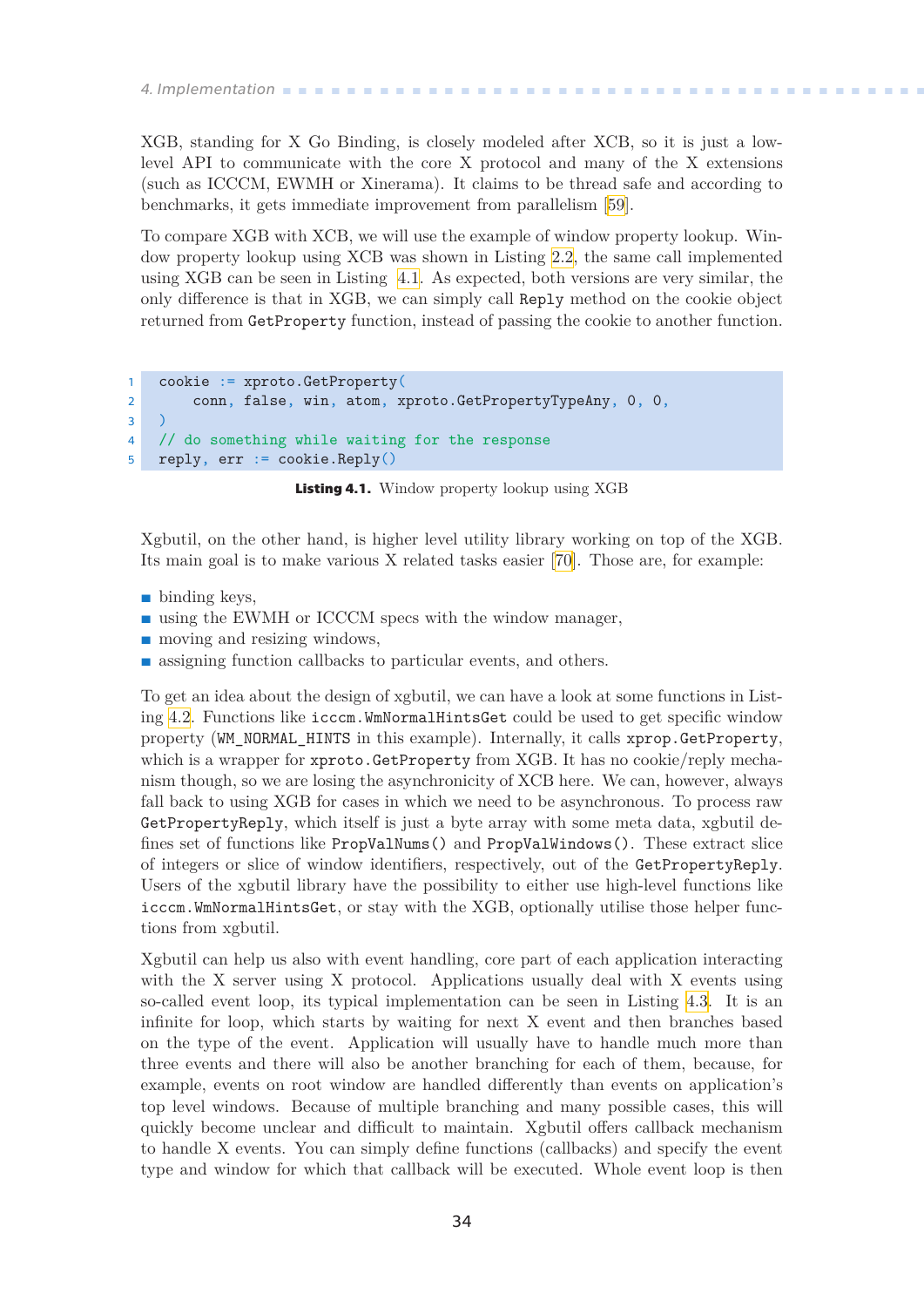```
1 // WM_NORMAL_HINTS
2 func WmNormalHintsGet(
3 xu *xgbutil.XUtil, win xproto.Window,
4 ) (*NormalHints, error)
5
6 prop, err := xprop. GetProperty(x, win, atomName)7
8 func PropValNums(
9 reply *xproto.GetPropertyReply, err error
10 ) ([]uint, error)
11
12 func PropValWindows(
13 reply *xproto.GetPropertyReply, err error
14 ) ([]xproto.Window, error)
```
<span id="page-42-2"></span>**Listing 4.2.** Xgbutil API showcase

```
1 for {
2 xev, err := x.WaitForEvent()
3 if err != nil {
4 // handle error
5 continue
6 }
7 switch e := xev.(type) {
8 case xproto.DestroyNotifyEvent:
9 // handle destroy notify event
10 case xproto.PropertyNotifyEvent:
11 // handle property notify event
12 case xproto.ConfigureRequestEvent:
13 // handle configure request event
14 }
15 }
```
<span id="page-42-3"></span>**Listing 4.3.** X event loop

implemented inside xgbutil's xevent.Main function, which calls appropriate callbacks for each event type and window. Example callbacks definition can be seen in Listing [4.4.](#page-43-4)

Xgbutil also defines xwindow.Window structure which is a wrapper around standard X window identifier (unsigned integer). This structure contains several methods for easier manipulation with windows, such as Move, Resize, Map, Unmap and much more.

Xgbutil was a great help in implementation of swm and its higher-level functions and mechanisms were used whenever it was possible/beneficial. There were a few usecases for which no high-level api was available and in those cases, XGB was used. One example is setting border width of the window, which is not possible using the xwindow.Window.Configure method from Xgbutil, so XGB's xproto.ConfigureWindowChecked must have been used.

#### <span id="page-42-0"></span>**4.1.3 Xephyr**

Xephyr is a nested X server that runs as an X application [\[71](#page-65-16)]. This is very useful for testing the window manager during the development, because one can make the window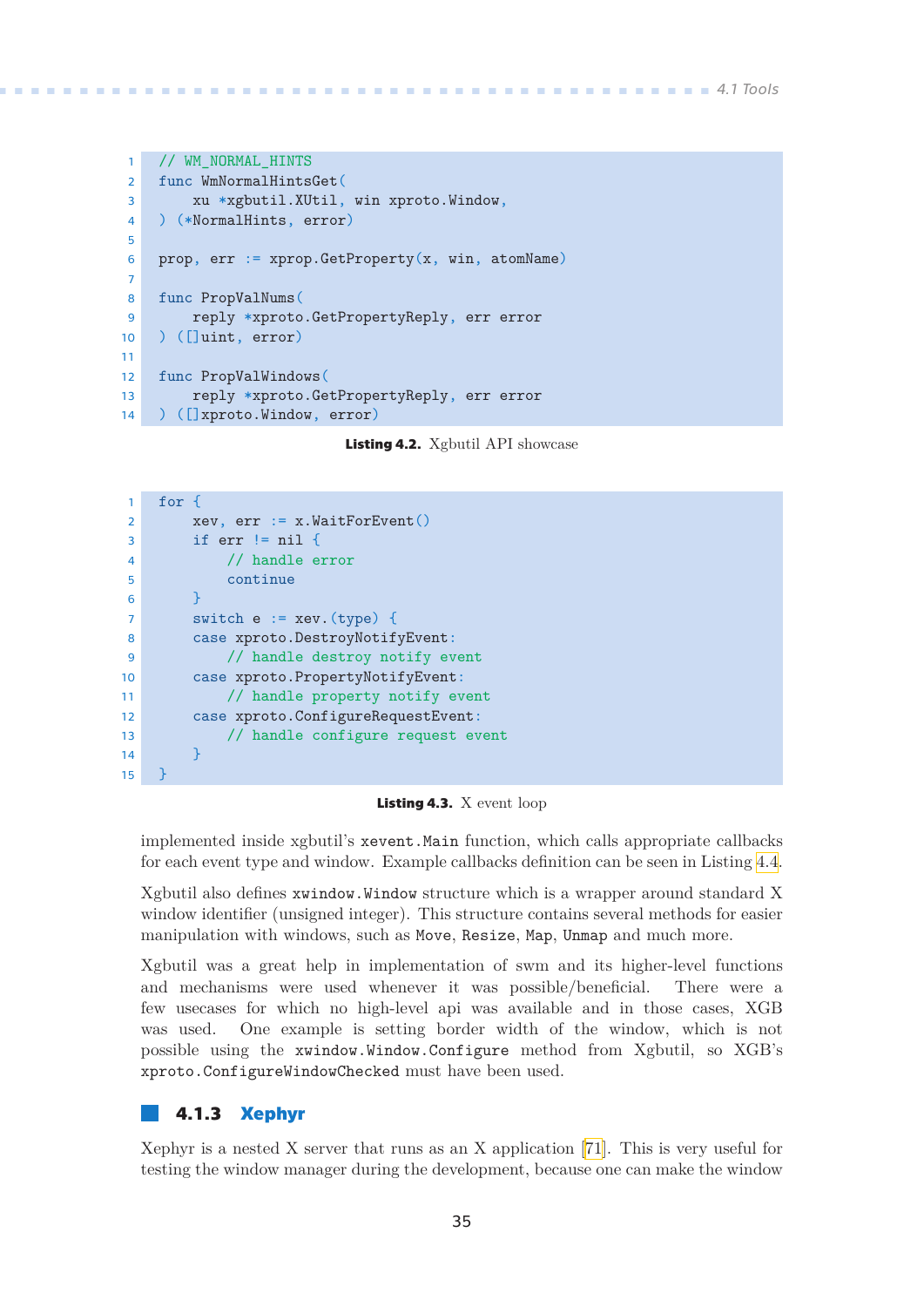```
1 xevent.DestroyNotifyFun(
2 func(x *xgbutil.XUtil, e xevent.DestroyNotifyEvent) {
3 // handle destroy notify event on window *win*
4 },
5 ).Connect(X, win)
6
7 xevent.PropertyNotifyFun(
8 func(x *xgbutil.XUtil, e xevent.PropertyNotifyEvent) {
9 // handle property notify event on window *win*
10 },
11 ).Connect(X, win)
12
13 xevent.ConfigureRequestFun(
14 func(x *xgbutil.XUtil, e xevent.ConfigureRequestEvent) {
15 // handle configure request event on window *win*
16 },
17 ).Connect(X, win)
```
<span id="page-43-4"></span>**Listing 4.4.** Xgbutil event handling

| 2020/05/05 01:57:17 Drag move step: 390, 169, 1390, 1169           |                            |                       |
|--------------------------------------------------------------------|----------------------------|-----------------------|
| 2020/05/05 01:57:17 Drag move step: 390, 168, 1390, 1168           | $\sim$ /projects $\rangle$ | $1$ group add $-q$ 13 |
| 2020/05/05 01:57:18 Drag move end: 390, 168, 1390, 1168            |                            | G.14, S               |
| 2020/05/05 01:57:20 Drag move begin: 195, 175, 183, 147            |                            |                       |
| 2020/05/05 01:57:20 Drag move step: 195, 176, 1195, 1176           |                            |                       |
| 2020/05/05 01:57:20 Drag move step: 196, 176, 1196, 1176           |                            |                       |
| 2020/05/05 01:57:21 Drag move step: 197, 176, 1197, 1176           |                            |                       |
| 2020/05/05 01:57:21 Drag move step: 197, 175, 1197, 1175           |                            |                       |
| 2020/05/05 01:57:21 Drag move step: 198, 175, 1198, 1175           |                            |                       |
| 2020/05/05 01:57:21 Drag move step: 198, 174, 1198, 1174           |                            |                       |
| 2020/05/05 01:57:21 Drag move step: 199, 174, 1199, 1174           |                            |                       |
| 2020/05/05 01:57:21 Drag move step: 200, 174, 1200, 1174           |                            |                       |
| 2020/05/05 01:57:22 Drag move end: 200, 174, 1200, 1174            |                            |                       |
| 2020/05/05 01:57:27 Handle root client message: _NET_CURRENT_DESKT |                            |                       |
| OP (ClientMessage {Sequence: 9110, Format: 32, Window: 970, Type:  |                            |                       |
| $238$ })                                                           |                            |                       |
| 2020/05/05 01:57:28 Got command from swmctl: "cycle-win-end"       |                            |                       |
| 2020/05/05 01:58:32 Got command from swmctl: "group" "add" "-g" "1 |                            |                       |
|                                                                    |                            |                       |
|                                                                    |                            |                       |
|                                                                    |                            |                       |

<span id="page-43-3"></span>**Figure 4.1.** Swm running in Xephyr which runs in another instance of swm

manager manage the Xephyrs display and see its debug log in the terminal right next to it. This is depicted in Figure [4.1.](#page-43-3)

#### <span id="page-43-0"></span>**4.1.4 Xvfb**

Xvfb, standing for *X virtual framebuffer* is an in-memory display server implementing the X11 display server protocol[[72\]](#page-65-17). Xvfb acts exactly like normal X display server, serving requests and sending events as appropriate, but performing all graphical operations in virtual memory without showing any output on the screen. This makes it ideal for testing X clients, including window managers, on machines with no display hardware and no physical input device.

## <span id="page-43-2"></span>**4.2 Project Structure**

The project structure is based on Go modules. Go modules were first introduced in Go version 1*.*11 and became the default in version 1*.*13 [\[73](#page-65-18)]. It is basically a dependency management system which makes dependency version information explicit and easier to manage [\[73](#page-65-18)]. A module is a collection of Go packages stored in a file tree, backed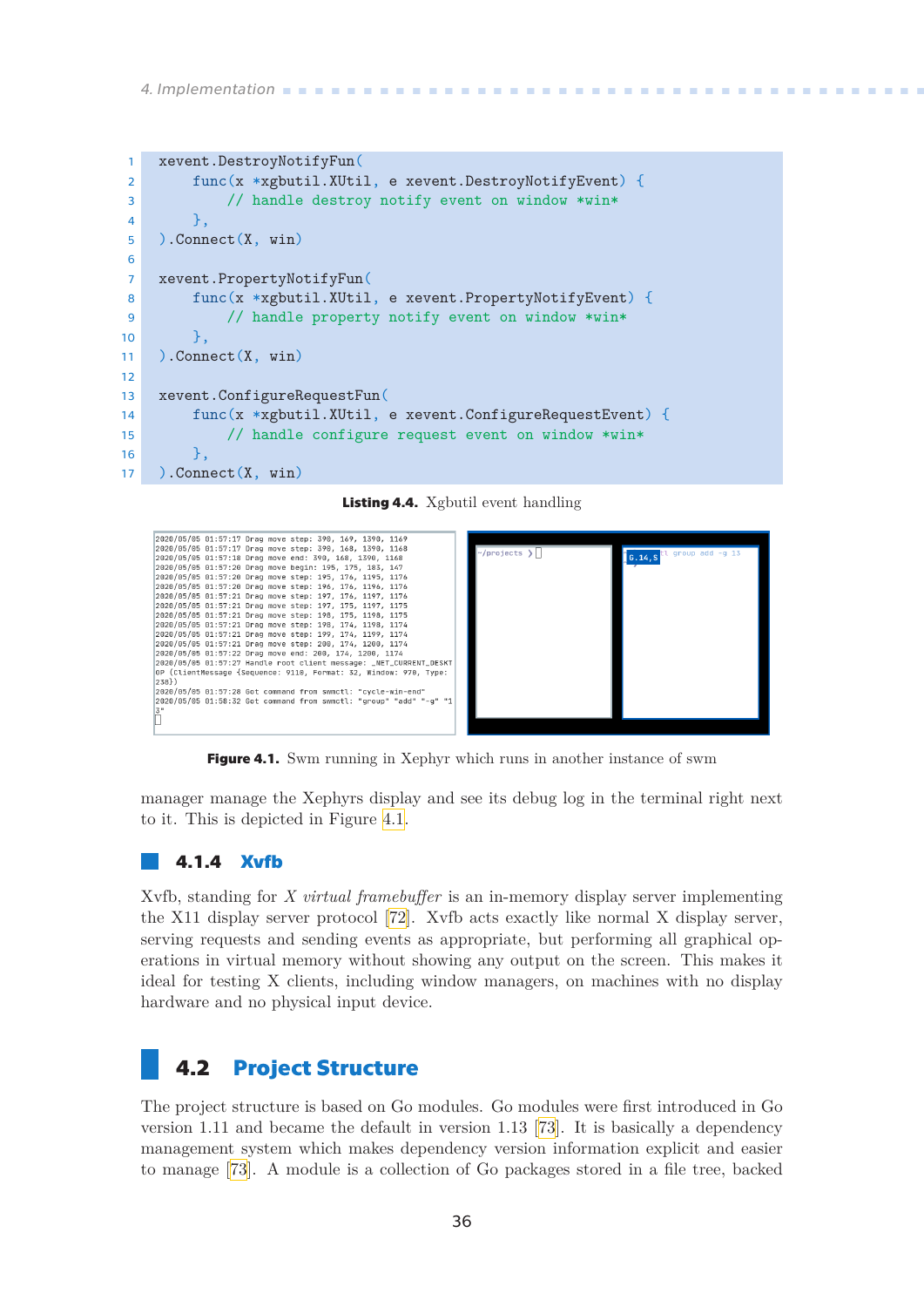<span id="page-44-1"></span>by go.mod file. In Listing [4.5](#page-44-0), you can see excerpt of swm's go.mod file. It defines the module path, which is also the import path used for the root directory, version of Go, which should be used for compilation, and dependency requirements, which are the other modules needed for a successful build[[73\]](#page-65-18).

```
1 module github.com/janbina/swm
2
3 go 1.14
4
5 require (
6 github.com/BurntSushi/xgbutil v0.0.0-20190907113008-ad855c713046
7 / / \ldots8 )
```
<span id="page-44-0"></span>**Listing 4.5.** Go module configuration file

Since there is no official guide on how to structure packages inside Go module, we took inspiration from *Standard Go Project Layout* [\[74](#page-65-19)]. They propose a structure with four top-level directories, *cmd*, *internal*, *pkg* and *vendor*. This structure is based on the structure of some popular Go projects, such as Docker [\[75](#page-65-20)] or Kubernetes[[76\]](#page-66-0), as well as on choices made by Go team in Go's standard library.

- **...** cmd directory should contain main applications for the project in our case, that is *swm* and *swmctl*. Common practice is to have small main function which imports and invokes the code from the *internal* and *pkg* directories.
- **.** internal directory should contain private application and library code the code you don't want others importing in their applications or libraries. Since swm is not a library and doesn't contain any code which could be reused in other applications, all of its code will reside inside this directory. As of Go version 1*.*14, Go compiler itself prevents others from importing the code inside this directory [\[77\]](#page-66-1).
- **pkg** directory should contain code that's meant to be used by other applications. If the project is small, it is not necessary to put packages inside *pkg* directory – unlike *internal*, it does not provide any extra value, so those packages could stay in root directory. It can be, however, useful for large projects or projects with lots of non-Go components.

Complete project structure with all the packages, helper files and directories could be seen in Figure [4.2.](#page-45-2) All the source code for swm and swmctl is in directories *cmd* and *internal*. According to the recommendation, main functions of both swm and swmctl are very minimal and they basically only invoke the code from the *internal* directory. Then, there is directory with examples, which contain example configuration file for *sxhkd* and example *swmrc* startup script. They are useful for newcomers, to show them what is possible to do and provide them with some basic usable configuration. Directory *test* contains tests, which are written in Go as well, with an accompanying shell script which does the compilation and prepares the testing environment. Finally, go.mod and go.sum files are module configuration files used by Go compiler to fetch and verify dependencies.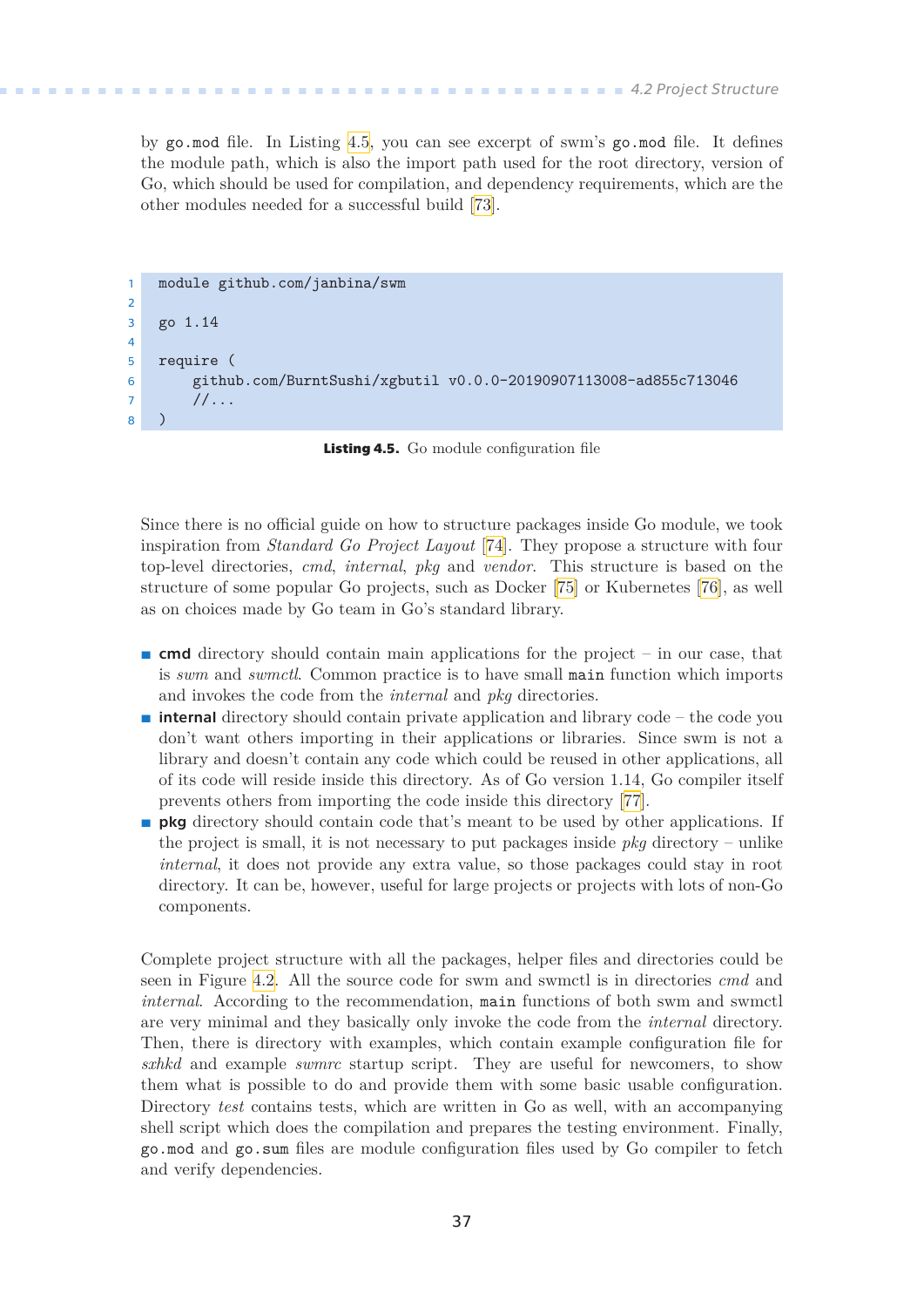<span id="page-45-1"></span>

| cm <sub>d</sub>                                    |
|----------------------------------------------------|
|                                                    |
|                                                    |
|                                                    |
| examplesdirectory with example configuration files |
| internal                                           |
|                                                    |
| $\overbrace{\phantom{xxxxx}}$ configuration        |
|                                                    |
|                                                    |
|                                                    |
|                                                    |
|                                                    |
|                                                    |
|                                                    |
|                                                    |
|                                                    |
|                                                    |
|                                                    |
|                                                    |
|                                                    |

<span id="page-45-2"></span>**Figure 4.2.** Source code structure

# <span id="page-45-0"></span>**4.3 Inter-Process Communication**

Communication between swm and swmctl is done using unix sockets, which is a socket family used to communicate between processes on the same machine efficiently[[78\]](#page-66-2), and therefore ideal for our needs. Sockets bound to a filesystem pathname are used. For this purpose, swm creates its own directory inside user's runtime directory defined by an environment variable XDG\_RUNTIME\_DIR, which usually points to /run/user/\$USER\_ID/. Each socket is named like ": $$1.$  $$2$ ", where  $$1$  is X display number and  $$2$  its default screen. The socket address can then look like this:

#### /run/user/1000/swm/:0.0

This guarantees that multiple swm instances can run on different X screens simultaneously (for example using Xephyr) and they all have different communication channel.

Communication is done by sending null-terminated strings back and forth over the socket. Swmctl is designed to be as simple as possible – it only collects its commandline arguments, sends them to the socket and waits for reply. All the heavy lifting is done inside swm itself – it listens on the socket for command, parses it, and sends back a reply. Reply is just an arbitrary null-terminated string which is then written to the standard output by swmctl.

Updating existing or adding new command then requires changes inside swm only, swmctl does not have to be modified.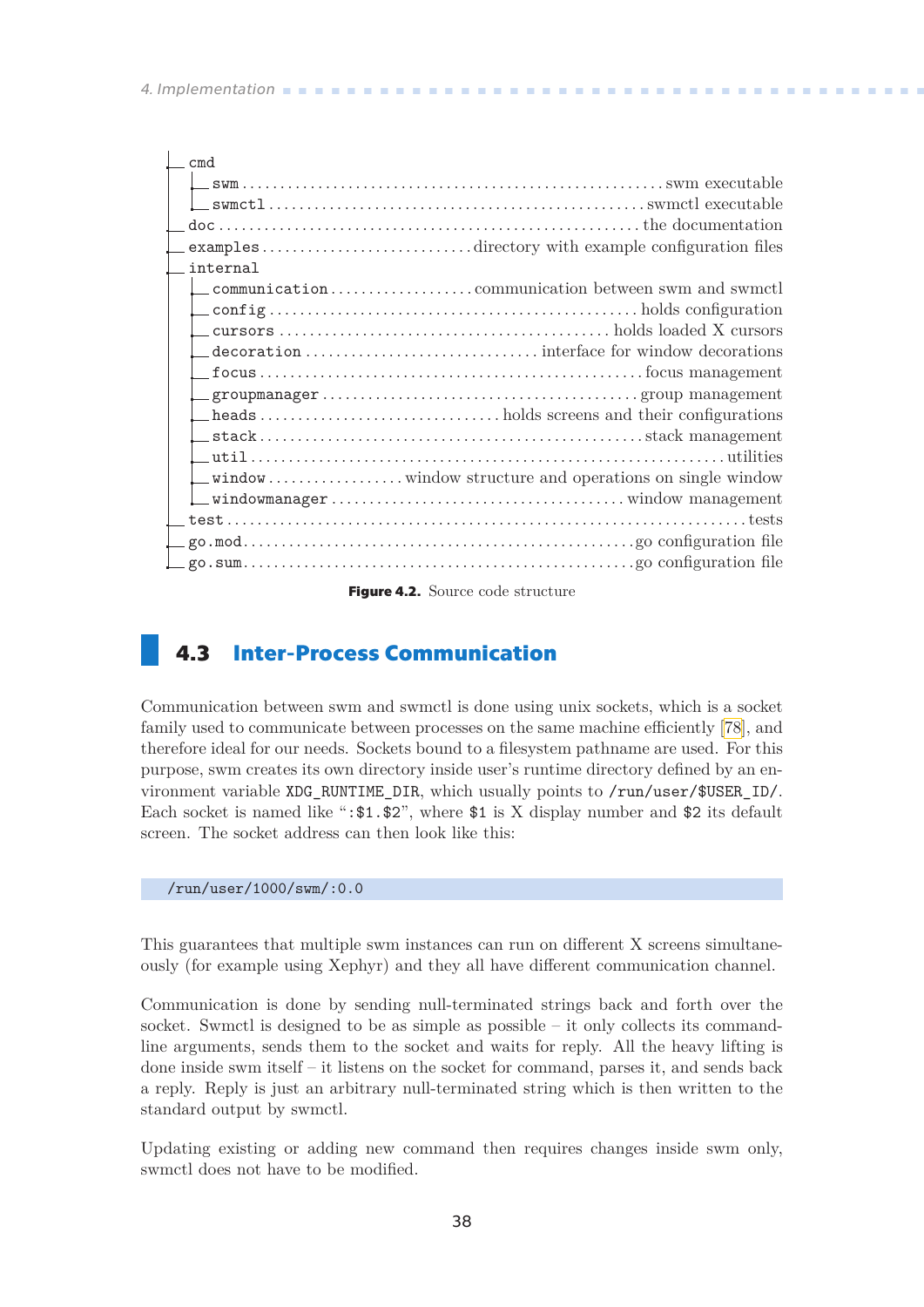## <span id="page-46-1"></span><span id="page-46-0"></span>**4.4 Desktops – Groups**

As described in design section, virtual desktops in swm are replaced with groups. Each window belongs to at least one group. Each group could be either visible or hidden, except for sticky group, which is always visible. In this section, we will discuss groups from the implementation point of view.

Since we tried to stay as EWMH compatible as possible, all the EWMH properties are honored and updated by swm in a way that makes the most sense:

- **Root window property NET NUMBER OF DESKTOPS is fully supported number of** desktops corresponds to number of groups and is updated by swm upon change. Requests to change the number of desktops are always honored and results in changing the number of groups. When the change leads to removal of some groups, windows whose only groups is going to be removed are reassigned to a different, valid group. **.** Root window property \_NET\_CURRENT\_DESKTOP is supported. It is set by swm to ID
- of the group which is visible and which was made visible most recently. Request to change the current desktop are honored by making the group of corresponding ID the only visible group.
- **Root window property \_NET\_DESKTOP\_NAMES** is fully supported. It is updated by swm to the names user sets using swmctl and request to change it are honored and names reported by swm updated accordingly.
- **.** Client property \_NET\_WM\_DESKTOP is supported and is set to list of IDs in ascending order of all groups the window is part of. Even though ewmh states that "clients may be allowed to occupy more than one desktop simultaneously" (see Section [2.7.5\)](#page-29-4), it is not very common and most tools treat \_NET\_WM\_DESKTOP as a single integer. To address this issue, swmctl provides a command to retrieve all the groups the window is part of.

The only feature that cannot be captured by any existing EWMH property is the possibility to have more groups (desktops) visible at the same time. This makes sense, because it goes against the EWMH specification, which says: "only one virtual desktop can be shown on the screen at a time." To address this, swmctl provides a command to obtain all visible group IDs, but also, we crated custom root window property called \_SWM\_VISIBLE\_GROUPS. It is set by swm to list of IDs (in ascending order) of all groups which are visible. This might be useful for existing tools which already make use of some root window properties – they will not need to incorporate swmctl, but instead, they will look just for one more property. For example, polybar[[62\]](#page-65-7) provides module for EWMH desktops [\[79](#page-66-3)]. It has an indication of active desktop, which makes use of \_NET\_CURRENT\_DESKTOP. Using \_SWM\_VISIBLE\_GROUPS property, it should be quite easy to modify it to indicate not only active desktop, but also all visible groups of swm.

To achieve the functionality described in design section, swmctl provides this set of commands:

```
swmctl group mode (sticky|auto)
swmctl group (toggle|show|hide|only) <GROUP-ID>
swmctl group (set|add|remove) [-id <WINDOW-ID>] [-g <GROUP-ID>]
swmctl group names <NAME> [<NAME>...]
swmctl group get [-id <WINDOW-ID>]
swmctl group get-visible
```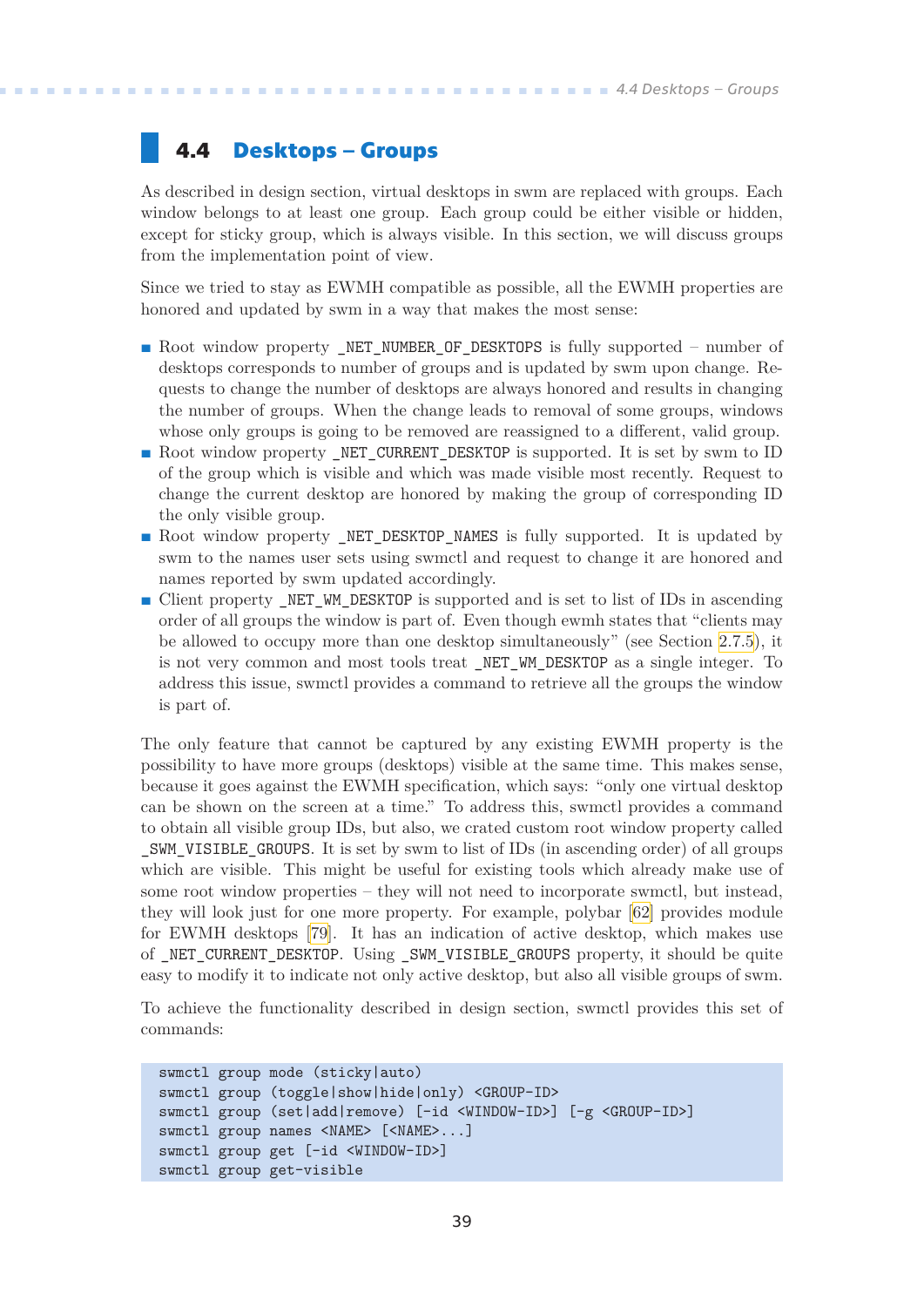<span id="page-47-1"></span>*4. Implementation* **.........................................**

- **.** mode (sticky|auto) configures the grouping mode. If the group mode is sticky, newly created windows are always assigned to sticky group. If the mode is auto, NET WM\_DESKTOP client property is used to determine group for window and if it is not set, window is assigned to the group which is visible and was made visible most recently (same logic as \_NET\_CURRENT\_DESKTOP).
- **.** (toggle|show|hide|only) <GROUP-ID> is there to change the visibility of the group. Option only makes only the group with provided ID visible, the rest of groups will be made invisible (except for sticky group).
- **.** (set|add|remove) [-id <WINDOW-ID>] [-g <GROUP-ID>] changes the groups the window is part of. You can set its group, which will make it belong to specified group only, add a group, which will add specified group to all the groups the window is already part of, or remove the window from specified group. If you remove the window from its only group, new group will be automatically assigned to it, since every window has to be part of some group. This group is based on grouping mode. Both the group ID and window ID arguments are optional. If not provided, window ID defaults to active window and group ID to current group. **.** names <NAME> [<NAME>...] sets the group names.
- 
- **n** names <NAME> [<NAME>...] sets the group names.<br> **p** get [-id <WINDOW-ID>] returns list of group IDs the window belongs to. Window ID argument is optional and defaults to active window.
- **.** get-visible returns list of group IDs which are in visible state.

Swm also indicates the group membership of window in its UI. Every time the group membership changes, either using swmctl command or EWMH client message, small info box in the top left corner of the window is shown for three seconds. This info box lists names of all the groups the window is member of. Example can be seen in Figure [4.3.](#page-47-2) The window in the example is member of groups named 5, G.14 and S, where S is the name used for the sticky group. This info box is also shown upon execution of swmctl group get command.

| $\sim$ /projects $\rangle$ | $\left( \frac{1}{5}, 6, 14, 8 \right)$ xsetroot -solid "#ffffff"<br>$\sim$ /projects $\sum$ swmctl group add -g 13 |  |
|----------------------------|--------------------------------------------------------------------------------------------------------------------|--|
|                            |                                                                                                                    |  |

<span id="page-47-2"></span>**Figure 4.3.** Info box showing group membership

## <span id="page-47-0"></span>**4.5 Becoming a Window Manager**

In Section [2.5.2,](#page-19-3) it was already said that "window manager is a client that has authority over the layout of windows on the screen" and that "certain X protocol features are used only by the window manager to enforce this authority"[[53\]](#page-64-19). In this section, we will look at this mechanism in more detail and discuss how can X client become a window manager.

The first thing swm has to do after the start is to get a connection to the X server, which is the case for all applications that want to communicate with the X server, not only for window managers. After swm connects to the X server, it becomes its regular client. They can already communicate with each other, smw can, for example, send a request to create a window.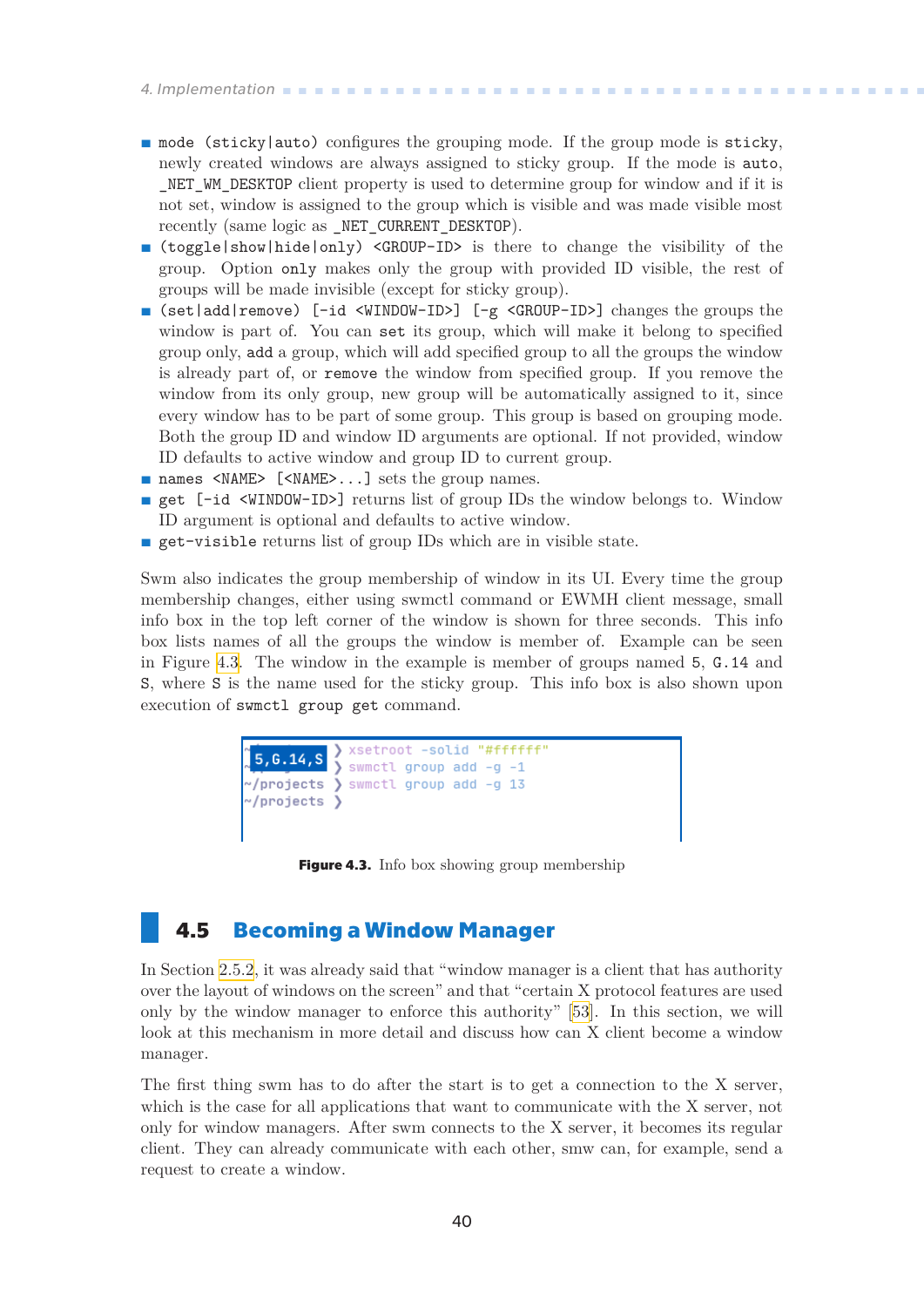<span id="page-48-1"></span>To do its job, the window manager needs to intercept requests of other clients to change the state of their top-level windows. This is done using mechanism called *substructure redirection*. Substructure refers to the size, position, and overlapping order of the children of a window. Substructure redirection allows a window manager to intercept any request by an application to change the size, position, border width, or stacking order of its top-level windows on the screen.[[56\]](#page-65-1)

This means that to become a window manager, client has to register for substructure redirection on the root window. Xlib programming manual says [\[56](#page-65-1)]: "When the window manager selects SubstructureRedirectMask on the root window, an attempt by any other client to change the configuration of any child of the root window will fail. Instead an event describing the layout change request will be sent to the window manager. The window manager then reads the event and determines whether to honor the request, modify it, or deny it completely." For this to work, the X server only allows one running program to register for substructure redirection on any given window at any given time[[80](#page-66-4)]. If there is already a window manager running, attempts to register for substructure redirection on the root window will fail.

After connecting to the X server, swm tries to register for substructure redirection on the root window. If it does not succeed, swm assumes there is already another window manager running, writes that information to the standard output, and quits. There is, however, an option for swm to replace the running window manager. To do that, the user has to run swm with –replace flag.

To replace running window manager, swm makes use of mechanism called *selection*, which is part of the ICCCM specification and was discussed in Section [2.6.1.](#page-23-0) Swm sends the SetSelectionOwner request, resulting in running window manager receiving the SelectionClear event. It must react to it by releasing all resources it has managed and must then destroy the window that owned the selection. ICCCM specifically says: "For example, a window manager losing ownership of WM\_S2 must deselect from SubstructureRedirect on the root window of screen 2 before destroying the window that owned WM\_S2." Swm is therefore, after sending the SetSelectionOwner request, waiting for DestroyNotify event, indicating that previous window manager destroyed its window and then tries to register for substructure redirection again – this time it should succeed. This was also shown in Listing [2.3](#page-24-0).

Unfortunately, many window managers do not support this selection mechanism. For example, out of the window managers that we discussed in Section [2.4,](#page-13-0) only Openbox supports the selection mechanism and quits when another client sends the SetSelectionOwner request. Cwm, dwm, bspwm, and i3 do not support it. However, if such a window manager supports at least EWMH, there exists one last possibility for swm to replace it. EWMH requires supporting window managers to set NET SUPPORTING WM CHECK root window property to be the ID of a child window created by themselves, as described in Section [2.7.8.](#page-30-3) Swm could obtain this ID, forcibly kill that window, and take the substructure redirection for itself.

## <span id="page-48-0"></span>**4.6 Window Decorations and Reparenting**

Window manager usually adds its own graphical elements to top-level windows, called window decorations. Window decoration could be anything – from simple one-pixel border to a title bar with window name and buttons to manipulate it. An example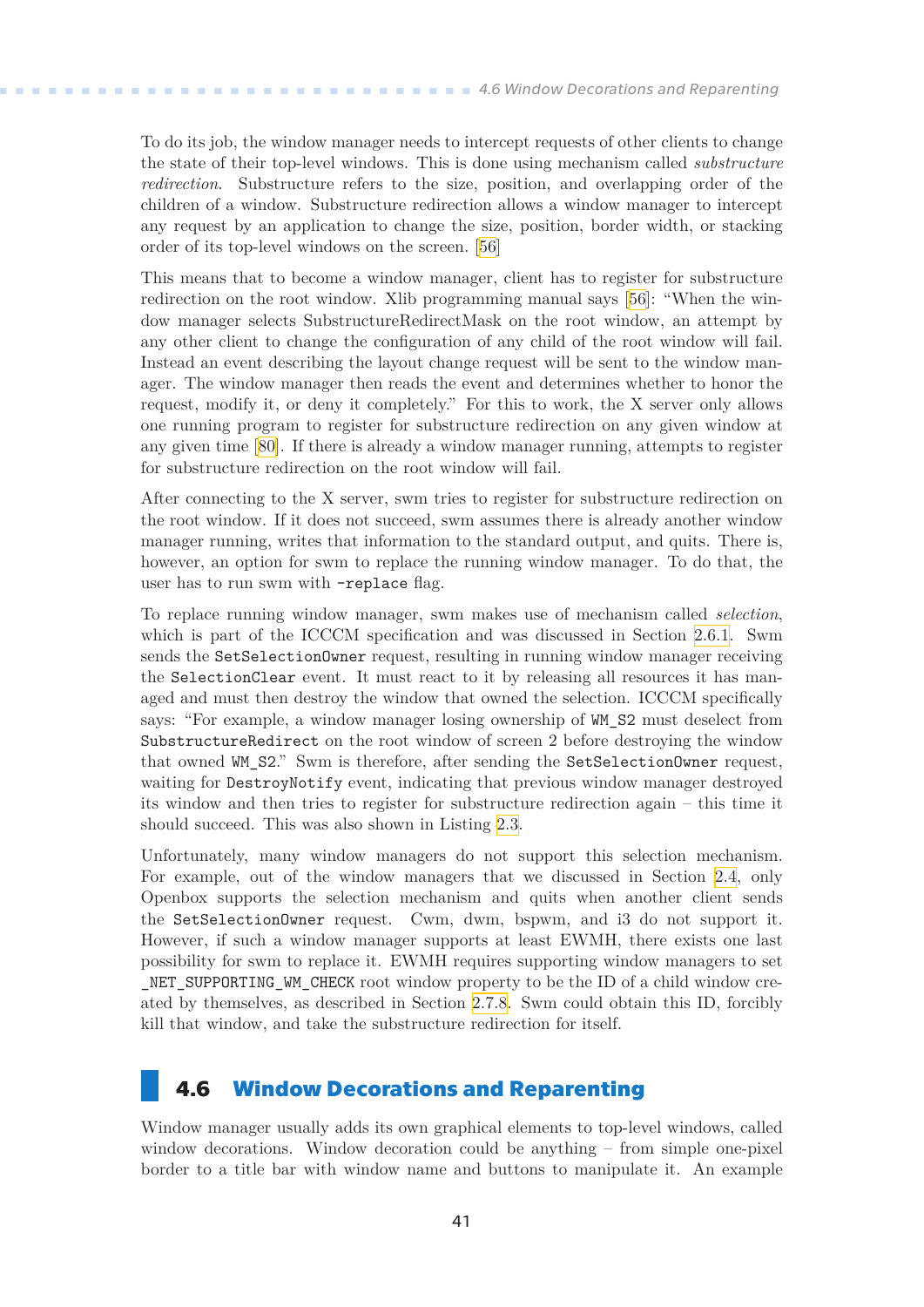# <span id="page-49-1"></span>*4. Implementation* **.........................................**

of such a window decoration is shown in Figure [4.4](#page-49-0). It depicts a window with a blue border and a title bar with three buttons – those buttons are typically used to minimize, (de)maximize, and close the window. Another common functionality of window decorations is moving and resizing the window using a pointing device – by dragging its borders or title bar.

Window decorations are usually created and managed by the window manager, mainly to unify the looks across all applications. However, some applications opt for custom implementation. In this case, they need to give a hint to the window manager not to draw any other decorations. To implement the moving and resizing functionality, they can use the \_NET\_WM\_MOVERESIZE EWMH client message (see Section [2.7.9\)](#page-31-0), minimizing, maximizing, and closing the window is also possible through EWMH protocol. This might be beneficial for applications that need to show some kind of toolbar in their UI anyway, so they include window manipulating buttons and borders as well for better integration. For example, Figure [4.5](#page-49-2) shows windows of document viewer Evince and web browser Google Chrome, that come with custom window decorations.



**Figure 4.4.** Window decorations – borders, title bar, buttons

<span id="page-49-0"></span>

| SWM -- Simple Window Manager<br>42 (50 of 59)<br>v<br>$100\%$ =<br>$\equiv$<br>thesis.pdf |  | $\mathbb{X}$ |
|-------------------------------------------------------------------------------------------|--|--------------|
| $\bigcirc$ janbina/swm: simple stack $\times$ +                                           |  |              |
| $\leftarrow$ $\rightarrow$ C' $\hat{\Omega}$ a github.com/janbina/swm                     |  |              |

<span id="page-49-2"></span>**Figure 4.5.** Custom window decorations of Evince and Google Chrome

Swm's window decorations are pretty minimal, but configurable. There is no title bar with buttons, just a simple solid color border around the window and rectangle box indicating group membership – see Figure [4.3.](#page-47-2) All the colors, the width of the borders, as well as the font and color used for group names, are customizable using following swmctl's commands:

```
swmctl config border 2 B0BEC5 00BCD4 F44336
swmctl config border-top 5 B0BEC5 00BCD4 F44336
// also border-bottom, border-left, border-right
swmctl config font "/usr/share/fonts/TTF/JetBrainsMono-Bold.ttf"
swmctl config info-bg-color 00BCD4
swmctl config info-text-color FFFFFF
```
It is possible to configure all the borders at once or each one separately using config border-top command and its variants. This means each border could have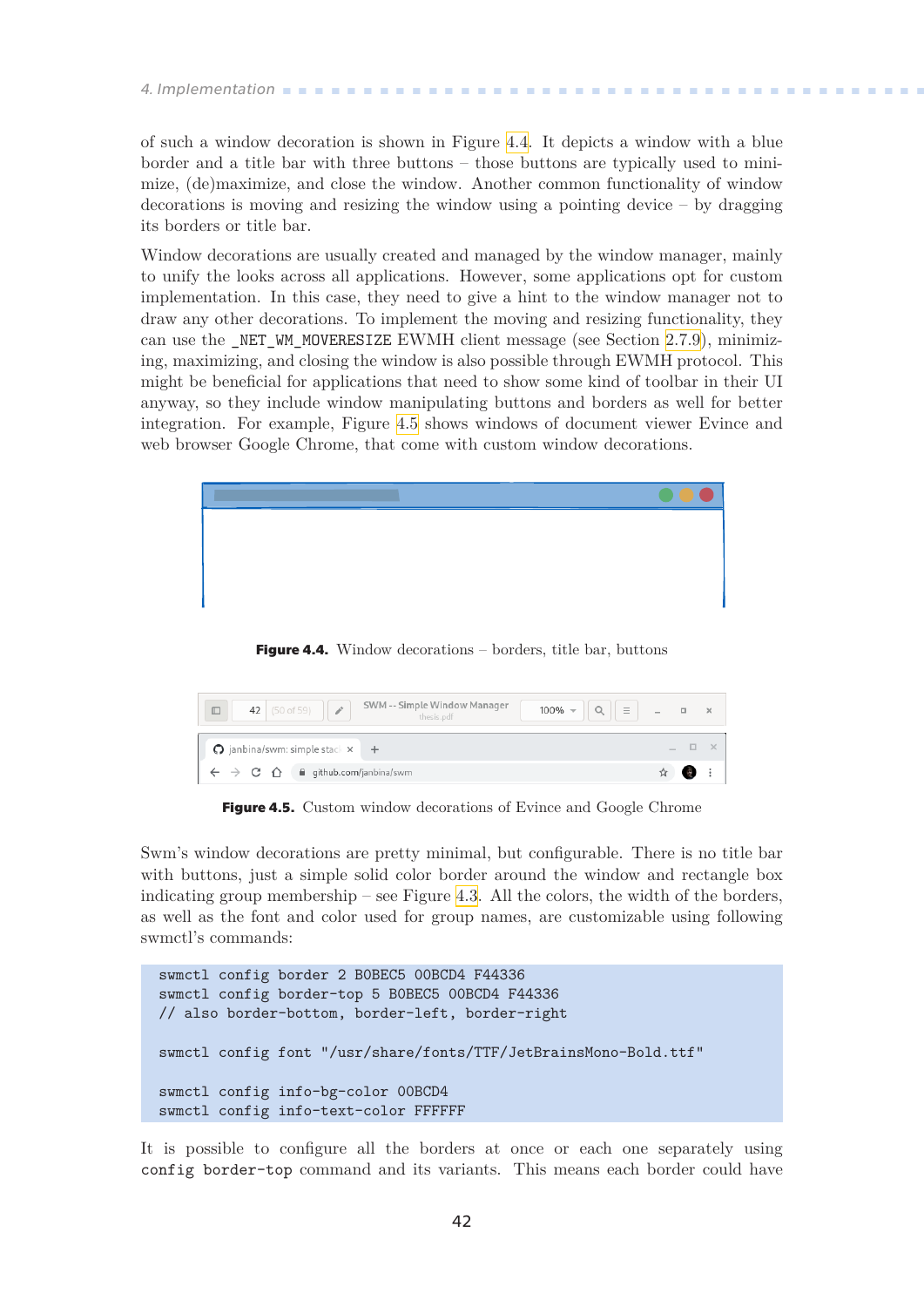<span id="page-50-1"></span>different width and color. There are three colors for each border – they are used to indicate one of three possible window states:

- **.** normal,
- active (focused),

 $\blacksquare$  attention (see state \_NET\_WM\_STATE\_DEMANDS\_ATTENTION in Section [2.7.9](#page-31-0)).

When it comes to window decorations, an important topic is *reparenting*. As mentioned in Section [2.5.5,](#page-20-2) X window hierarchy is tree-based, and all top-level application windows are created as direct children of so-called root window. Window manager might step into that and, before it maps the application window, create a new window (child of the root), and *reparent* application's top-level window, using the newly created window as its parent. This is very important for advanced window decorations, like title bars, because they need to be created as separate windows. If we do not do reparenting, we will then have to manipulate all those decoration windows separately, which would be quite difficult. If we, on the other hand, reparent the application's top-level window, as well as all the decoration windows, we can manipulate just their parent window.

Reparenting is quite complicated, though. As stated by Peter Hofmann, the author of window manager called katriawm[[81](#page-66-5)]: "Reparenting is not as easy as you might think. Reparenting adds an additional layer of complexity – or maybe even more than one layer. Plus, reparenting does not magically fix all your problems. For example, Java expects to run under a reparenting window manager by default. If it does not, then you might only get a grey window. Surely, when you write a reparenting WM, even a simple one, this must be fixed, right? No, it won't be fixed. I ended up with either half of the window being grey or with misplaced menus."

While developing swm, we faced those issues as well. If the window manager is nonreparenting, applications using the standard Java GUI toolkit are rendered as a plain gray boxes instead of rendering the GUI[[82\]](#page-66-6). One solution to this might be to set the name of the window manager to one of those that are hard-coded in the Java GUI toolkit as non-reparenting[[82\]](#page-66-6). This solution was used in early days of development of swm. The best solution, though, is to actually reparent the windows.

In the end, we chose to reparent all the windows in swm. Not only it did solve the problems with apps using the Java GUI toolkit, but it also made it possible to provide better window decorations that might be easily extended in the future.

## <span id="page-50-0"></span>**4.7 Moving and Resizing**

For moving and resizing windows, smwctl provides three commands, move, resize and moveresize. Their syntax is as follows:

```
swmctl move [-id <WINDOW-ID>]
             [-n <NUM>] [-e <NUM>] [-s <NUM>] [-w <NUM>]
swmctl resize [-id <WINDOW-ID>]
                [-n <NUM>] [-e <NUM>] [-s <NUM>] [-w <NUM>]
swmctl moveresize [-id <WINDOW-ID>]
                     [-o <ORIGIN>]
                     [-x \quadlt; NUM>] [-y \quadlt; NUM>] [-w \quadlt; NUM>] [-h \quadlt; NUM>][-xr <NUM>] [-yr <NUM>] [-wr <NUM>] [-hr <NUM>]
```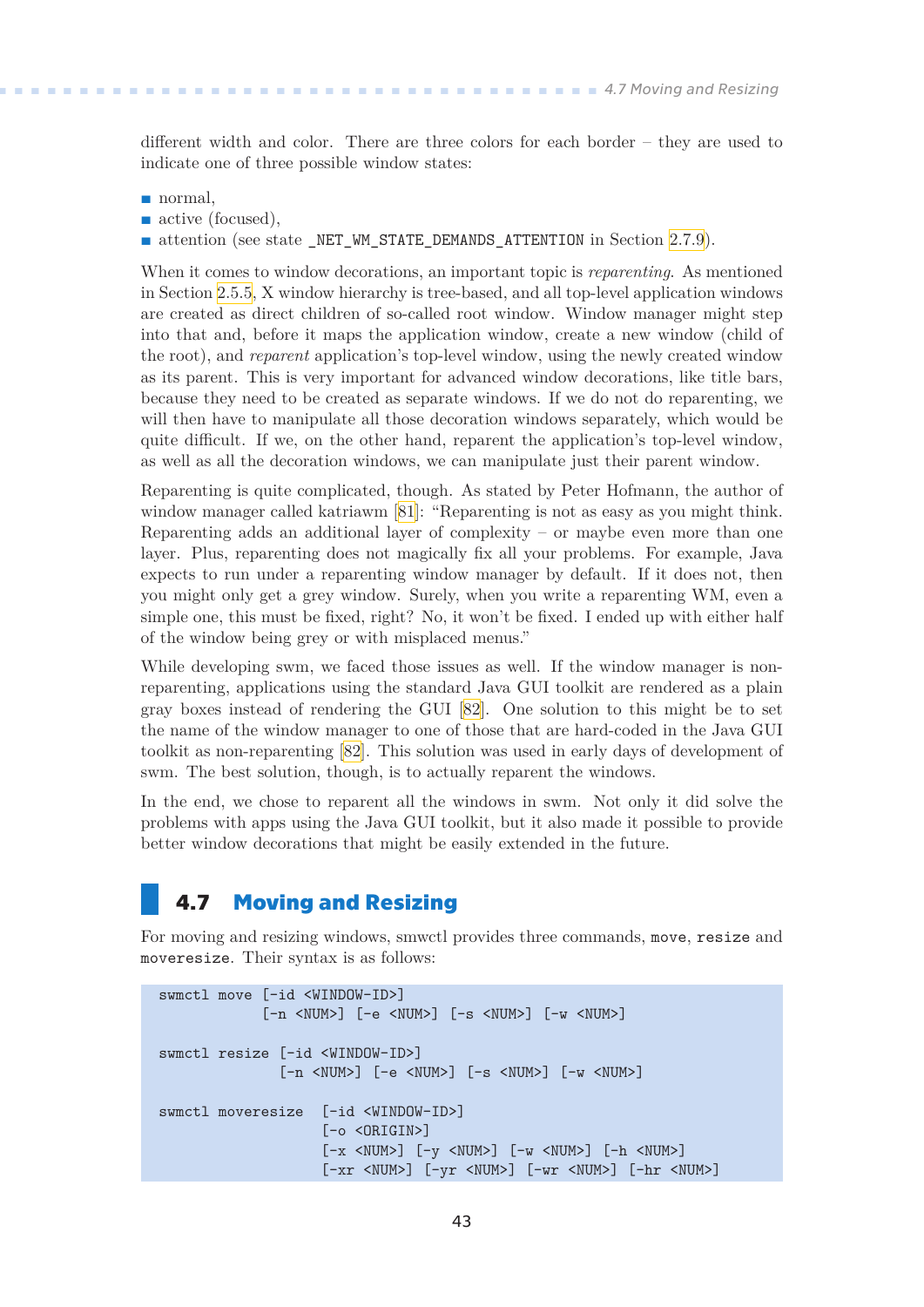<span id="page-51-1"></span>*4. Implementation* **.........................................**

The first two commands will just alter current position or size of the window – they will move it or resize it by a specified amount of pixels in a specified direction. The window ID argument is optional and the active (focused) window is used by default. The movement is specified by cardinal directions, north, east, south, and west. It is possible to combine them, so to move the window 20 pixels north and 10 pixels east, one can issue this command:

swmctl move -n 20 -e 10

and to enlarge the window by 10 pixels in each direction, this command:

swmctl resize -n 10 -e 10 -s 10 -w 10

To shrink the window, one can simply provide a negative number of pixels.

The moveresize command can be used to set the exact position and size of the window. The window ID argument is again optional, defaulting to active (focused) window. There are two ways of how to provide position and size: absolute and relative. Absolute is just the amount of pixels, relative takes the screen size and multiplies it with provided decimal number to get the amount of pixels. Arguments for position and size are  $-x$ , -y, -w, and -h, for x and y coordinate, width and height. For relative, one can use the variants  $-xr$ ,  $-yr$ ,  $-wr$ , and  $-hr$ . Lastly, there is one more argument,  $-$ o for origin, that defines the origin for x and y coordinates. Origin is specified by cardinal directions and the default value is nw, meaning that origin is in the top left corner. Origin makes it easy to constraint window to any side, without the need to calculate x and y coordinates. For example, to make the window half the width and half the height of the screen and place it to any corner, this command can be used:

swmctl moveresize -o {nw,ne,sw,se} -wr .5 -hr .5

## <span id="page-51-0"></span>**4.8 Stacking**

The stacking is done in the way recommended by the EWMH – see Section [2.7.11.](#page-34-0) Each window belongs to some layer, based on its NET WM WINDOW TYPE property, and within each layers, windows are ordered chronologically – window *raised* earlier will be below those raised later Window can be also brought layer up or down using \_NET\_WM\_STATE\_ABOVE or \_NET\_WM\_STATE\_BELOW states, as well as. all the way to the top using \_NET\_WM\_STATE\_FULLSCREEN.

The stacking logic is encapsulated inside of the stack package. For every window, we track the layer it belongs to and the time it was last raised (brought to the top of its layer) there. Raising a window then means to update the time it was last raised, sort all the windows based on the layer and time, and inform the X server about the new stacking order, which will make it redraw affected windows.

Raising usually happens when the window is activated (for example by user clicking on it). This means, raising usually only involves single window. Because of swm's group model (multiple groups visible at the same time), we need to be able to raise multiple windows at once as well, though. That is the case when a group is made visible while some other groups are already visible. In this case, we want to raise all the windows of newly visible group above the rest of the windows (respecting layers). Swm handles this situation correctly by updating the raise time of all the windows in the group with respect to their previous raise time – the stacking order within the group stays the same.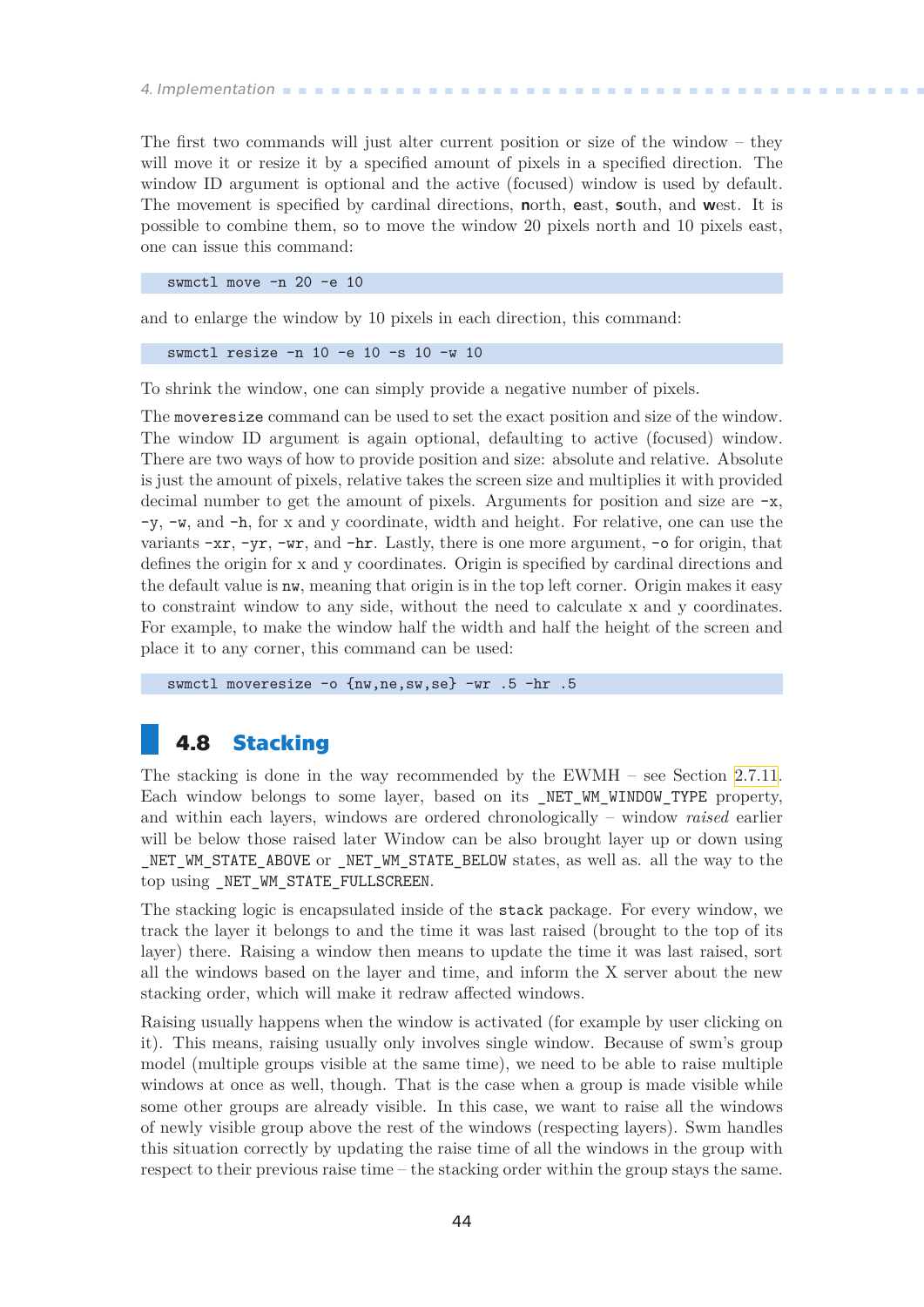## <span id="page-52-1"></span><span id="page-52-0"></span>**4.9 Window Cycling**

Window cycling is another common window manager feature. It is directly tight to keyboard shortcut, usually alt + Tab and it provides simple and fast way to switch between recently active windows. Most window managers comes with UI that lists all the windows user can cycle to, highlighting currently chosen window – see Figure [4.6.](#page-52-3) In minimalistic window managers, this UI is usually missing, though. This is the case for cwm, for example.

Swm provides very simple window cycling functionality as well. It is controlled via three swmctl commands – example sxhkd mapping could be seen in Listing [4.6.](#page-52-4) Swm does not come with any window cycling UI, it just temporarily raises particular window to the very top of the stack – even above fullscreen windows, so it can always be seen. User can cycle in both directions, using commands swmctl cycle-win and swmctl cycle-win-rev. After the cycling operation is done, that is, after swmctl cycle-win-end is called, window that was selected is raised permanently, this time respecting its layer though, and given the input focus (activated).

Window cycling functionality can be implemented by third party applications as well. There is, for example, open source application called *alttab*, that describes itself as "X11 window switcher designed for minimalistic window managers or standalone X11 session" [\[83](#page-66-7)]. It comes with decent UI and claims that "it's lightweight and depends only on basic X11 libs, conforming to the usage of lightweight window manager"[[83\]](#page-66-7). It works well with swm, the only problem is that it lists windows based on the \_NET\_CURRENT\_DESKTOP EWMH property, and thus not showing windows from all visible groups in swm, that makes it only semi-usable.

```
1 alt + Tab
2 swmctl cycle-win
3 alt + shift + Tab
4 swmctl cycle-win-rev
5 @Alt_L
6 swmctl cycle-win-end
```
<span id="page-52-4"></span><span id="page-52-3"></span>**Listing 4.6.** Cycling commands usage



**Figure 4.6.** Window cycling UI in xfce

# <span id="page-52-2"></span>**4.10 Scriptability**

One of the requirements for swm was scriptability. Scriptability is possible thanks to swm's compliance with EWMH and tools like xdotool and wmctrl, and also thanks to swmctl. Commands provided by swmctl, xdotool, and wmctrl were showed earlier in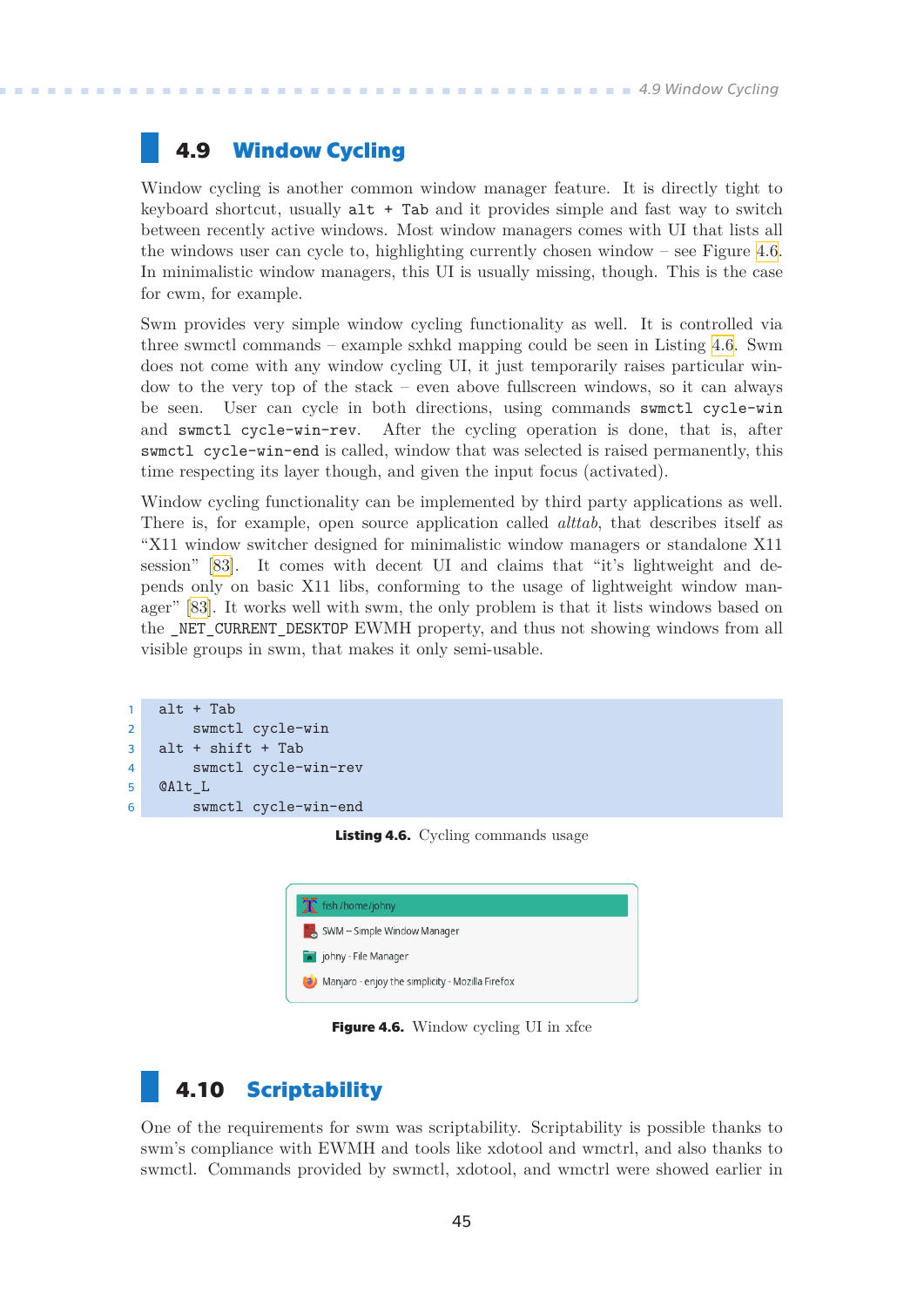<span id="page-53-1"></span>this chapter, now we can have a look at a more complex example. In Listing [4.7,](#page-53-2) we can see a script that can organize four windows from the current desktop in a grid-like layout – the outcome is depicted in Figure [4.7](#page-53-0). Firstly, the script makes use of two xdotool commands to get the id of the current desktop and to get a list of windows from that desktop. Then, it goes through those windows, taking maximally four of them, and moving them to different parts of the screen using swmctl's moveresize command. The only thing that has to be changed for each window is the origin, which determines the corner to which the window will be moved.

With just a few more lines of code, we can create a script that will organize an arbitrary number of windows, not only four of them. We might also use different layout based on the number of windows

```
1 #!/bin/bash
2
3 # Get up to four windows from the current desktop
4 # and organize them on the screen
5
6 D=$(xdotool get_desktop)
7 I=08 ORIGIN=("nw" "ne" "sw" "se")
9
10 xdotool search –desktop $D –class "" | while read ID; do
11 if [[ $I -gt 3 ]]; then exit 0; fi
12 swmctl moveresize -id $ID \
13 -o ${0RIGIN[$I]} \
14 - x r .05 - y r .05 \sqrt{ }-wr .425 -hr .425 -42516 ((I++)17 done
```
<span id="page-53-2"></span>**Listing 4.7.** Script to organize windows on desktop



<span id="page-53-0"></span>**Figure [4.7](#page-53-2).** Windows in a grid layout produced by the script from Listing 4.7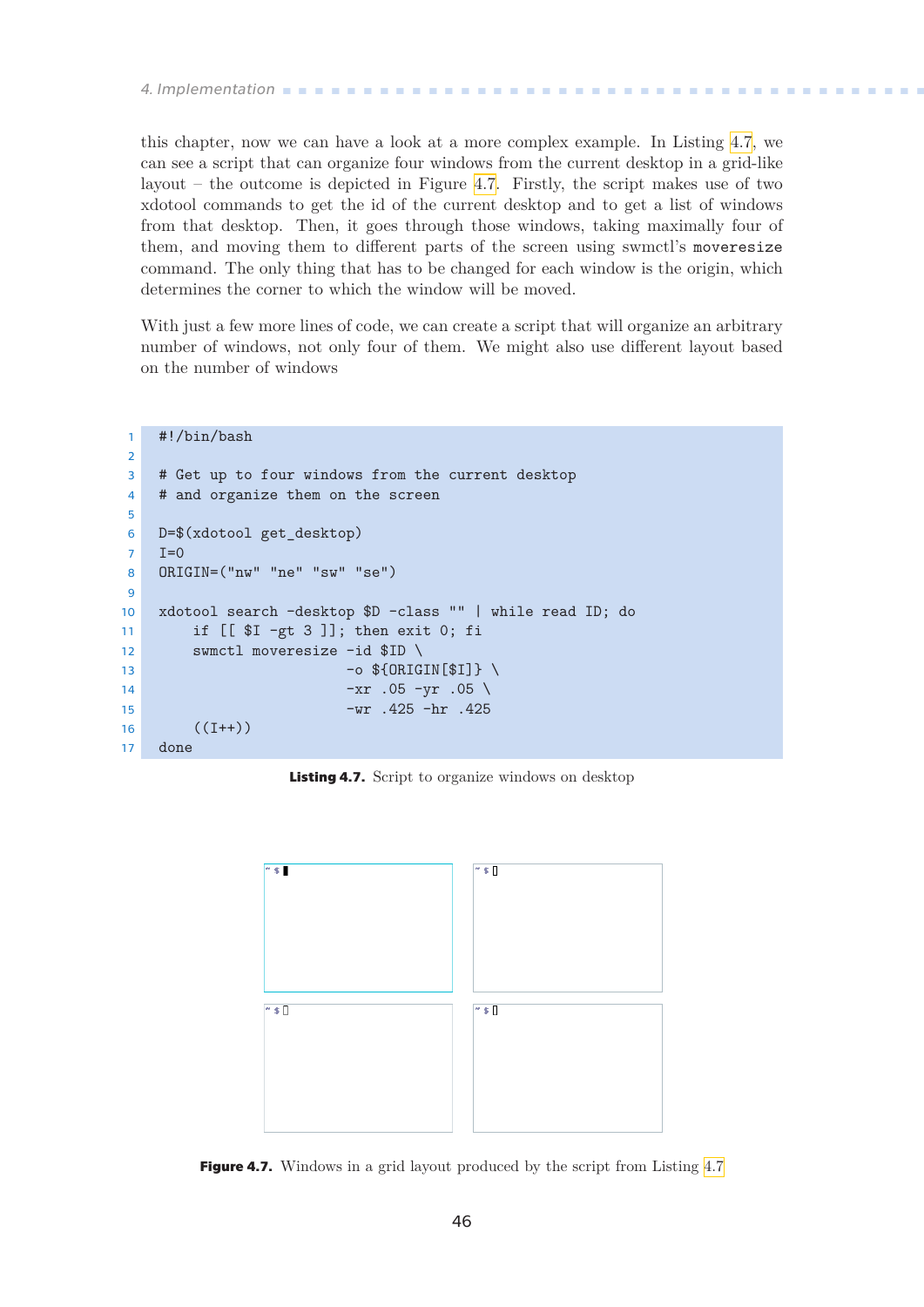# <span id="page-54-1"></span><span id="page-54-0"></span>**4.11 ICCCM and EWMH Compliance**

One of the goals of swm was to be more ICCCM and EWMH compliant than cwm.

As for ICCCM, swm tries to be fully compliant. It is not easy and straight-forward task though, because ICCCM is known for being ambiguous and difficult to correctly implement[[84\]](#page-66-8). With swm, we tried hard and implemented even selection atoms that are not essential for the window manager to work and are usually left out (see Section [4.5\)](#page-47-0). There are some ICCCM properties that are not used by swm, though. For example, swm does not make any use of WM\_ICON\_NAME, because it does not show anything when the window is in iconified state – that is left for third party task bars and pagers. It does not mean that WM\_ICON\_NAME is not supported, though – it just is not used because of the design and architecture of swm.

As for EWMH, swm tries to be fully compliant as well. Swm groups differ a bit from EWMH's virtual desktop interpretation, which also affects some desktop related properties defined by EWMH – this was described in Section [4.4.](#page-46-0) Finally, following EWMH properties are not supported, because they do not make sense for swm for some reason:

- **EXECUTER IN EXECUTE VIEWPORT** swm desktops (groups) do not have viewports.
- **.**NET\_VIRTUAL\_ROOTS according to EWMH specification [[16\]](#page-63-0), this property must be set by window managers using technique of virtual roots. Swm does not use this technique and so it does not set this property.
- **EXECUTE:** NET DESKTOP LAYOUT this property is set by pagers according to EWMH specification[[16](#page-63-0)]. Swm does not have any functionality that is dependant on the desktop layout chosen by the user, so it does not inspect this property.
- **EXECUTER 19 INCO EXAMPLE SHOWING DESKTOP** desktop showing feature is not implemented in swm.
- **.** NET WM\_NAME, NET WM\_VISIBLE\_NAME swm is not showing window name anywhere in its UI and thus it is not making use of \_NET\_WM\_NAME property nor it is setting \_NET\_WM\_VISIBLE\_NAME property.
- $\blacksquare$  NET WM\_ICON\_NAME, NET WM\_VISIBLE\_ICON\_NAME same as above.
- **.** NET WM STATE SHADED, NET WM ACTION SHADE swm does not draw title bars for windows and thus shaded state does not make sense for it.

# <span id="page-54-2"></span>**4.12 Testing**

Since nearly everything the window manager does is based on communication with the X server (receiving its events and responding to them), it is impossible to thoroughly test the window manager without the X server running. There are few parts that might be tested in isolation (Unit tested), though. For example, it would be possible to test stack, focus and groupmanager packages this way. They all maintain their internal state (e.g., stacking order), so we might call methods they provide and test that this internal state is updated accordingly. In the end though, we want to test that the window manager reacts to the respective X events and that the internal state is also applied to the X state anyway. Because of that, we went with integration testing to test swm.

Martin Flöser, former maintainer of KDE's window manager KWin, said in his 2012 article [\[85](#page-66-9)] about window manager testing: "Given that we would have to basically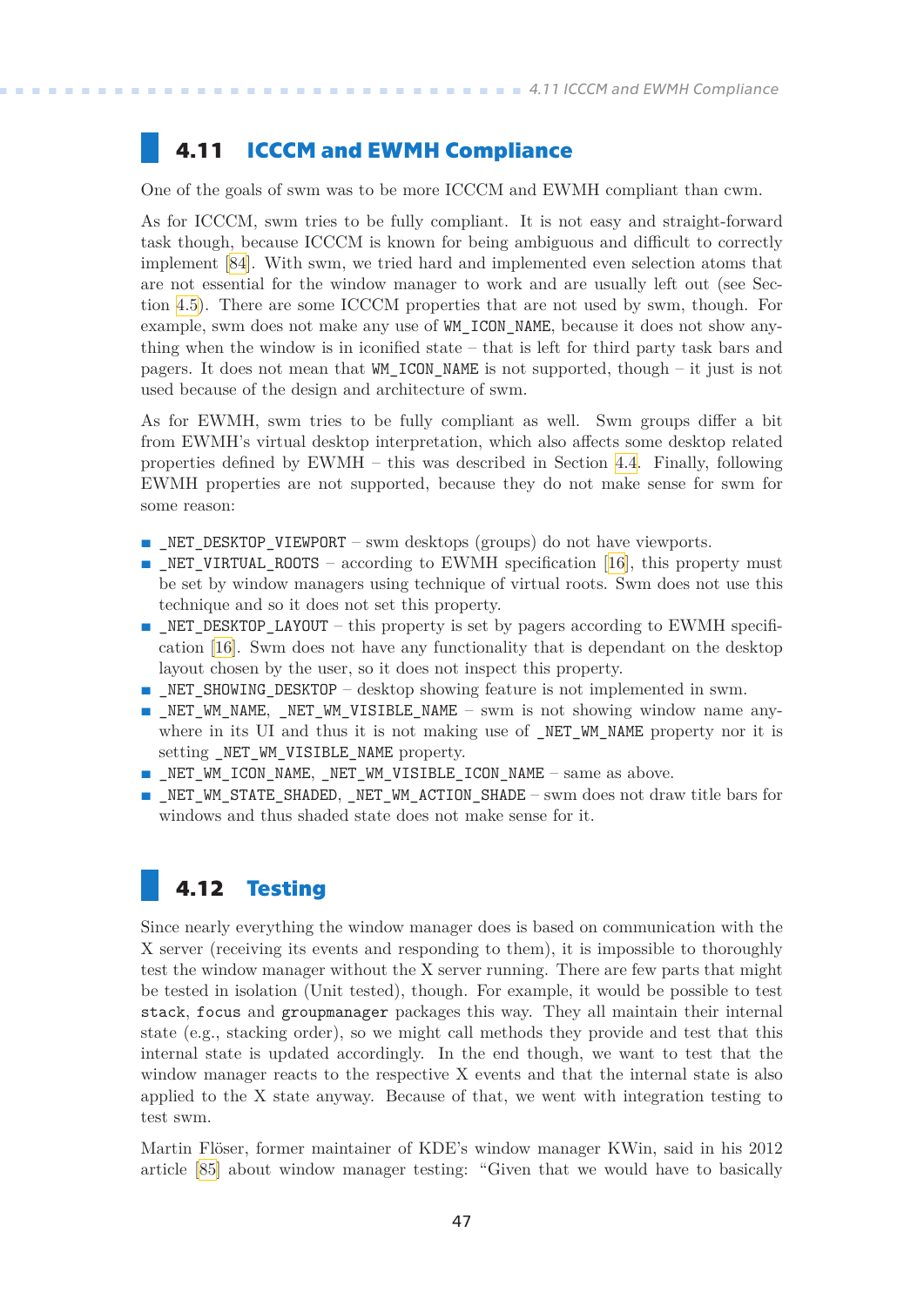<span id="page-55-1"></span>*4. Implementation* **.........................................**

start the full-blown KWin to perform tests which interact with the X-Server, unit tests are out of scope and only integration tests seem feasible." He also described how could the setup for window manager testing look like[[85\]](#page-66-9): "We basically need a dedicated testing framework which starts a (nested) X Server, starts KWin, performs a test and shuts down both KWin and the X Server. A framework which is decoupled from the running system."

In this chapter, we will describe how was the testing done for swm, as well as what is tested.

#### <span id="page-55-0"></span>**4.12.1 Testing Architecture**

In Section [4.1](#page-40-2), we described two tools that can run nested X Server, Xephyr([4.1.3](#page-42-0)), and Xvfb [\(4.1.4\)](#page-43-0). Both of them would be usable for testing purposes, Xvfb is much better though – we do not need any graphical output for testing, and Xvfb does just that. This allows us to run tests even on machines with no display hardware, like test servers.

Tests are, as well as swm itself, written in Go, and same helper libraries were used – XGB and xgbutil([4.1.2](#page-40-4)). To run the tests, there is single shell script that could be seen in Listing [4.8.](#page-55-2) It compiles swm, swmctl and test app, starts Xvfb with swm and runs the test application on it.

The testing application runs various tests, outputting the test name and whether it finished correctly or with some errors, in which case those errors are printed to the output as well. Example output could be seen in Listing [4.9](#page-56-3).

```
1 # build swm, swmctl and test app
2 go build github.com/janbina/swm/cmd/swm
3 go build github.com/janbina/swm/cmd/swmctl
4 go build github.com/janbina/swm/test
5
6 # start xvfb
7 Xvfb :111 -screen 0 1024x768x16 &
8 XVFB_PID=$!
9
10 # start swm, discard output logs
11 ./swm > /dev/null 2>&1 &
12
13 # run test and save the exit code
14 ./test; EXIT_CODE=$?
15
16 # shut down nested X server and cleanup
17 kill -15 $XVFB_PID
18 rm swm swmctl test
19
20 exit $EXIT_CODE
```
<span id="page-55-2"></span>**Listing 4.8.** Testing script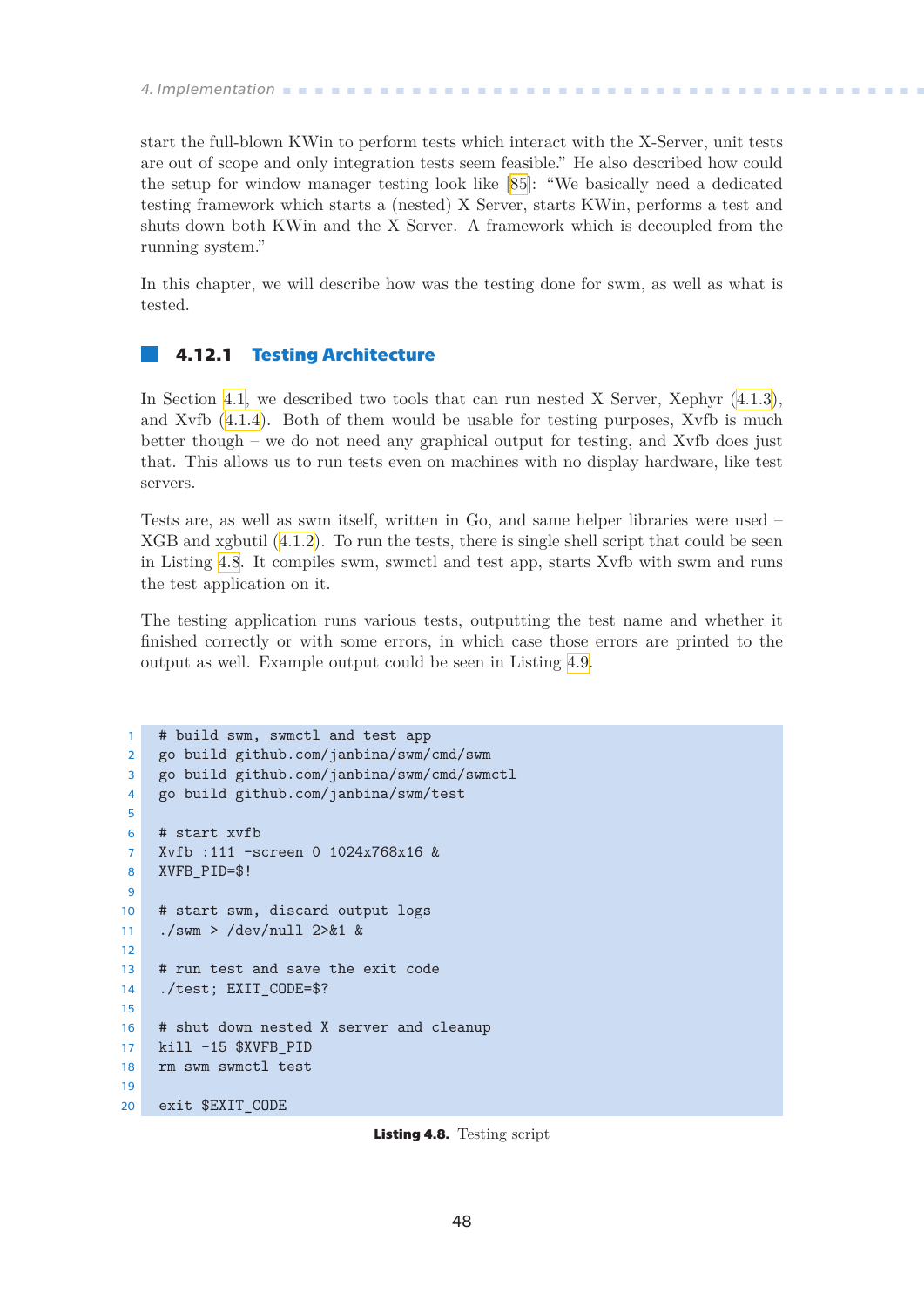```
1 Testing cycling ... OK
2 Testing desktop names ... OK
3 Testing group basics ... OK
4 Testing group window creation ... OK
5 Testing group window movement ... OK
6 Testing group visibility ...
7 error: groups.go:191: Window should be mapped
8 error: groups.go:198: Window should be mapped
9 Testing group membership ... OK
10 Testing moving command ... OK
11 Testing resizing command ... OK
12 Testing moveresize command ... OK
13 Testing window states ... OK
14 Total number of errors: 2
```
<span id="page-56-3"></span>**Listing 4.9.** Test output

#### <span id="page-56-0"></span>**4.12.2 Testing Process**

One particular problem in testing is the asynchronicity of X. Because of it, it is not possible to send a request and check if it succeeded right after. For example, after sending a request to change a window state, we need to wait before checking that it was really changed. One option to do that would be to actually wait (i.e., sleep) before checking. This has shown to be a possible, but not an ideal solution – one has to choose the appropriate sleep time, long enough to be sure that the changes already took affect, but not very long at the same time. This leads to the state that the tests are both slow and can fail randomly at the same time. A better solution is to wait for an appropriate X event, which is not as easy but is failproof and much faster.

Example test case is shown in Listing [4.10.](#page-57-0) It tests whether window size changes correctly after sending a request to make it horizontally maximized. Firstly, a dummy window is created, and both the window geometry and the root window geometry are retrieved. After that, a request to add \_NET\_WM\_STATE\_MAXIMIZED\_HORZ state to the window is sent. Then, the test application waits for ConfigureNotify event, which is issued upon changing window size. After that, window geometry (supposedly changed) is retrieved again and compared to what is believed to be the correct geometry in the horizontally maximized state – window height and y coordinate stay the same, while the x coordinate and width are those of root window.

#### <span id="page-56-2"></span>**4.12.3 Test Coverage**

Implemented tests cover the core functionality of swm, as well as the communication between swm and swmctl, and correct reaction to various X events, mainly those defined by EWMH. Tests are separated into eleven functions, their brief description follows:

- **.** Cycling tests that the window cycling works correctly. Issues swmctl commands to cycle windows back and forth and test that correct window gets activated.
- **.** Desktop names tests that desktop (group) names are set correctly (by EWMH) conventions, see Section [2.7.8](#page-30-3)) by the swmctl command.
- **.** Group basics tests basic group manipulations using EWMH properties. That is, that the number of groups could be changed by requests to change root window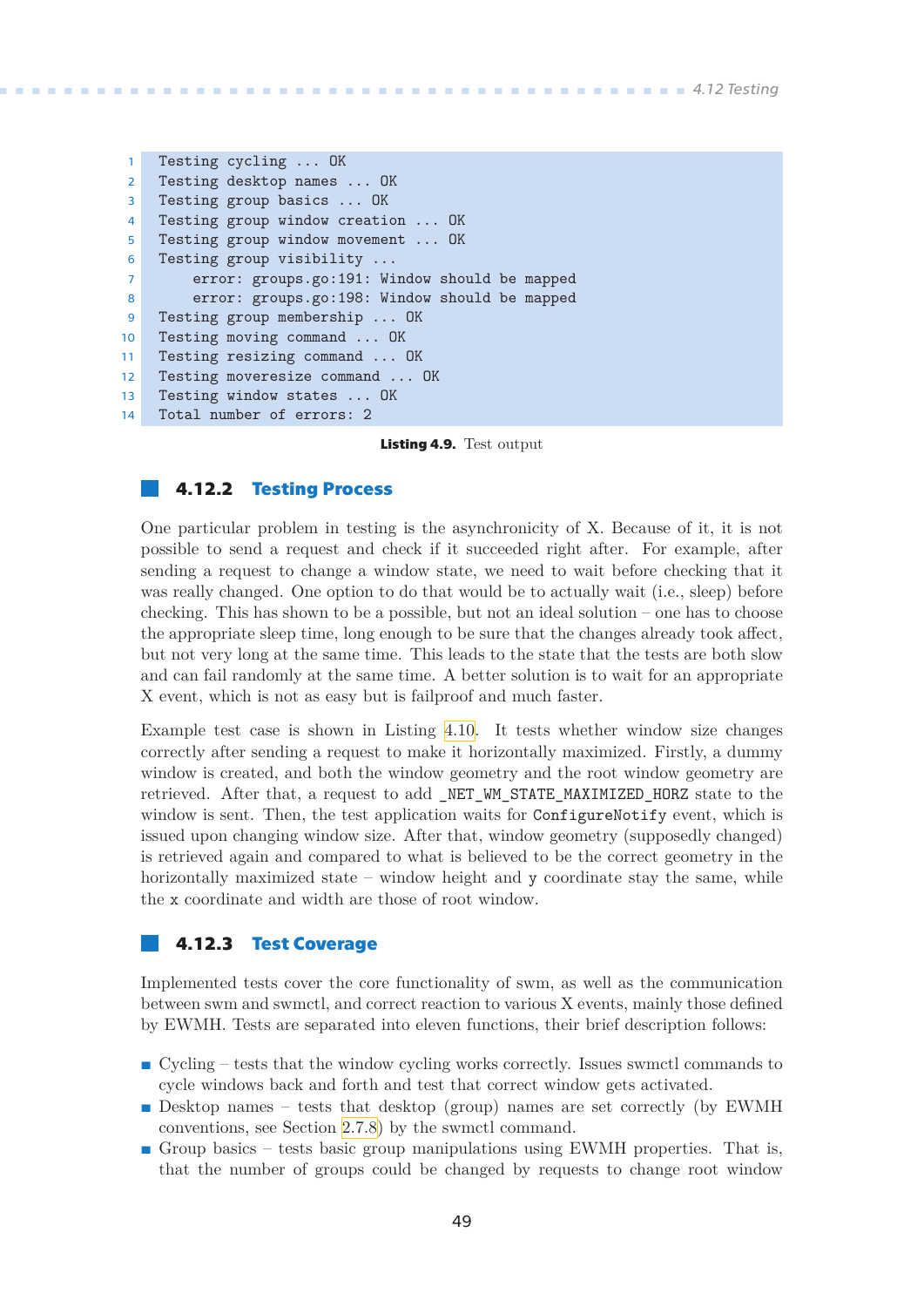<span id="page-57-1"></span>*4. Implementation* **.........................................**

```
1 win := createWindow()
2 initGeom := win.Geometry()
3 screenGeom := X.RootWin().Geometry()
4
5 _ = ewmh.WmStateReqExtra(
6 X, win.Id, ewmh.StateAdd,
7 " NET WM STATE MAXIMIZED HORZ", "", 2,
8 )
9 waitForConfigureNotify()
10 newGeom = win.Geometry()
11 assertGeomEquals(
12 xrect.New(
13 screenGeom.X(), initGeom.Y(),
14 screenGeom.Width(), initGeom.Height(),
\overline{\phantom{a}} ),
16 newGeom,
17 "invalid geometry",
18 )
```
<span id="page-57-0"></span>**Listing 4.10.** Test case example

property NET NUMBER OF DESKTOPS, and that current group could be changed by requests to change \_NET\_CURRENT\_DESKTOP root window property.

- **.** Group window creation test two swm's group modes, sticky and auto. Changes current group mode using swmctl command, creates some windows, and tests that they were assigned the correct group.
- **.** Group window movement tests that windows could be moved to different group by requests to change their \_NET\_WM\_DESKTOP property. Also tests that if some groups are removed, windows from those groups are moved to another group.
- **.** Group visibility makes different groups visible/hidden by issuing swmctl commands and tests that windows are appropriately mapped/unmapped based on their group membership.
- **.** Group membership tests that one window could be member of multiple groups. Adds/removes window from different groups and tests that correct groups are reported by swmctl command.
- **.** Moving command tests swmctl move command. Issues the command with different set of arguments and tests that window geometry changed appropriately.
- **.** Resizing command tests swmctl resize command. Issues the command with different set of arguments and tests that window geometry changed appropriately.
- **.** Move-resize command tests swmctl moveresize command. Issues the command with different set of arguments and tests that window geometry changed appropriately.
- **.** Window states tests that windows react properly to requests to change their NET WM STATE EWMH property (see Section [2.7.10\)](#page-31-2). For example, making the window maximized, fullscreen, hidden, focused, etc.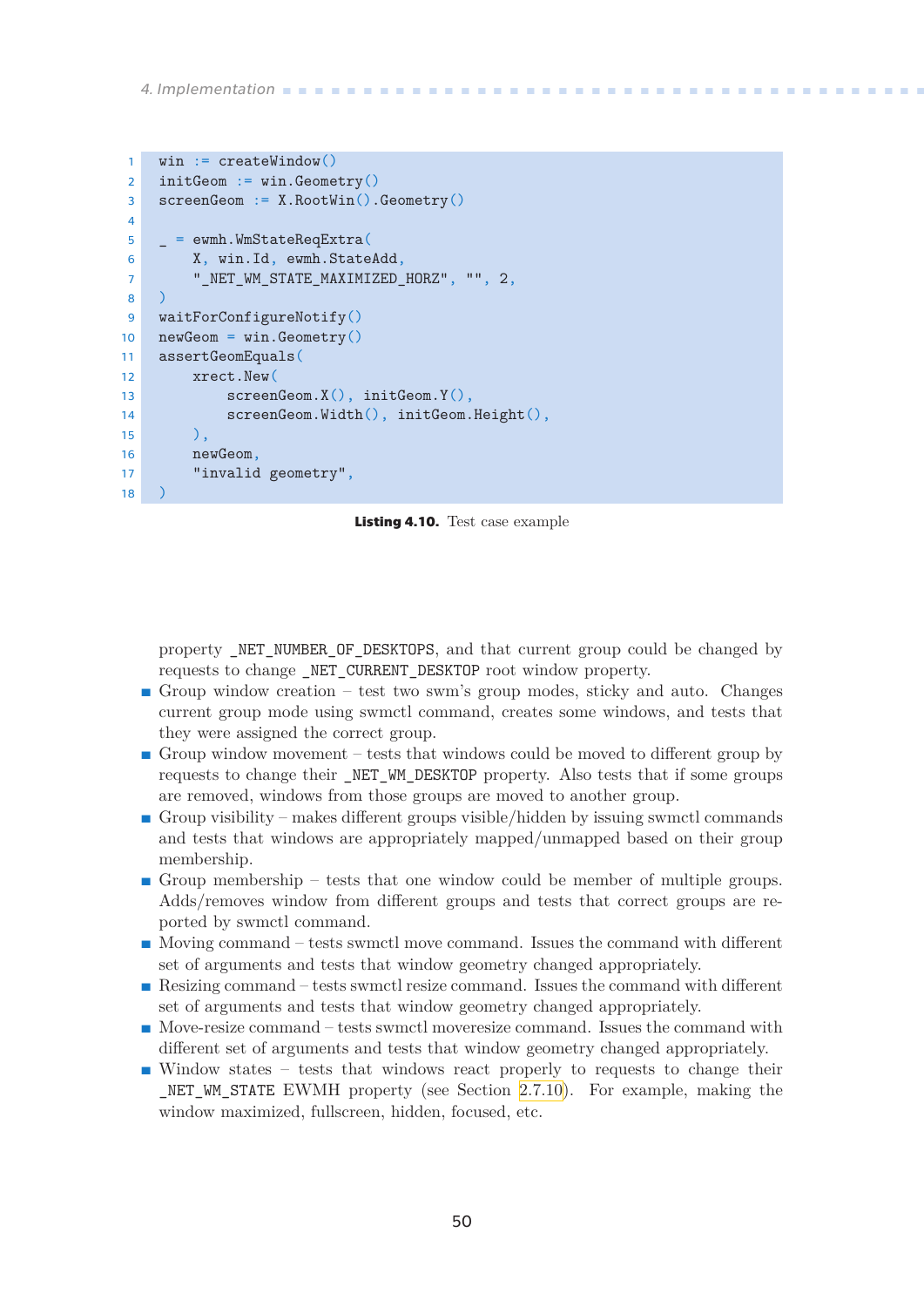# <span id="page-58-1"></span><span id="page-58-0"></span>**4.13 Code Management and Continuous Integration**

The source code is managed using  $\mathrm{Git}^1$  version control system (VCS) and is published on  $GitHub<sup>2</sup>$  under the MIT license [\[86](#page-66-10)]. GitHub is the biggest and most important host of open-source code in the world and is used by companies like Google, Facebook, or Twitter [\[87](#page-66-11)].

#### <span id="page-58-2"></span>**4.13.1 Code Style**

To maintain consistent formatting and code style across the project, we make use of some officially provided Go Tools[[88\]](#page-66-12), namely gofmt, goimports, and govet:

- **p** gofmt is a tool that automatically formats Go source code. It takes care of indentation, brace positions, and more.
- **property** updates the imports, adding missing ones, and removing unreferenced ones. It also groups the imports into two groups – packages from the standard library and third-party packages – and sorts them alphabetically within those groups. In addition to fixing imports, goimports also formats code in the same style as gofmt.
- **p** govet examines source code and reports suspicious constructs. For example, useless assignments, unreachable code, or unused results of calls to some functions.

A short example of a well-formed Go code could be seen in Listing [4.11](#page-59-2). Notice how the imports are split into two groups and sorted alphabetically, and how type names are aligned inside the structure declaration. Note that gofmt uses tabs for indentation. While tabs are usually displayed as 8 characters wide, we opted for 4 characters wide tabs in listings in this thesis to save some horizontal space.

Although most IDEs that support Go already include those tools and format the code automatically upon file save, we want to be sure that no badly formatted code makes its way into our codebase. To ensure that, we can make use of mechanism provided by Git VCS – Git hooks. Git hooks are scripts that Git executes before or after events such as commit or push [\[89](#page-66-13)]. We defined a pre-commit Git hook that runs goimports on all files changed since the last commit and govet on the whole project (govet has to be run on the whole project, otherwise it would report, for example, an undeclared name that is declared in a different file). If they find any issues, they prevent the user from committing those changes until they are fixed. Since goimports is also able to automatically fix all the issues it finds, the user just needs to verify the changes and add them to the commit. Issues reported by govet have to be fixed manually.

#### <span id="page-58-3"></span>**4.13.2 Continuous Integration**

"Continuous Integration is a software development practice where members of a team integrate their work frequently. Each integration is verified by an automated build (including test) to detect integration errors as quickly as possible."[[90\]](#page-66-14)

There are many solutions and tools for CI. For our project, we used GitHub Actions[[91](#page-66-15)]. GitHub Actions are part of GitHub where the code is hosted, so it was very easy to set them up, and they are free for open-source projects. We can use them to run arbitrary scripts on Linux, macOS, and Windows machines. Actions can be configured to run

<sup>1</sup> <https://git-scm.com/>

 $^2$  <https://github.com/janbina/swm>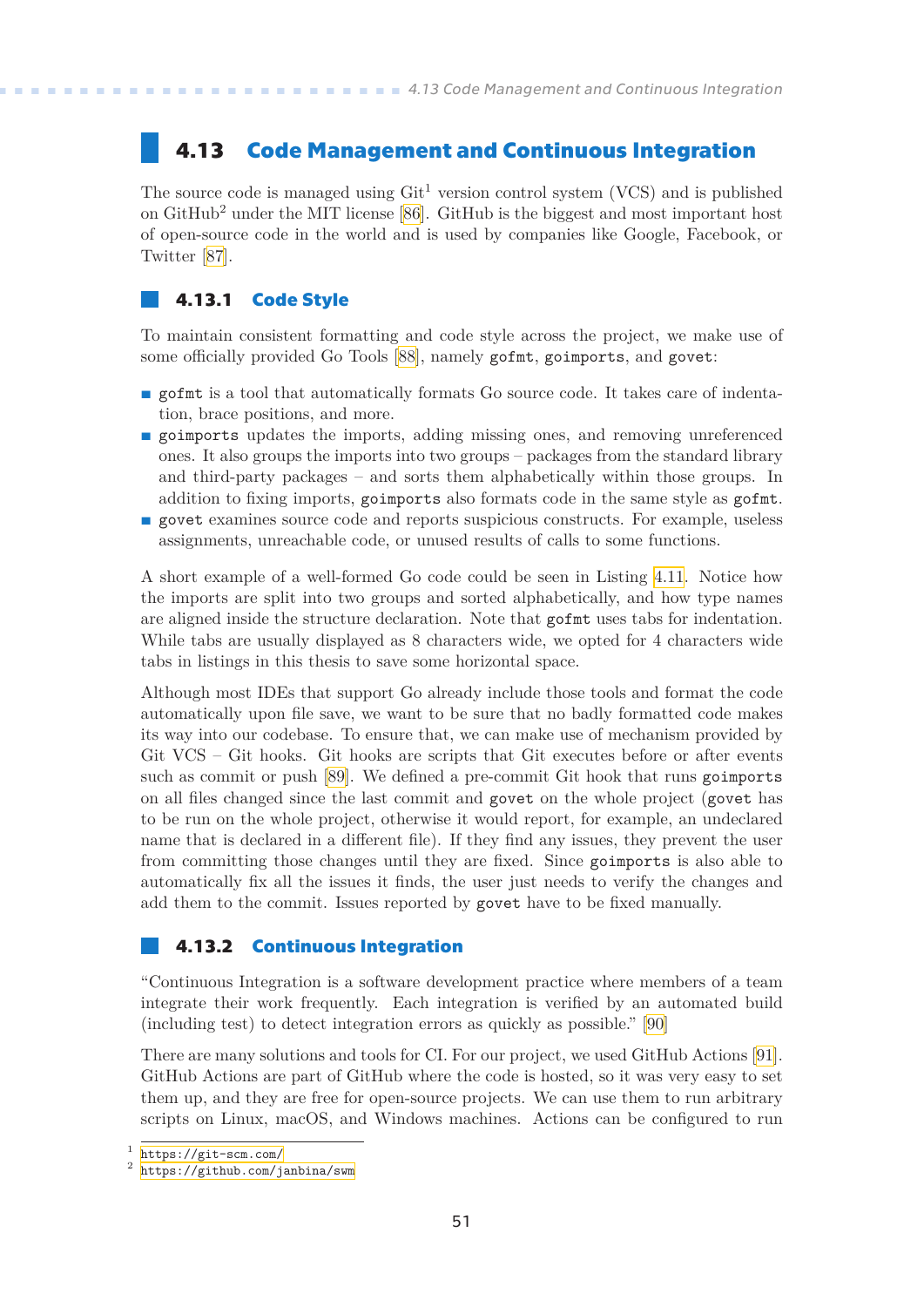<span id="page-59-1"></span>*4. Implementation* **.........................................**

```
1 package window
2
3 import (
4 "log"
5 "time"
6
7 "github.com/BurntSushi/xgb/xproto"
8 "github.com/BurntSushi/xgbutil"
9 "github.com/janbina/swm/internal/config"
10 "github.com/janbina/swm/internal/decoration"
11 )
12
13 type Window struct {
14 win *xwindow.Window
15 infoTimer *time.Timer
16 decorations decoration.Decorations
17 moveState *MoveState
18 }
```
<span id="page-59-2"></span>**Listing 4.11.** Example of a well-formed Go code

when specific activity on GitHub happens, at a scheduled time, or when an event outside of GitHub occurs[[91\]](#page-66-15). For example, the most typical use-case is to run tests for all pull requests.

In our project, we defined two actions that run on each push to the master branch, as well as for all pull requests to the master branch. The first action builds both swm and swmctl, and runs tests. The second action does the static analysis – it runs goimports and govet in the same fashion we described in the previous section. If anything fails, it is not possible to merge the pull request. Figure [4.8](#page-59-0) shows an example of a pull request with failing checks, which prevents it from being merged. Figure [4.9](#page-60-0) shows an example of a pull request which passed all the checks and was already merged.

<span id="page-59-0"></span>

**Figure 4.8.** Failing CI checks preventing merge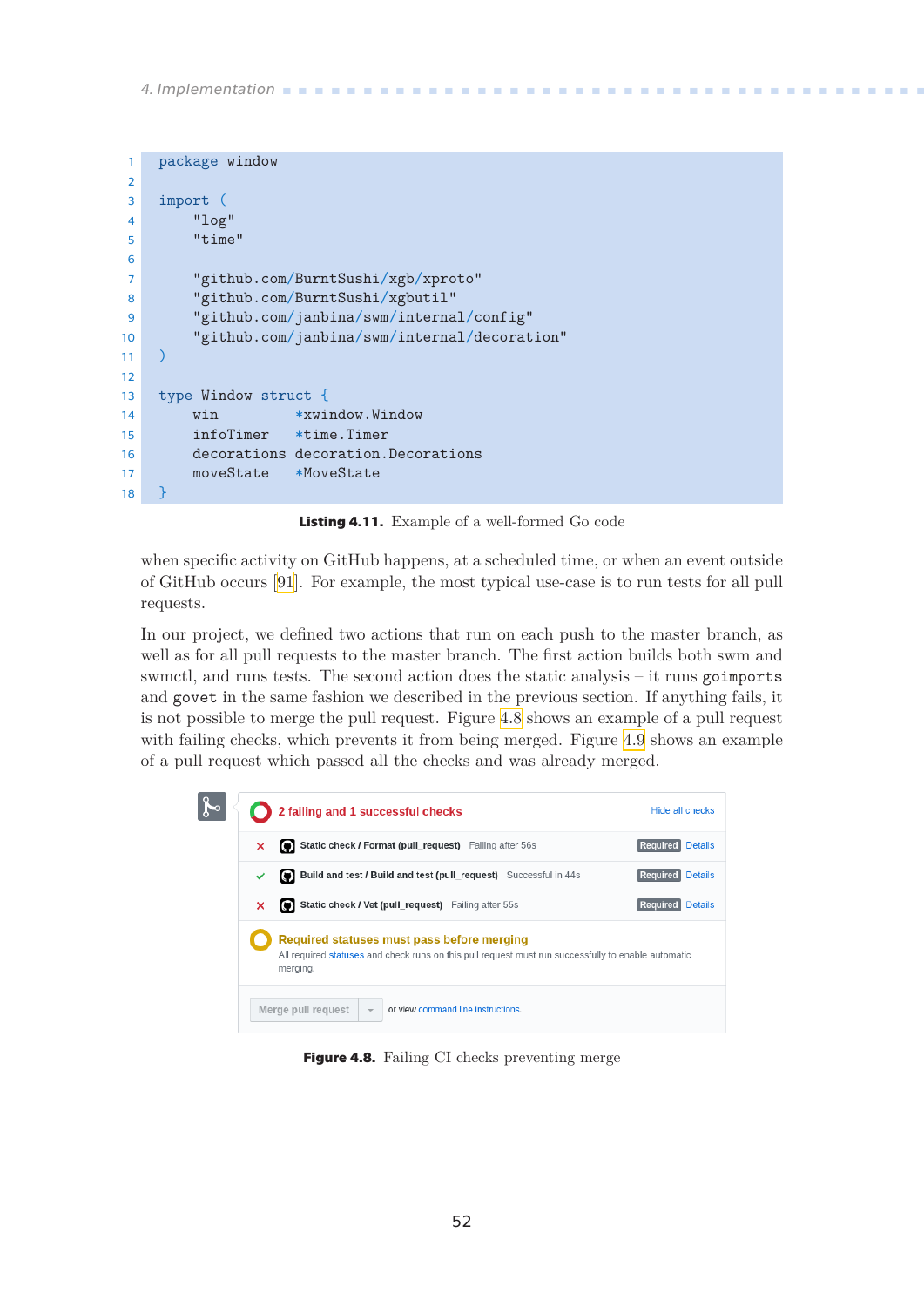**..........................** *4.13 Code Management and Continuous Integration*

<span id="page-60-1"></span>

| ુમ | <b>g janbina</b> merged commit c67a558 into master 4 days ago | <b>Hide details</b><br><b>Revert</b> |
|----|---------------------------------------------------------------|--------------------------------------|
|    | 3 checks passed                                               |                                      |
|    | <b>Build and test</b><br>$\checkmark$                         | <b>Details</b>                       |
|    | Format                                                        | <b>Details</b>                       |
|    | Vet                                                           | <b>Details</b>                       |

<span id="page-60-0"></span>**Figure 4.9.** Passed CI checks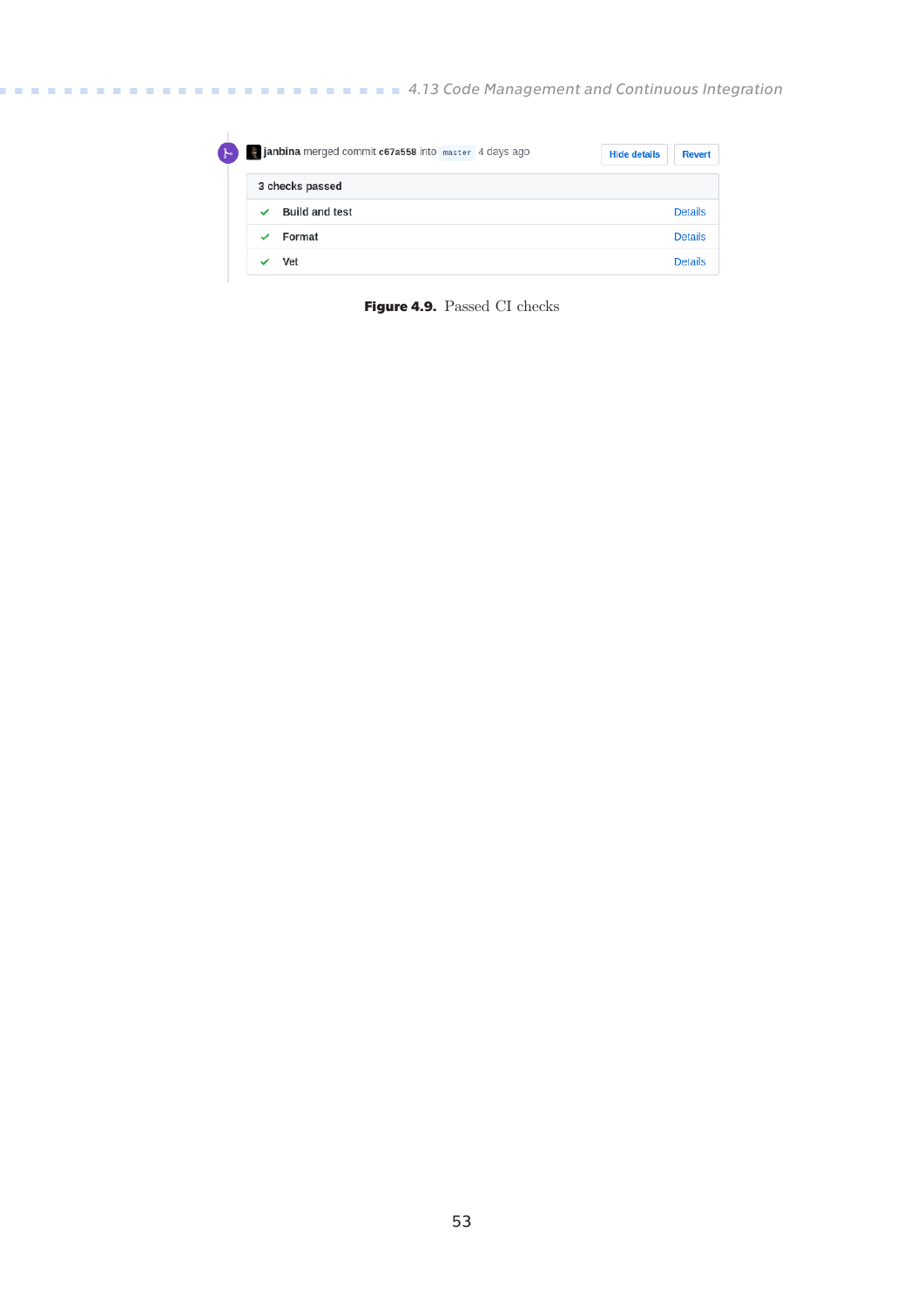<span id="page-61-1"></span><span id="page-61-0"></span>

In this thesis, we described the working mechanisms of the X Window System Protocol and two standard protocols defined on top of it, ICCCM and EWMH. Those mechanisms and policies were described especially concerning window managers, special X Server clients that control the placement and appearance of windows on the screen. We also described what a window manager is, its different types, and features it usually offers, demonstrated on some existing implementations. Finally, a new stacking window manager called swm was designed in such a way that it is small, extensible, and scriptable. It was implemented in Go, a modern system programming language. It is ICCCM and EWMH compliant, and its core features include stacking window management, advanced window grouping mechanism, and basic window decorations. It is extensible and scriptable and comes with a command-line utility that makes it easy to manipulate windows in a simple but powerful way. We also described how a window manager could be tested and how tests for core features of swm were implemented.

# **Future Work**

Swm is an open-source project, its source code is published on  $\text{GitHub}^1$  under the MIT license. It was designed and implemented in a way to be built upon, to be extended with new functionalities, and adapted to various use cases and user preferences. Therefore, there is a potential for it to be extended by third parties, either in a way of contributions or by starting a new project using swm as a starting point.

<sup>&</sup>lt;sup>1</sup> <https://github.com/janbina/swm>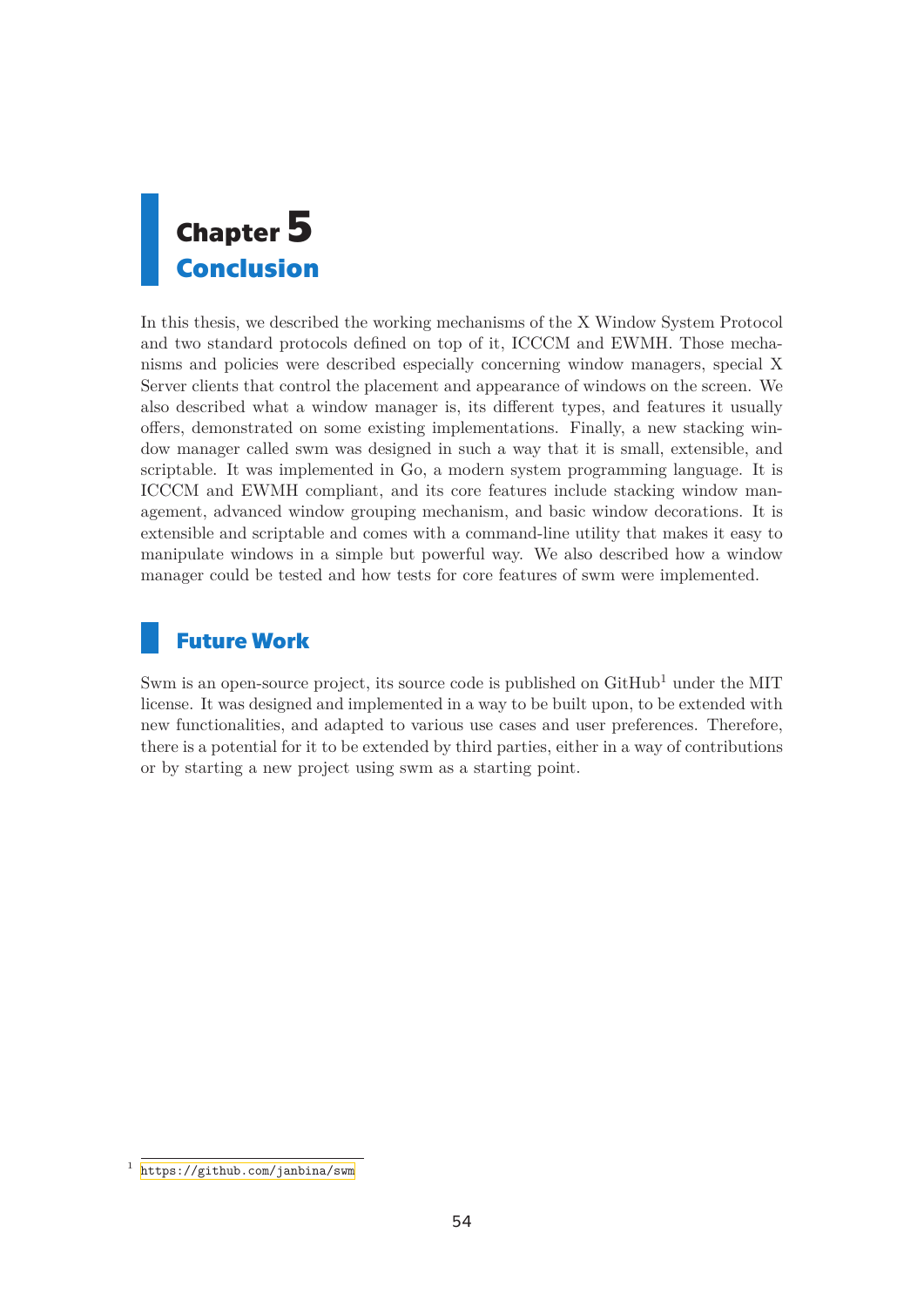# <span id="page-62-0"></span>**References**

- <span id="page-62-1"></span>[1] Nathan Lineback. *Graphical User Interface Timeline*. [online]. 2012. <http://toastytech.com/guis/guitimeline.html>. [cit. 2020-05-26].
- <span id="page-62-2"></span>[2] Steven Mikes. *X Window System Program Design and Development*. Addison-Wesley Publishing Company, 1992. ISBN 0201550776.
- <span id="page-62-3"></span>[3] Tom LaStrange. *twm − Tab Window Manager for the X Window System*. [online]. 1987.

<https://www.x.org/releases/X11R7.6/doc/man/man1/twm.1.xhtml>. [cit. 2020-05- 26].

- <span id="page-62-4"></span>[4] The Open Group. *Common Desktop Environment*. [online]. 1993. <http://www.opengroup.org/cde/>. [cit. 2020-05-28].
- <span id="page-62-5"></span>[5] Bryan Lunduke. *A visual history of OS desktop environments*. [online]. 2014. [https: / / www . networkworld . com / article / 2359355 / 156246-A-visual-history-of-](https://www.networkworld.com/article/2359355/156246-A-visual-history-of-OS-desktop-environments.html)[OS-desktop-environments.html](https://www.networkworld.com/article/2359355/156246-A-visual-history-of-OS-desktop-environments.html). [cit. 2020-05-28].
- <span id="page-62-6"></span>[6] Liam Proven. *Party like it's 1999: CDE Unix desktop REBORN*. [online]. 2012. [https://www.theregister.co.uk/2012/08/09/cde\\_goes\\_opensource/](https://www.theregister.co.uk/2012/08/09/cde_goes_opensource/). [cit. 2020-05- 28].
- <span id="page-62-7"></span>[7] KDE. *KDE*. [online]. 1998. <https://kde.org/plasma-desktop>. [cit. 2020-04-29].
- <span id="page-62-8"></span>[8] Matthias Ettrich. *New Project: Kool Desktop Environment (KDE)*. [online]. 1996. [https://groups.google.com/forum/#!msg/de.comp.os.linux.misc/SDbiV3Iat\\_s/](https://groups.google.com/forum/#!msg/de.comp.os.linux.misc/SDbiV3Iat_s/zv_D_2ctS8sJ) [zv\\_D\\_2ctS8sJ](https://groups.google.com/forum/#!msg/de.comp.os.linux.misc/SDbiV3Iat_s/zv_D_2ctS8sJ). [cit. 2020-05-26].
- <span id="page-62-9"></span>[9] Jim Hall. *How the Linux desktop has grown*. [online]. 2019. <https://opensource.com/article/19/8/how-linux-desktop-grown>. [cit. 2020-05- 28].
- <span id="page-62-10"></span>[10] Xfce Development Team. *Xfce*. [online]. 1996. <https://www.xfce.org/>. [cit. 2020-04-29].
- <span id="page-62-11"></span>[11] Carsten Haitzler. *Enlightenment*. [online]. 1997. <https://www.enlightenment.org/>. [cit. 2020-05-28].
- <span id="page-62-12"></span>[12] The GNOME Project. *GNOME*. [online]. 1999. <https://www.gnome.org/>. [cit. 2020-04-29].
- <span id="page-62-13"></span>[13] Arch Wiki. *Desktop environment*. [online]. 2020. [https://wiki.archlinux.org/index.php/Desktop\\_environment](https://wiki.archlinux.org/index.php/Desktop_environment). [cit. 2020-04-29].
- <span id="page-62-14"></span>[14] suckless.org. *Dwm*. [online]. 2006. <https://dwm.suckless.org/>. [cit. 2020-05-13].
- <span id="page-62-15"></span>[15] David Rosenthal, and Stuart W. Marks. *Inter-Client Communication Conventions Manual*. [online]. 1994. <https://www.x.org/releases/X11R7.6/doc/xorg-docs/specs/ICCCM/icccm.html>. [cit. 2020-05-13].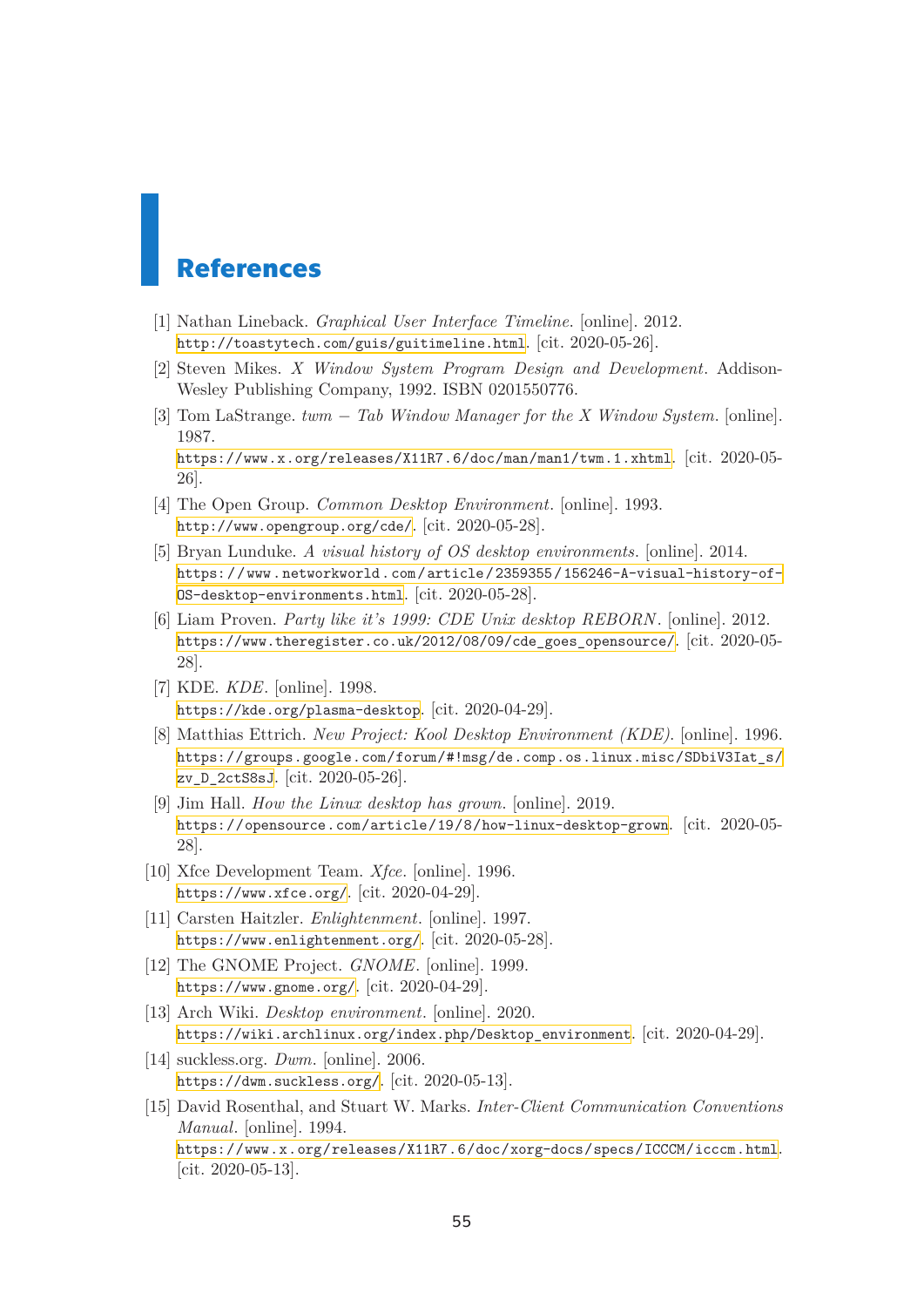*References* **............................................**

- <span id="page-63-0"></span>[16] X Desktop Group. *Extended Window Manager Hints*. [online]. 2011. <https://specifications.freedesktop.org/wm-spec/wm-spec-1.5.html>. [cit. 2020- 05-13].
- <span id="page-63-1"></span>[17] Freedesktop.org. *Freedesktop.org*. [online]. 2020. <https://www.freedesktop.org/wiki/>. [cit. 2020-05-28].
- <span id="page-63-2"></span>[18] The Linux Information Project. *Windowing System Definition*. [online]. 2005. [http://www.linfo.org/windowing\\_system.html](http://www.linfo.org/windowing_system.html). [cit. 2020-05-12].
- <span id="page-63-3"></span>[19] STANDS4 LLC Definitions.net. *Windowing system*. [online]. 2020. <https://www.definitions.net/definition/windowing+system>. [cit. 2020-05-12].
- <span id="page-63-4"></span>[20] Arch Wiki. *Xorg*. [online]. 2020. <https://wiki.archlinux.org/index.php/Xorg>. [cit. 2020-05-12].
- <span id="page-63-5"></span>[21] The X.Org Foundation. *X.Org*. [online]. 2019. <https://www.x.org/wiki/>. [cit. 2020-05-12].
- <span id="page-63-6"></span>[22] X.Org Foundation. *XOrgFoundation − X.Org Foundation information*. [online]. <https://www.x.org/releases/current/doc/man/man7/XOrgFoundation.7.xhtml>. [cit. 2020-04-19].
- <span id="page-63-7"></span>[23] freedesktop.org, and others. *Wayland*. [online]. 2008. <https://wayland.freedesktop.org/>. [cit. 2020-05-12].
- <span id="page-63-8"></span>[24] Jack Wallen. *Linux's X.org server is vulnerable. Here's how to stay safe.* [online]. 2017. [https: / / www . techrepublic . com / article / a-lesser-known-reason-to-migrate](https://www.techrepublic.com/article/a-lesser-known-reason-to-migrate-from-x-org/)[from-x-org/](https://www.techrepublic.com/article/a-lesser-known-reason-to-migrate-from-x-org/). [cit. 2020-05-23].
- <span id="page-63-9"></span>[25] freedesktop.org, and others. *Wayland Architecture*. [online]. 2008. <https://wayland.freedesktop.org/architecture.html>. [cit. 2020-05-12].
- <span id="page-63-10"></span>[26] Samuel Walladge. *Are we Wayland yet?* [online]. 2019. [https: / / www . swalladge . net / archives / 2019 / 10 / 14 / are-we-wayland-yet /](https://www.swalladge.net/archives/2019/10/14/are-we-wayland-yet/). [cit. 2020-05-23].
- <span id="page-63-11"></span>[27] Robot Guy. *X11 Sucks… So What's Up With Wayland?* [online]. 2017. [https: / / guyrobottv . wordpress . com / 2017 / 04 / 05 / x11-sucks-so-whats-up-with](https://guyrobottv.wordpress.com/2017/04/05/x11-sucks-so-whats-up-with-wayland/)[wayland/](https://guyrobottv.wordpress.com/2017/04/05/x11-sucks-so-whats-up-with-wayland/). [cit. 2020-05-23].
- <span id="page-63-12"></span>[28] Shivam Singh Sengar. *Wayland v/s Xorg : How Are They Similar & How Are They Different*. [online]. 2018. <https://www.secjuice.com/wayland-vs-xorg/>. [cit. 2020-05-23].
- <span id="page-63-13"></span>[29] Wayne E. Carlson. *Computer Graphics and Computer Animation: A Retrospective Overview*. [online]. 2017. <https://ohiostate.pressbooks.pub/graphicshistory/>. [cit. 2020-04-29].
- <span id="page-63-14"></span>[30] David C. Smith, Charles Irby, Ralph Kimball, and Bill Verplank. Designing the Star User Interface. *Byte*. 1982, 242–282.
- <span id="page-63-15"></span>[31] Arch Wiki. *Window manager*. [online]. 2020. [https://wiki.archlinux.org/index.php/window\\_manager](https://wiki.archlinux.org/index.php/window_manager). [cit. 2020-04-29].
- <span id="page-63-16"></span>[32] Marius Aamodt Eriksen. *cwm*. [online]. 2004. <https://man.openbsd.org/cwm.1>. [cit. 2020-05-5].
- <span id="page-63-17"></span>[33] Rodolfo Gouveia. *Getting started with cwm*. [online]. 2009. <https://undeadly.org/cgi?action=article;sid=20090502141551>. [cit. 2020-05-5].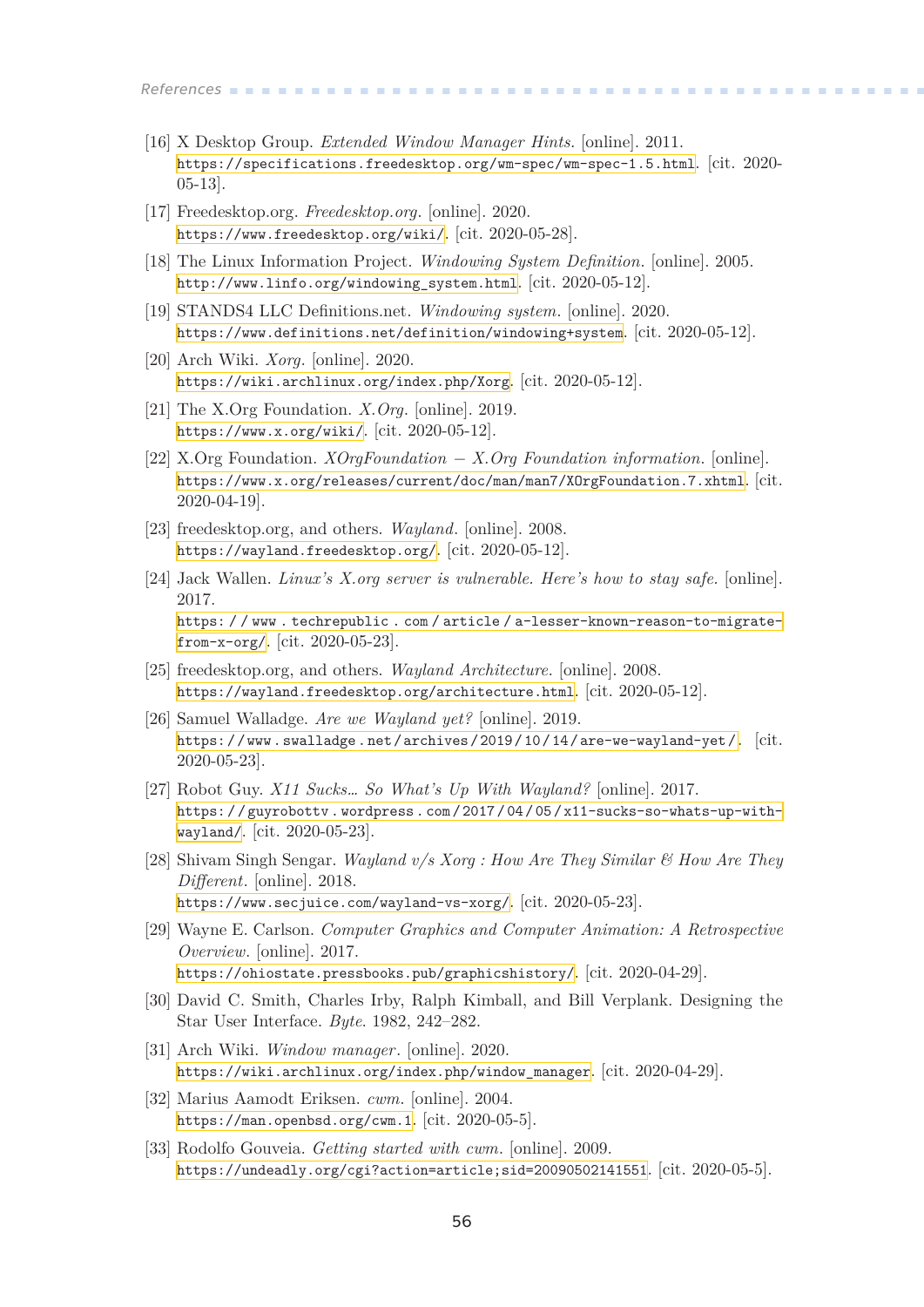- <span id="page-64-0"></span>[34] ddc. *Introduction: calm window manager*. [online]. 2011. <https://www.osnews.com/story/25359/introduction-calm-window-manager/>. [cit. 2020-05-5].
- <span id="page-64-1"></span>[35] Dana Jansens, and Mikael Magnusson. *Openbox*. [online]. 2002. [http://openbox.org/wiki/Main\\_Page](http://openbox.org/wiki/Main_Page). [cit. 2020-05-11].

**.................................................**

- <span id="page-64-2"></span>[36] The LXDE Team. *LXDE*. [online]. 2006. [https://wiki.lxde.org/en/Main\\_Page](https://wiki.lxde.org/en/Main_Page). [cit. 2020-05-11].
- <span id="page-64-3"></span>[37] LXQt. *LXQt*. [online]. 2013. <https://lxqt.github.io/>. [cit. 2020-05-11].
- <span id="page-64-4"></span>[38] Lubuntu Community. *Lubuntu*. [online]. 2011. <https://lubuntu.me/>. [cit. 2020-05-11].
- <span id="page-64-5"></span>[39] Manjaro GmbH & Co. KG. *Manjaro*. [online]. 2011. <https://manjaro.org/>. [cit. 2020-05-11].
- <span id="page-64-6"></span>[40] Arch Wiki. *Openbox*. [online]. 2020. <https://wiki.archlinux.org/index.php/openbox>. [cit. 2020-05-12].
- <span id="page-64-7"></span>[41] suckless.org. *Philosophy*. [online]. 2015. <https://suckless.org/philosophy/>. [cit. 2020-05-13].
- <span id="page-64-8"></span>[42] suckless.org. *Dwm patches*. [online]. 2006. <https://dwm.suckless.org/patches/>. [cit. 2020-05-13].
- <span id="page-64-9"></span>[43] Bastien Dejean. *Bspwm*. [online]. 2012. <https://github.com/baskerville/bspwm>. [cit. 2020-05-12].
- <span id="page-64-10"></span>[44] Arch Wiki. *Bspwm*. [online]. 2020. <https://wiki.archlinux.org/index.php/Bspwm>. [cit. 2020-05-12].
- <span id="page-64-11"></span>[45] Bastien Dejean. *Simple X hotkey daemon*. [online]. 2013. <https://github.com/baskerville/sxhkd>. [cit. 2020-04-29].
- <span id="page-64-12"></span>[46] Michael Stapelberg. *i3*. [online]. 2009. <https://i3wm.org/>. [cit. 2020-05-6].
- <span id="page-64-13"></span>[47] Julien Danjou. *awesome*. [online]. 2007. <https://awesomewm.org/>. [cit. 2020-05-27].
- <span id="page-64-14"></span>[48] Jason Creighton Spencer Janssen, Don Stewart. *xmonad*. [online]. 2007. <https://xmonad.org/>. [cit. 2020-05-27].
- <span id="page-64-15"></span>[49] Thorsten Wissmann. *herbstluftwm*. [online]. 2011. <https://herbstluftwm.org/>. [cit. 2020-05-27].
- <span id="page-64-16"></span>[50] Aldo Cortesi. *Qtile*. [online]. 2008. <http://www.qtile.org/>. [cit. 2020-05-27].
- <span id="page-64-17"></span>[51] X.Org Foundation. *X - a portable, network-transparent window system*. [online]. <https://www.x.org/releases/current/doc/man/man7/X.7.xhtml>. [cit. 2020-04-19].
- <span id="page-64-18"></span>[52] X.Org Foundation. *Releases*. [online]. <https://www.x.org/wiki/Releases/>. [cit. 2020-04-19].
- <span id="page-64-19"></span>[53] Adrian Nye. *X Protocol reference manual for version 11 of the X window system, Vol. 0 (Definitive Guides to the X Window System)*. Third edition. O'Reilly Media, 1992. ISBN 0937175501.
- <span id="page-64-20"></span>[54] The Open Group. *X Window System Protocol*. [online]. 2004. <https://www.x.org/releases/X11R7.7/doc/xproto/x11protocol.html>. [cit. 2020- 05-28].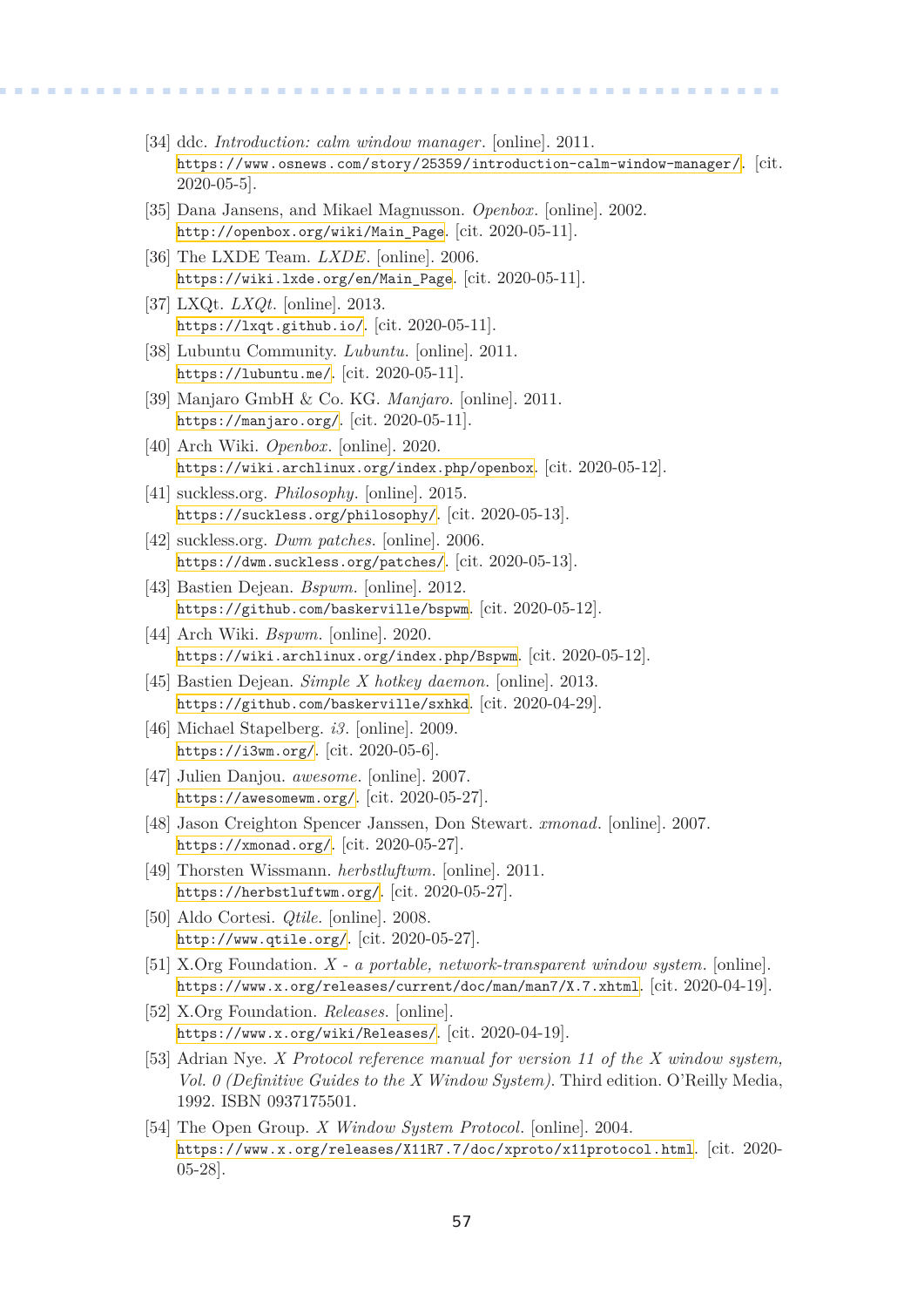- <span id="page-65-0"></span>[55] Mark Lillibridge. *xprop*. [online]. 2019. <https://www.x.org/releases/X11R7.5/doc/man/man1/xprop.1.html>. [cit. 2020-05- 22].
- <span id="page-65-1"></span>[56] Adrian Nye. *Xlib Programming Manual for Version 11, Rel. 5, Vol. 1 (Definitive Guides to the X Window System)*. Third edition. O'Reilly Media, 1994. ISBN 1565920023.
- <span id="page-65-2"></span>[57] The Open Group. *Xlib - C Language X Interface*. [online]. 2002. <https://www.x.org/releases/current/doc/libX11/libX11/libX11.html>. [cit. 2020- 05-28].
- <span id="page-65-3"></span>[58] X.Org Foundation. *The X New Developer's Guide: Xlib and XCB*. [online]. 2013. <https://www.x.org/wiki/guide/xlib-and-xcb/>. [cit. 2020-04-20].
- <span id="page-65-4"></span>[59] Andrew Gallant. *X Go Binding*. [online]. 2012. <https://github.com/BurntSushi/xgb>. [cit. 2020-05-13].
- <span id="page-65-5"></span>[60] Jasper St. Pierre, and others. *X Window System Basics*. [online]. <https://magcius.github.io/xplain/article/x-basics.html>. [cit. 2020-05-13].
- <span id="page-65-6"></span>[61] B. A. Tague M. D. McIlroy, E. N. Pinson. *UNIX Time-Sharing System: Forward*. 1978.
- <span id="page-65-7"></span>[62] Michael Carlberg. *Polybar*. [online]. 2016. <https://github.com/polybar/polybar>. [cit. 2020-05-13].
- <span id="page-65-8"></span>[63] The Lemon Man. *Lemonbar*. [online]. 2012. <https://github.com/LemonBoy/bar>. [cit. 2020-05-13].
- <span id="page-65-9"></span>[64] Jon Gelo. *PyPanel*. [online]. 2003. <https://github.com/jgelo/pypanel>. [cit. 2020-05-13].
- <span id="page-65-10"></span>[65] suckless.org. *Dmenu*. [online]. 2006. <https://tools.suckless.org/dmenu/>. [cit. 2020-05-10].
- <span id="page-65-11"></span>[66] Sean Pringle. *Rofi*. [online]. 2012. <https://github.com/davatorium/rofi>. [cit. 2020-05-10].
- <span id="page-65-12"></span>[67] Jordan Sissel. *xdotool*. [online]. 2007. <https://github.com/jordansissel/xdotool>. [cit. 2020-04-27].
- <span id="page-65-13"></span>[68] Tomáš Stýblo. *wmctrl*. [online]. 2003. <http://tripie.sweb.cz/utils/wmctrl/>. [cit. 2020-04-27].
- <span id="page-65-14"></span>[69] The Go Authors. *Go*. [online]. 2009. <https://golang.org/>. [cit. 2020-04-27].
- <span id="page-65-15"></span>[70] Andrew Gallant. *XGBUtil*. [online]. 2012. <https://github.com/BurntSushi/xgbutil>. [cit. 2020-05-13].
- <span id="page-65-16"></span>[71] Matthew Allum. *Xephyr*. [online]. 2004. <https://www.freedesktop.org/wiki/Software/Xephyr/>. [cit. 2020-04-27].
- <span id="page-65-17"></span>[72] David P. Wiggins. *Xvfb*. [online]. <https://www.x.org/releases/X11R7.7/doc/man/man1/Xvfb.1.xhtml>. [cit. 2020-04- 27].
- <span id="page-65-18"></span>[73] Tyler Bui-Palsulich, and Eno Compton. *Using Go Modules*. [online]. 2019. <https://blog.golang.org/using-go-modules>. [cit. 2020-05-4].
- <span id="page-65-19"></span>[74] Kyle Quest. *Standard Go Project Layout*. [online]. 2017. <https://github.com/golang-standards/project-layout>. [cit. 2020-05-4].
- <span id="page-65-20"></span>[75] Docker Inc. *Docker*. [online]. 2013. <https://github.com/docker/cli>. [cit. 2020-05-4].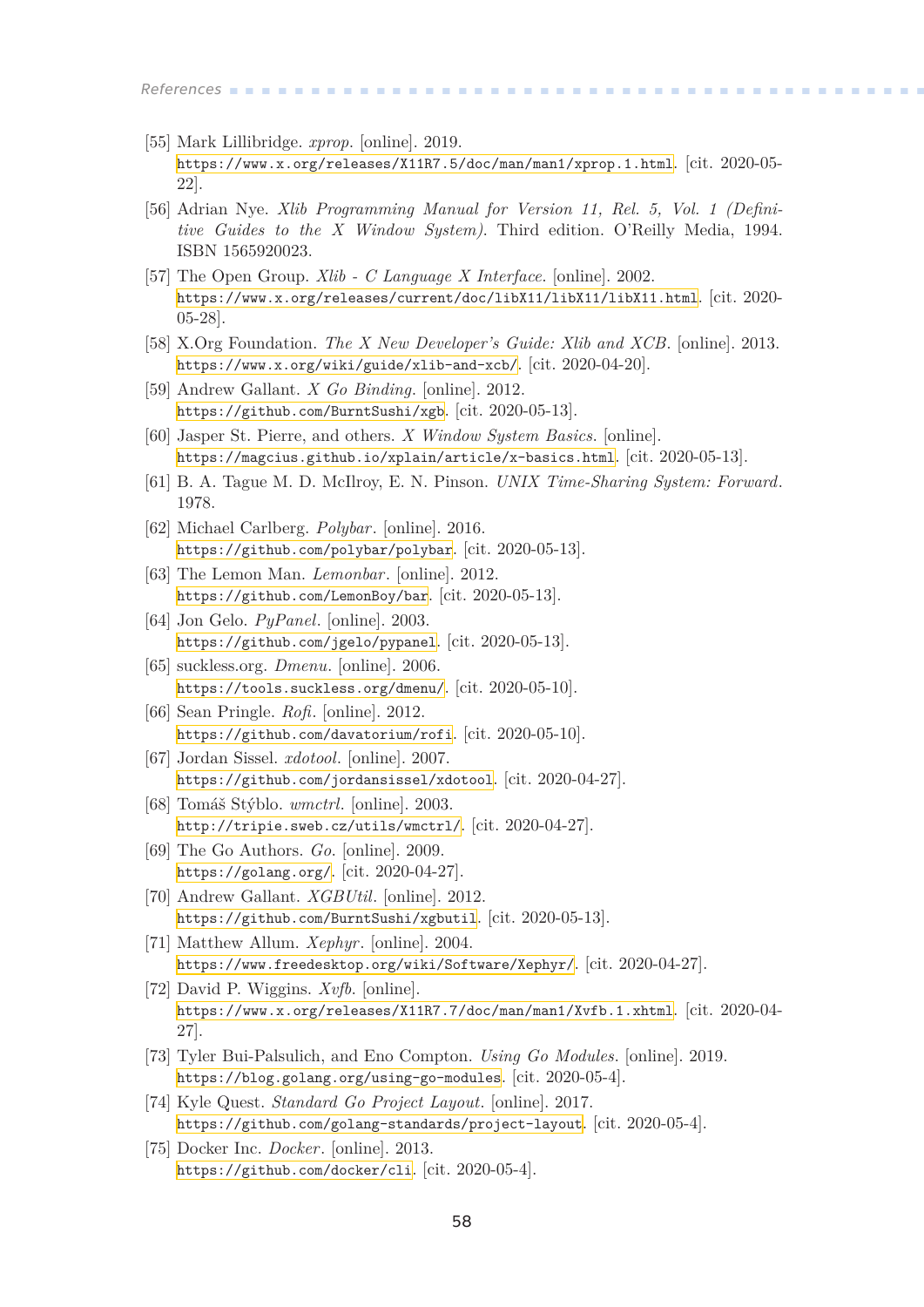<span id="page-66-0"></span>[76] The Kubernetes Authors. *Kubernetes*. [online]. 2014. <https://github.com/kubernetes/kubernetes>. [cit. 2020-05-4].

**.................................................**

- <span id="page-66-1"></span>[77] The Go Authors. *Go 1.4 Release Notes*. [online]. 2020. <https://golang.org/doc/go1.4>. [cit. 2020-05-4].
- <span id="page-66-2"></span>[78] The Linux man-pages project. *Linux Programmer's Manual (unix-sockets for local interprocess communication)*. [online]. 2020. <http://man7.org/linux/man-pages/man7/unix.7.html>. [cit. 2020-05-6].
- <span id="page-66-3"></span>[79] Michael Carlberg. *Module: xworkspaces*. [online]. 2016. <https://github.com/polybar/polybar/wiki/Module:-xworkspaces>. [cit. 2020-05-6].
- <span id="page-66-4"></span>[80] Chuan Ji. *How X Window Managers Work, And How To Write One (Part I)*. [online]. 2014. [https://jichu4n.com/posts/how-x-window-managers-work-and-how-to-write-one](https://jichu4n.com/posts/how-x-window-managers-work-and-how-to-write-one-part-i/)[part-i/](https://jichu4n.com/posts/how-x-window-managers-work-and-how-to-write-one-part-i/). [cit. 2020-05-7].
- <span id="page-66-5"></span>[81] Peter Hofmann. *katriawm: The adventure of writing your own window manager*. [online]. 2016. <https://www.uninformativ.de/blog/postings/2016-01-05/0/POSTING-en.html>. [cit. 2020-05-9].
- <span id="page-66-6"></span>[82] Arch Wiki. *Java*. [online]. 2020. <https://wiki.archlinux.org/index.php/Java>. [cit. 2020-05-10].
- <span id="page-66-7"></span>[83] Alexander Kulak. *Alttab*. [online]. 2016. <https://github.com/sagb/alttab>. [cit. 2020-05-11].
- <span id="page-66-8"></span>[84] Conrad Parker. *[chat] Re: [SLUG] Ximian / Gnome and Xalf* . [online]. 2001. [https://raw.githubusercontent.com/kfish/xsel/](https://raw.githubusercontent.com/kfish/xsel/1a1c5edf0dc129055f7764c666da2dd468df6016/rant.txt) [1a1c5edf0dc129055f7764c666da2dd468df6016/rant.txt](https://raw.githubusercontent.com/kfish/xsel/1a1c5edf0dc129055f7764c666da2dd468df6016/rant.txt). [cit. 2020-05-11].
- <span id="page-66-9"></span>[85] Martin Flöser. *Unit Testing a Window Manager*. [online]. 2012. [https: / / blog . martin-graesslin . com / blog / 2012 / 06 / unit-testing-a-window](https://blog.martin-graesslin.com/blog/2012/06/unit-testing-a-window-manager/)[manager/](https://blog.martin-graesslin.com/blog/2012/06/unit-testing-a-window-manager/). [cit. 2020-05-10].
- <span id="page-66-10"></span>[86] Open Source Initiative. *The MIT License*. [online]. 1987. <https://opensource.org/licenses/MIT>. [cit. 2020-05-24].
- <span id="page-66-11"></span>[87] Klint Finley. *For Open Source, It's All About GitHub Now*. [online]. 2019. <https://www.wired.com/story/open-source-all-about-github-now/>. [cit. 2020-05- 25].
- <span id="page-66-12"></span>[88] The Go Authors. *Go Tools*. [online]. 2012. <https://github.com/golang/tools>. [cit. 2020-05-24].
- <span id="page-66-13"></span>[89] Matthew Hudson. *Git Hooks*. [online]. 2012. <https://githooks.com/>. [cit. 2020-05-24].
- <span id="page-66-14"></span>[90] Martin Fowler. *Continuous Integration*. [online]. 2006. <https://martinfowler.com/articles/continuousIntegration.html>. [cit. 2020-05- 24].
- <span id="page-66-15"></span>[91] GitHub Inc. *GitHub Actions*. [online]. 2019. <https://github.com/features/actions>. [cit. 2020-05-24].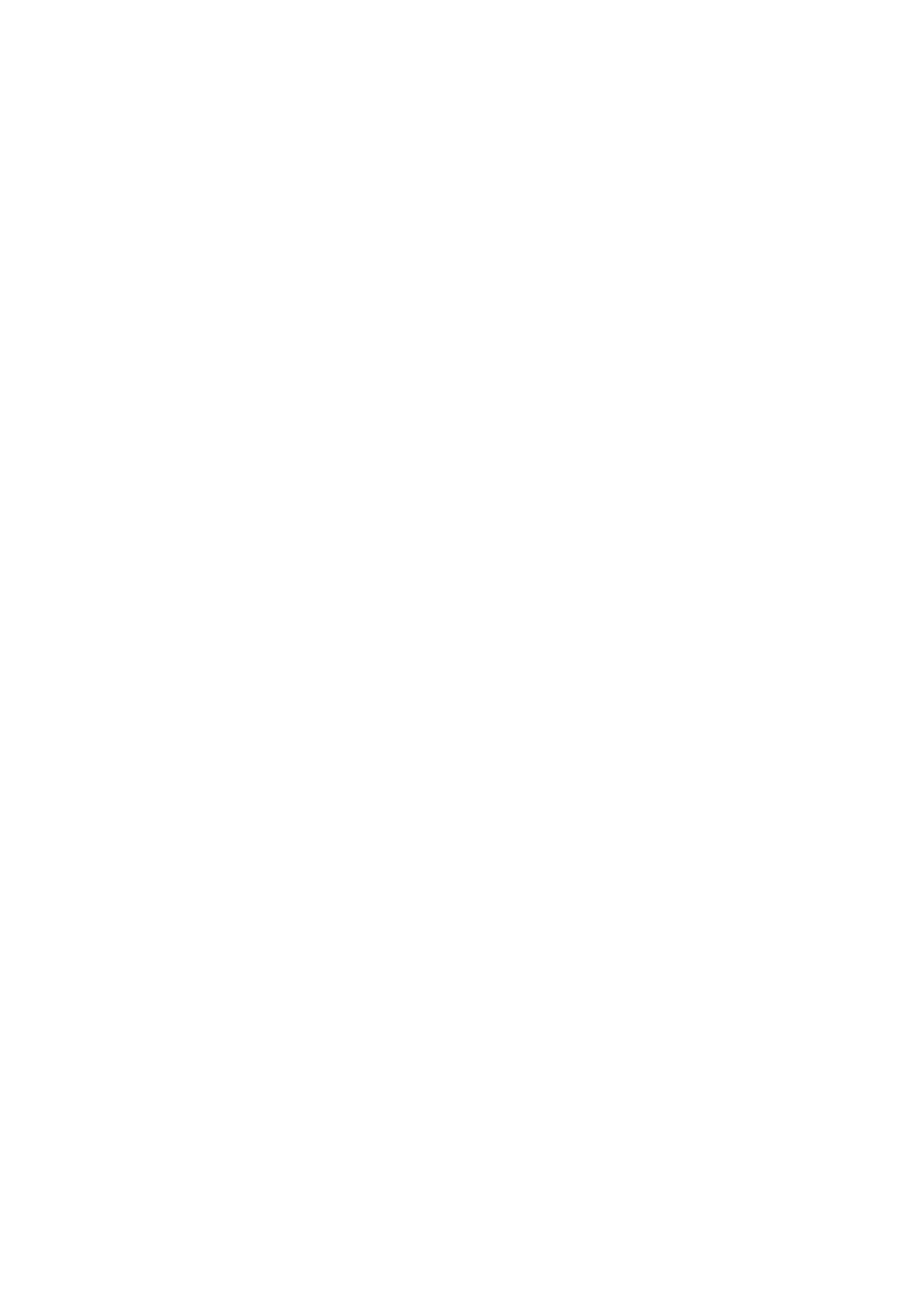# <span id="page-68-1"></span><span id="page-68-0"></span>**AppendixA Acronyms**

| API | • Application programming interface                        |
|-----|------------------------------------------------------------|
| CI  | $\blacksquare$ Continuous Integration                      |
|     | $EWMH$ Extended Window Manager Hints                       |
|     | GUI Graphical User Interface                               |
|     | <b>ICCCM</b> Inter-Client Communication Conventions Manual |
|     | VCS Version Control System                                 |
|     | $XGB$ $X$ Go Binding                                       |
|     |                                                            |